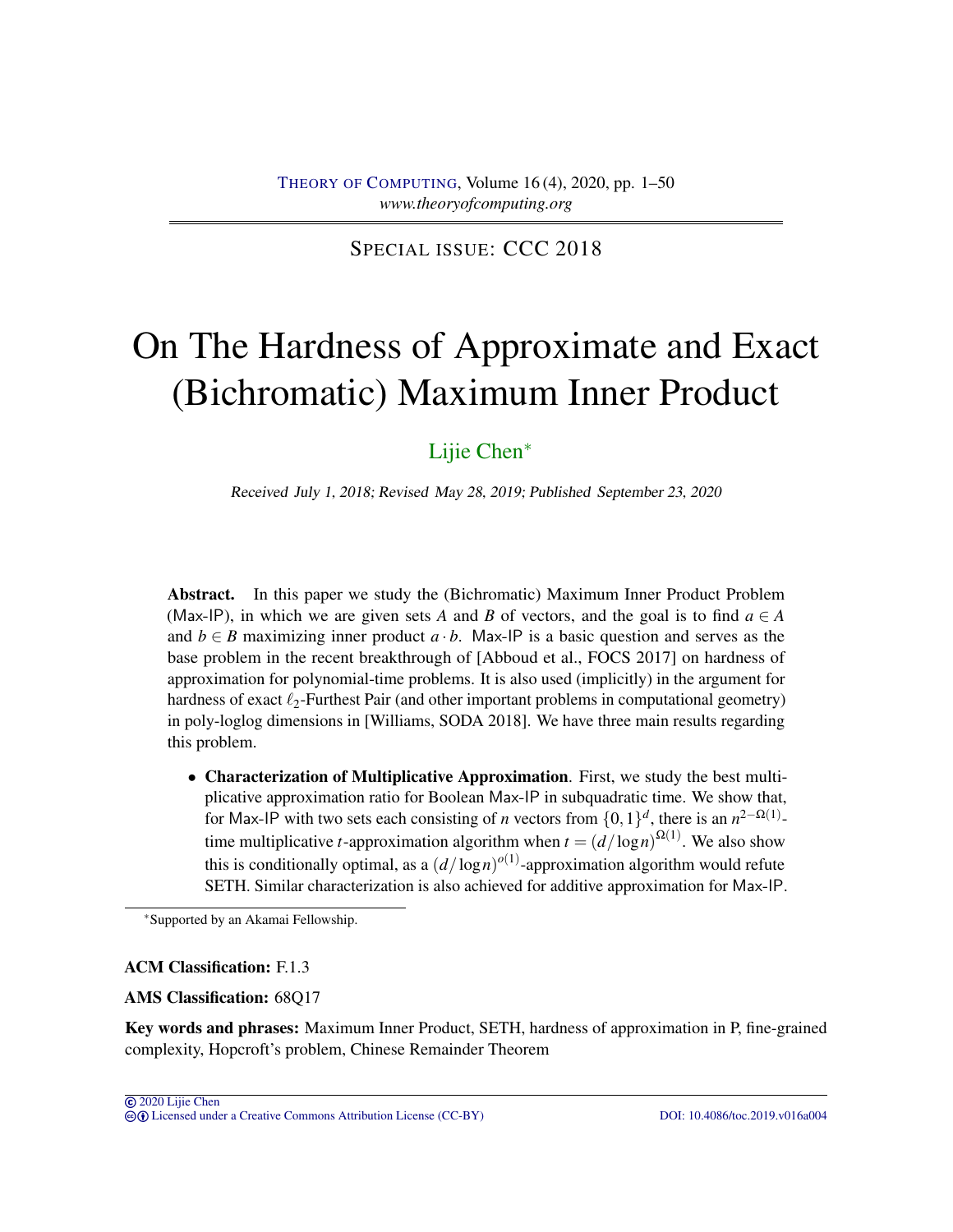- 2<sup>O(log\*n)</sup>-dimensional Hardness for Exact Max-IP Over The Integers. Second, we revisit the hardness of solving Max-IP exactly for vectors with integer entries. We show that, under SETH, for Max-IP with sets of *n* vectors from  $\mathbb{Z}^d$  for some  $d = 2^{O(\log^* n)}$ , every exact algorithm requires *n* 2−*o*(1) time. With the reduction from [Williams, SODA 2018], it follows that  $\ell_2$ -Furthest Pair and Bichromatic  $\ell_2$ -Closest Pair in dimension  $2^{O(\log^* n)}$  require  $n^{2-o(1)}$  time.
- Connection with NP · UPP Communication Protocols. Last, we establish a connection between conditional lower bounds for exact Max-IP with integer entries and NP·UPP communication protocols for Set-Disjointness, parallel to the connection between conditional lower bounds for approximate Max-IP and MA communication protocols for Set-Disjointness.

The lower bound in our first result is a direct corollary of the new MA protocol for Set-Disjointness introduced in [Rubinstein, STOC 2018], and our algorithms utilize the polynomial method and simple random sampling. Our second result follows from a new dimensionality self reduction from the Orthogonal Vectors problem for *n* vectors from  $\{0,1\}^d$ to *n* vectors from  $\mathbb{Z}^{\ell}$  where  $\ell = 2^{O(\log^* d)}$ , dramatically improving the previous reduction in [Williams, SODA 2018]. The key technical ingredient is a recursive application of *Chinese Remainder Theorem*.

As a by-product we obtain an MA communication protocol for Set-Disjointness with complexity  $O(\sqrt{n \log n \log \log n})$ , slightly improving the  $O(\sqrt{n \log n})$  bound [Aaronson and Wigderson, TOCT 2009], and approaching the  $\Omega(\sqrt{n})$  lower bound [Klauck, CCC 2003].

Moreover, we show that (under SETH) one can apply the  $O(\sqrt{n})$  BQP communication protocol for Set-Disjointness to prove near-optimal hardness for approximation to Max-IP with vectors in  $\{-1,1\}^d$ . This answers a question from [Abboud et al., FOCS 2017] in the affirmative.

# 1 Introduction

Maximum Inner Product Search is a fundamental similarity search problem in which you want to maintain a collection of vectors *S*, and answer queries of the form that given a new vector *q*, find the vector in *S* which is the most correlated to *q* (or an approximation to it). This problem is closely related to another fundamental problem called nearest neighbor search, in which one needs to maintain a collection of points, and find the nearest neighbor for the query points (or an approximation to it).

In this paper we consider a natural offline version of Maximum Inner Product Search, in which you are only required to compute the maximum correlation between *S* and all queries, and queries are given in advance. $<sup>1</sup>$ </sup>

**Definition 1.1** (Bichromatic Maximum Inner Product (Max-IP)). For  $n, d \in \mathbb{N}$ , the Max-IP<sub>n,d</sub> problem is

 ${}^{1}$ Clearly, this offline version is weaker than the online similarity search counterpart, so lower bounds for it automatically imply lower bounds for its online version.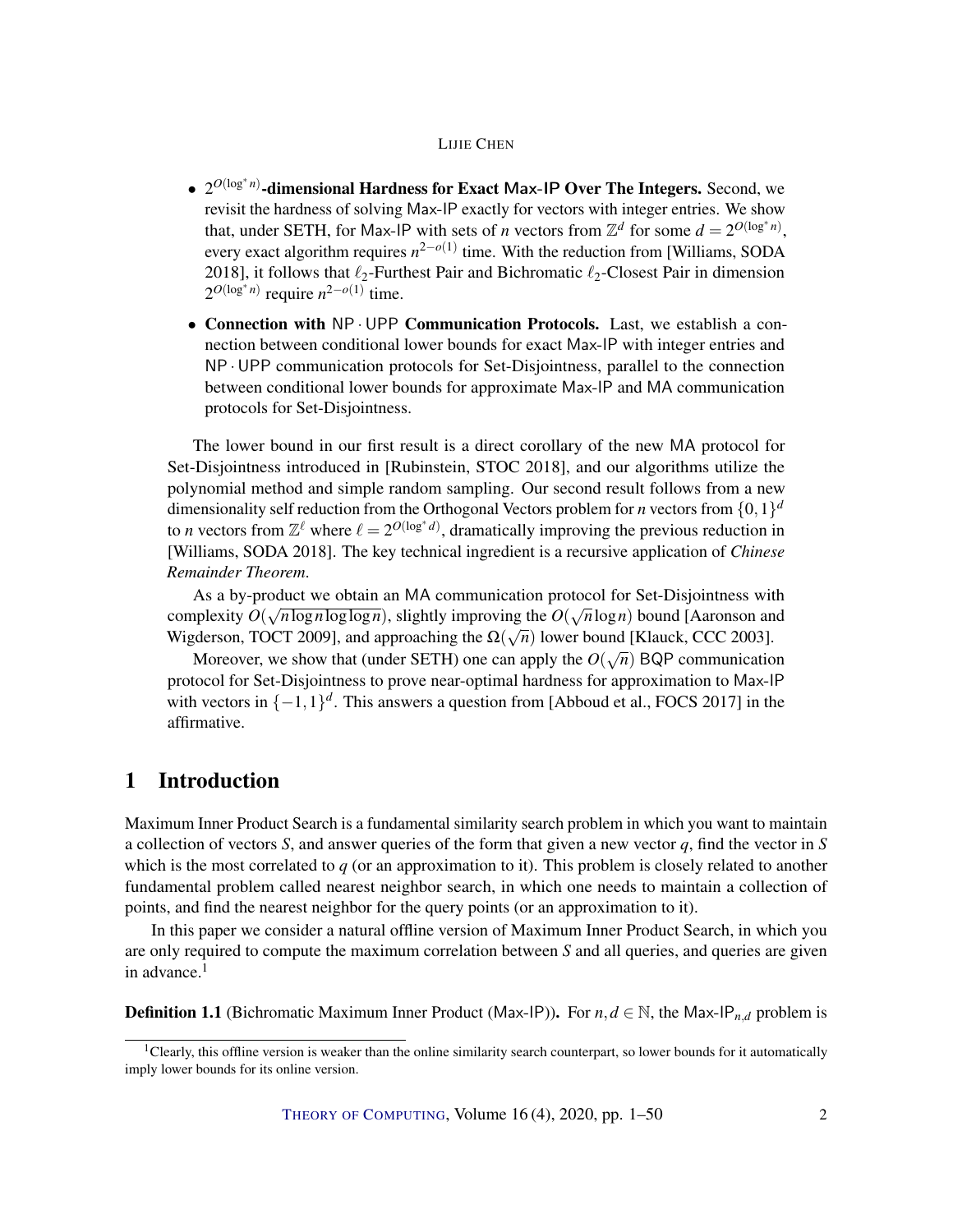<span id="page-2-3"></span>defined as: *given two sets A*,*B each consisting of n vectors from* {0,1} *d compute*

$$
\mathsf{OPT}(A,B):=\max_{a\in A,b\in B}a\cdot b.
$$

We use  $\mathbb{Z}-$  Max-IP<sub>*n*,*d*</sub> ( $\mathbb{R}-$  Max-IP<sub>*n*,*d*) to denote the same problem, but with *A*, *B* being sets of vectors</sub> from  $\mathbb{Z}^d$  ( $\mathbb{R}^d$ ).

#### 1.1 Motivation and background

#### 1.1.1 Hardness of approximate Max-IP

A natural brute-force algorithm solves Max-IP in  $O(n^2 \cdot d)$  time. Assuming SETH<sup>2</sup>, there is no  $n^{2-\Omega(1)}$ time algorithm for Max-IP<sub>n,d</sub> when  $d = \omega(\log n)$  [\[73\]](#page-49-1).

Despite being one of the most central problems in similarity search and having numerous applications [\[48,](#page-47-0) [43,](#page-46-0) [15,](#page-44-0) [64,](#page-48-0) [65,](#page-48-1) [68,](#page-48-2) [17,](#page-44-1) [16,](#page-44-2) [18,](#page-44-3) [60,](#page-48-3) [69,](#page-48-4) [71,](#page-48-5) [14,](#page-44-4) [50,](#page-47-1) [11,](#page-43-0) [70,](#page-48-6) [34,](#page-45-0) [33\]](#page-45-1), until recently it was unclear whether there could be a near-linear time, 1.1-approximation algorithm, before the recent breakthrough by Abboud, Rubinstein and Williams  $[5]^3$  $[5]^3$ .

In [\[5\]](#page-43-1), a framework for proving inapproximability results for problems in P is established (the distributed PCP framework), from which it follows:

<span id="page-2-0"></span>Theorem 1.2 (Abbaud, Rubinstein, Williams 2017). Assuming SETH, no *n*<sup>2−Ω(1)</sup>-time algorithm for Max-IP<sub>*n*,*n*<sup>*o*(1)</sup> can achieve multiplicative  $2^{(\log n)^{1-o(1)}}$ -approximation.</sub>

[Theorem](#page-2-0) [1.2](#page-2-0) is an exciting development for hardness of approximation in P, implying other important inapproximability results for a host of problems including Bichromatic LCS Closest Pair Over Permutations, Approximate Regular Expression Matching, and Diameter in Product Metrics [\[5\]](#page-43-1). However, we still do not have a complete understanding of the approximation hardness of Max-IP yet. For instance, consider the following two concrete questions:

<span id="page-2-1"></span>Question 1. Is there a multiplicative (logn)-approximation  $n^{2-\Omega(1)}$ -time algorithm for Max-IP<sub>n,log</sub>2<sub>n</sub>? *What about a multiplicative 2-approximation algorithm for Max-IP<sub>n,log</sub><sup>2</sup><sub>n</sub>?* 

<span id="page-2-2"></span>**Question 2.** Is there an additive  $(d/\log n)$ -approximation  $n^{2-\Omega(1)}$ -time algorithm for Max-IP<sub>n,d</sub>?

We note that the lower bound from [\[5\]](#page-43-1) cannot answer [Question](#page-2-1) [1.](#page-2-1) Tracing the details of their proofs, one can see that it only shows approximation hardness for dimension  $d = \log^{\omega(1)} n$ . [Question](#page-2-2) [2](#page-2-2) concerning additive approximation is not addressed at all by [\[5\]](#page-43-1). Given the importance of Max-IP, it is interesting to ask:

*For what ratios r do n*<sup>2−Ω(1)</sup>-time *r*-approximation algorithms exist for Max-IP?

Does the best-possible approximation ratio (in  $n^{2-\Omega(1)}$  time) relate to the dimensionality, in some way?

<sup>&</sup>lt;sup>2</sup>SETH (Strong Exponential Time Hypothesis) states that for every  $\varepsilon > 0$  there is a *k* such that *k*-SAT cannot be solved in  $O((2 - \varepsilon)^n)$  time [\[47\]](#page-47-2).

 $3$ See [\[5\]](#page-43-1) for a thorough discussion on the state of affairs on hardness of approximation in P before their work.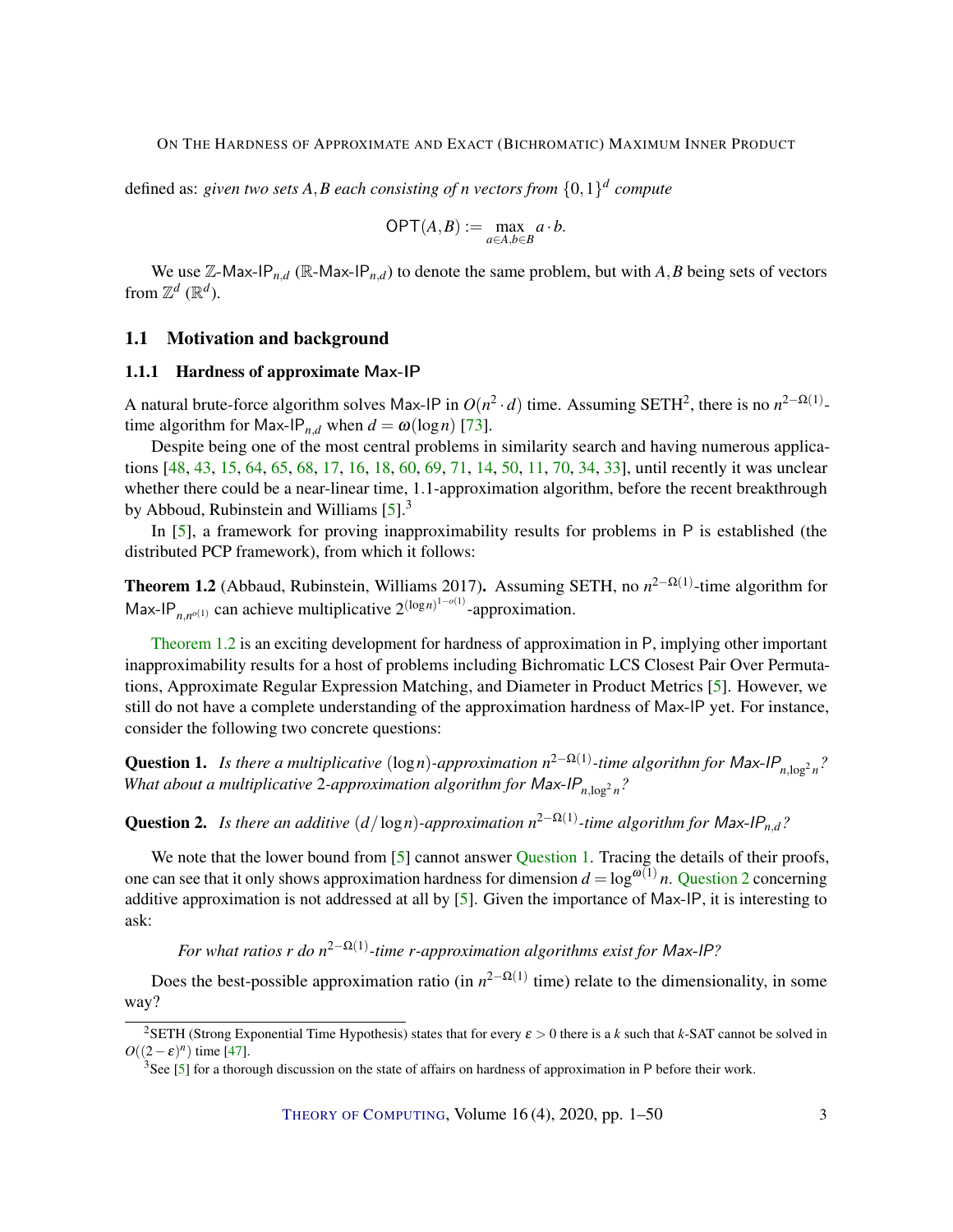<span id="page-3-0"></span>In an important recent work, Rubinstein [\[67\]](#page-48-7) improved the distributed PCP construction in a crucial way, from which one can derive more refined lower bounds on approximate Max-IP. He then used the refined lower bounds to establish the SETH-hardness of  $(1+o(1))$ -approximate nearest neighbor search.

Building on Rubinstein's technique in this paper we provide full *characterizations*, determining essentially optimal multiplicative approximations and additive approximations to Max-IP, under SETH.

# 1.1.2 Hardness of exact Z-Max-IP

Recall that from [\[73\]](#page-49-1), there is no  $n^{2-\Omega(1)}$ -time algorithm for exact Boolean Max-IP<sub>n, $\omega(\log n)$ </sub>. Since in real-life applications of similarity search, one often deals with real-valued data instead of just Boolean data, it is natural to ask about Z-Max-IP (which is certainly a special case of R-Max-IP): what is the maximum *d* such that  $\mathbb{Z}$ -Max-IP<sub>*n*,*d*</sub> can be solved exactly in  $n^{2-\Omega(1)}$  time?

Besides being interesting in its own right,  $\mathbb{Z}$ -Max-IP also has reductions to  $\ell_2$ -Furthest Pair and to Bichromatic  $\ell_2$ -Closest Pair. Hence, lower bounds for Z-Max-IP imply lower bounds for these two famous problems in computational geometry (see [\[75\]](#page-49-2) for a discussion on this topic).

Prior to our work, it was implicitly shown in [\[75\]](#page-49-2) that:

**Theorem 1.3** ([\[75\]](#page-49-2)). Assuming SETH, there is no  $n^{2-\Omega(1)}$ -time algorithm for Z-Max-IP<sub>n, $\omega((\log \log n)^2)$ </sub> with vectors of *O*(log*n*)-bit entries.

However, the best known algorithm for  $\mathbb{Z}$ -Max-IP runs in  $n^{2-\Theta(1/d)}$  time [\[58,](#page-47-3) [10,](#page-43-2) [78\]](#page-49-3)<sup>4</sup>, hence there is still a gap between the lower bound and the best known upper bounds. To confirm these algorithms are in fact optimal, we would like to prove a lower bound with  $\omega(1)$  dimensions.

In this paper, we significantly strengthen the previous lower bound from  $\omega((\log \log n)^2)$  dimensions to  $2^{O(\log^* n)}$  dimensions.  $(2^{O(\log^* n)}$  is an *extremely slowly growing* function. See the Preliminaries for its formal definition.)

#### 1.1.3 Fine-grained complexity and communication complexity

One intriguing aspect of the distributed PCP framework is that it makes use of the  $\tilde{O}(\sqrt{n})$  MA communication protocol for Set-Disjointness [\[1\]](#page-43-3). Several follow-up works [\[51,](#page-47-4) [67\]](#page-48-7) explored this connection further, and settled the hardness of approximation to several fundamental problems (under SETH).

Given the success of the interplay between these two seemingly unrelated fields, it is natural to seek more results from it. In particular, it is asked in [\[5\]](#page-43-1) whether the  $O(\sqrt{n})$  BQP communication protocol for the *O*( $\sqrt{n}$ ) BQP communication protocol for Set-Disjointness can be utilized.

In this paper, we answer the question affirmatively by showing that BQP communication protocol implies hardness for approximation to  $\{-1,1\}$ -Max-IP.<sup>5</sup> Moreover, we also establish a connection between Z-Max-IP lower bounds and NP · UPP communication protocols for Set-Disjointness, which suggests a new perspective on our results on Z-Max-IP.

<sup>&</sup>lt;sup>4</sup>[\[10,](#page-43-2) [78\]](#page-49-3) are for  $\ell_2$ -Furthest Pair or Bichromatic  $\ell_2$ -Closest Pair. They also work for Z-Max-IP as there are reductions from Z-Max-IP to these two problems, see [\[75\]](#page-49-2) or [Lemma](#page-31-0) [4.6](#page-31-0) and [Lemma](#page-32-0) [4.7.](#page-32-0)

<sup>&</sup>lt;sup>5</sup>That is, Max-IP with sets *A* and *B* each consisting of *n* vectors from  $\{-1,1\}^d$ .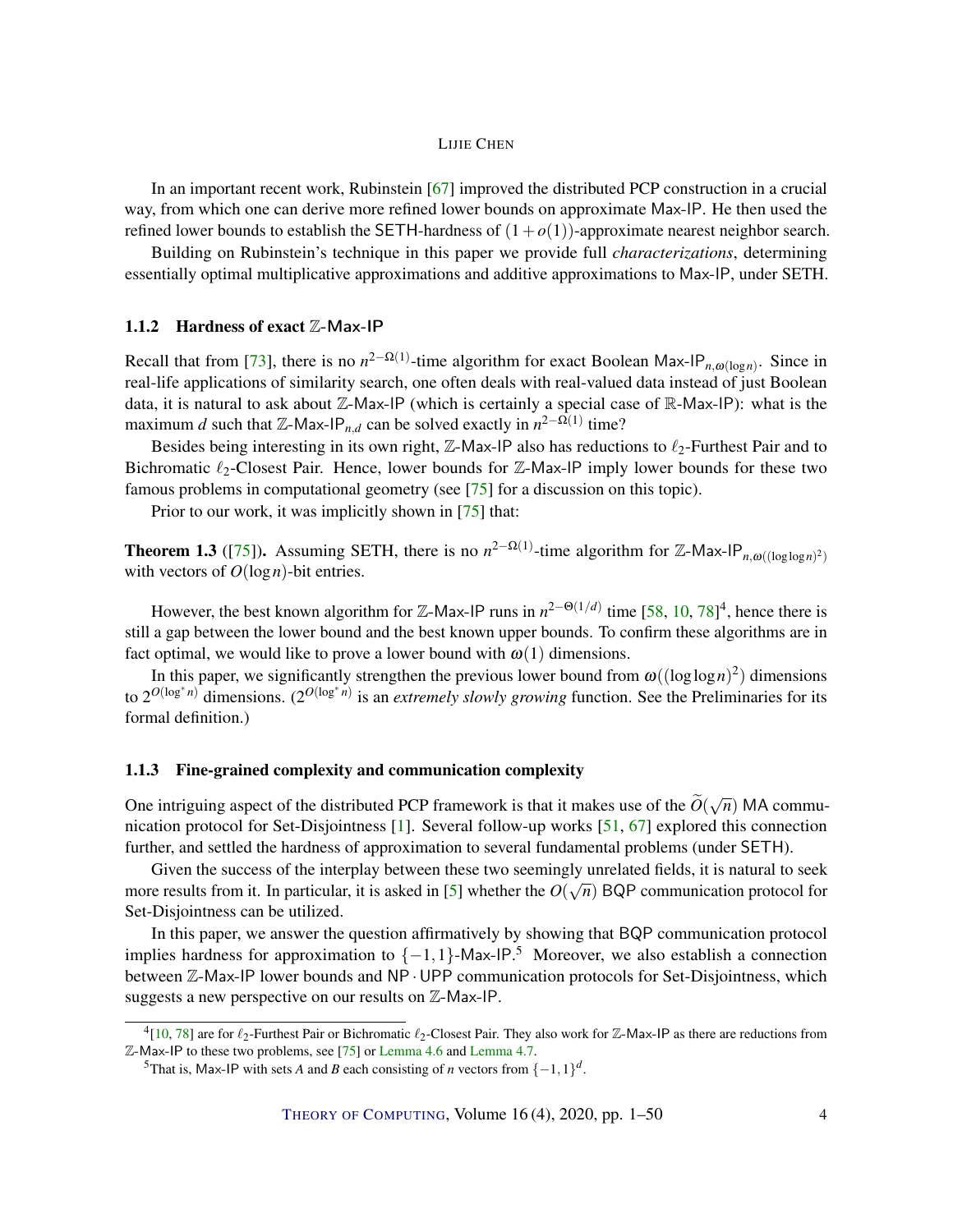# <span id="page-4-1"></span>1.2 Hypothesis assumed in this paper

We use  $\mathsf{OV}_{n,d}$  to denote the Orthogonal Vectors problem: given two sets of vectors  $A, B$  each consisting of *n* vectors from  $\{0,1\}^d$ , determine whether there is an  $a \in A$  and  $b \in B$  such that  $a \cdot b = 0.$ <sup>6</sup> Similarly, we use  $\mathbb{Z}-\text{OV}_{n,d}$  to denote the same problem except for that *A* and *B* consist of vectors from  $\mathbb{Z}^d$  (which is also called Hopcroft's problem).

All our results are based on the following widely used conjecture about OV:

**Conjecture 1.4** (Orthogonal Vectors Conjecture (OVC) [\[73,](#page-49-1) [8\]](#page-43-4)). For every  $\varepsilon > 0$ , there exists a  $c \ge 1$ such that  $\mathsf{OV}_{n,d}$  requires  $n^{2-\varepsilon}$  time when  $d = c \log n$ .

OVC is a plausible conjecture as it is implied by the popular Strong Exponential Time Hypothesis [\[47,](#page-47-2) [29\]](#page-45-2) on the time complexity of solving *k*-SAT [\[73,](#page-49-1) [76\]](#page-49-4).

# 1.3 Our results on  $\{0,1\}$ -Max-IP

The first main result of our paper characterizes when there is a truly subquadratic-time (*n*<sup>2−Ω(1)</sup>-time, for some universal constant hidden in the big-Ω) multiplicative *t*-approximation algorithm for Max-IP, and characterizes the best-possible additive approximations as well. Let  $\mathbb P$  be an optimization problem (can be either minimization or maximization). We begin with formal definitions of these two standard types of approximation:

- We say A is a multiplicative *t*-approximation algorithm for P, if for all instances *I*, A outputs a value  $\widetilde{\text{OPT}}(I)$  such that  $\widetilde{\text{OPT}}(I) \in [\text{OPT}(I), \text{OPT}(I) \cdot t]$ , where  $\text{OPT}(I)$  is the answer to P on instance *I*.
- We say  $\mathbb A$  is an additive *t*-approximation algorithm for  $\mathbb P$ , if for all instances *I*,  $\mathbb A$  outputs a value  $\overline{OPT(I)}$  such that  $|\overline{OPT(I)} - \overline{OPT(I)}| \leq t$ .
- To avoid ambiguity, we call an algorithm computing  $\text{OPT}(I)$  exactly an *exact* algorithm for  $\mathbb{P}$ .

#### 1.3.1 Characterizations of hardness of multiplicative approximations to Max-IP

In the multiplicative case, our characterization (formally stated below) basically says that there is a multiplicative *t*-approximation  $n^{2-\Omega(1)}$ -time algorithm for Max-IP<sub>*n*,*d*</sub> if and only if  $t = (d/\log n)^{\Omega(1)}$ . Note that in the following theorem we require  $d = \omega(\log n)$ , since in the case of  $d = O(\log n)$ , there *are*  $n^{2-\epsilon}$ -time algorithms for exact Max-IP<sub>*n*,*d*</sub> [\[14,](#page-44-4) [13\]](#page-44-5).

<span id="page-4-0"></span>**Theorem 1.5.** Letting  $\omega(\log n) < d < n^{o(1)}$  and  $t \ge 2$ ,<sup>7</sup> the following holds.

<sup>&</sup>lt;sup>6</sup>Here we use the bichromatic version of OV instead of the monochromatic one for convenience, as they are equivalent.

<sup>&</sup>lt;sup>7</sup>Note that *t* and *d* are both functions of *n*, we assume they are computable in  $n^{o(1)}$  time throughout this paper for simplicity.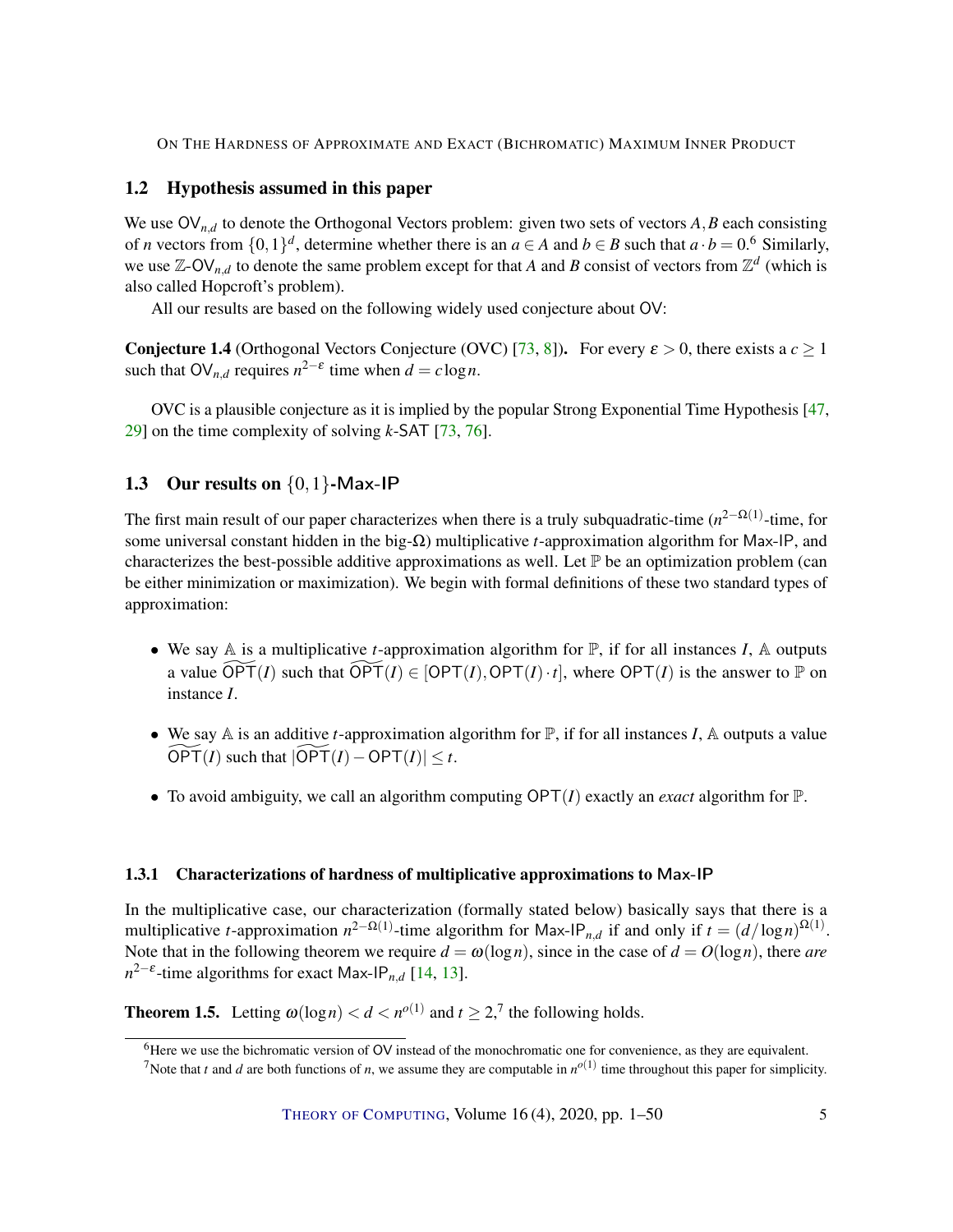<span id="page-5-0"></span>1. There is an  $n^{2-\Omega(1)}$ -time multiplicative *t*-approximation algorithm for Max-IP<sub>n,d</sub> if

$$
t=(d/\log n)^{\Omega(1)},
$$

and under SETH (or OVC), there is no  $n^{2-\Omega(1)}$ -time multiplicative *t*-approximation algorithm for Max-IP*n*,*<sup>d</sup>* if

$$
t = (d/\log n)^{o(1)}.
$$

2. Moreover, let

$$
\varepsilon = \min\left(\frac{\log t}{\log(d/\log n)}, 1\right).
$$

There are multiplicative *t*-approximation deterministic algorithms for Max-IP<sub>*n,d*</sub> running in time

$$
O\left(n^{2-\Omega(\varepsilon)}\cdot \mathrm{polylog}(n)\right).
$$

Remark 1.6. *We remark that our algorithm still gets a non-trivial speed-up over the brute force algorithm as long as*  $\varepsilon = \omega(\log \log n / \log n)$ .

Comparison with [\[11\]](#page-43-0). We remark that in [\[11\]](#page-43-0), subquadratic-time algorithms for multiplicative *t*approximation Max-IP is given when  $t = d^{\Omega(1)}$ .<sup>8</sup> Our algorithms achieve a slightly better approximation ratio  $t = (d/\log n)^{\Omega(1)}$  which matches the conditional lower bound. Moreover, our algorithms work for the following more general case which is not handled by [\[11\]](#page-43-0).

The algorithms in [Theorem](#page-4-0) [1.5](#page-4-0) indeed work for the case where the sets consist of non-negative reals  $(i.e., \mathbb{R}^+$ -Max-IP).

**Corollary 1.7.** Assuming  $\omega(\log n) < d < n^{o(1)}$  and letting

$$
\varepsilon = \min\left(\frac{\log t}{\log(d/\log n)}, 1\right),\,
$$

there is a multiplicative *t*-approximation deterministic algorithm for  $\mathbb{R}^+$ -Max-IP<sub>*n,d*</sub> running in time

$$
O\left(n^{2-\Omega(\varepsilon)}\cdot \mathrm{polylog}(n)\right).
$$

The lower bound of [Theorem](#page-4-0) [1.5](#page-4-0) is a direct corollary of the new improved MA protocols for Set-Disjointness from [\[67\]](#page-48-7), which is based on Algebraic Geometry codes. Together with the framework of [\[5\]](#page-43-1), that MA-protocol implies a reduction from OV to approximate Max-IP.

Our upper bounds are applications of the polynomial method [\[74,](#page-49-5) [6\]](#page-43-5): defining appropriate sparse polynomials for approximating Max-IP on small groups of vectors, and using fast matrix multiplication to speed up the evaluation of these polynomials on many pairs of points.

Via the known reduction from Max-IP to LCS-Pair in [\[5\]](#page-43-1), we also obtain a more refined lower bound for approximating the LCS Closest Pair problem (defined below).

 $8$ They in fact consider the data structure version of a more fine-grained version of this problem, where there is an additional parameter *s* such that you want to decide whether  $OPT(A, B) \le t \cdot s$  or  $\ge s$ .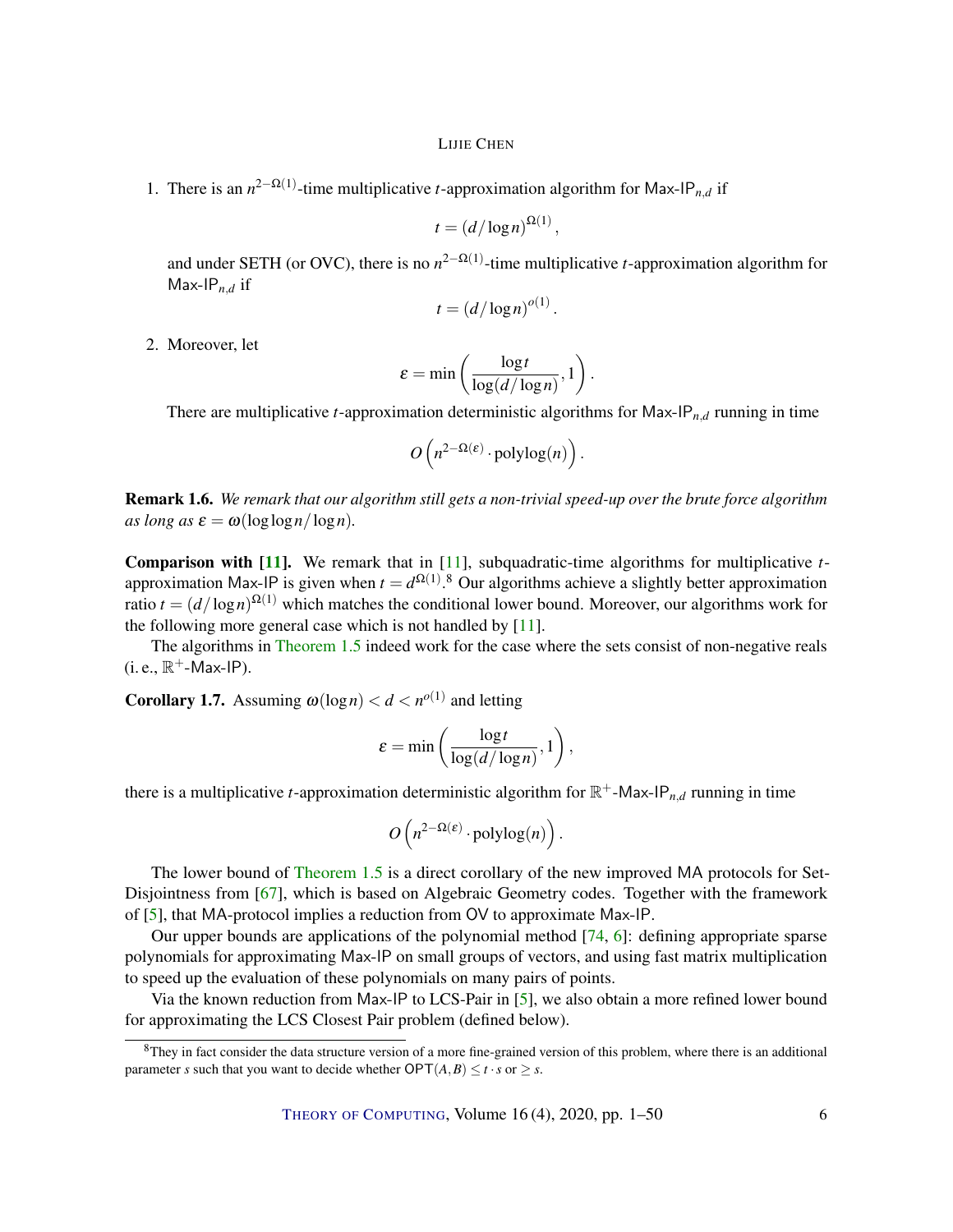<span id="page-6-2"></span>Definition 1.8 (LCS Closest Pair). The LCS-Closest-Pair*n*,*<sup>d</sup>* problem is: *given two sets A*,*B each consisting of n strings from* Σ *d (*Σ *is a finite alphabet), determine*

$$
\max_{a \in A, b \in B} \mathsf{LCS}(a, b),
$$

where  $LCS(a, b)$  is the length of the longest common subsequence of strings *a* and *b*.

<span id="page-6-1"></span>Corollary 1.9 (Improved Inapproximability for LCS-Closest-Pair). Assuming SETH (or OVC), for every *t* ≥ 2, computing a multiplicative *t*-approximation to LCS-Closest-Pair*n*,*<sup>d</sup>* requires *n* 2−*o*(1) time, if  $d = t^{\omega(1)} \cdot \log^5 n$ .

#### 1.3.2 Characterizations of hardness of additive approximations to Max-IP

Our characterization for additive approximations to Max-IP says that there is an additive *t*-approximation  $n^{2-\Omega(1)}$ -time algorithm for Max-IP<sub>*n*,*d*</sub> if and only if  $t = \Omega(d)$ .

<span id="page-6-0"></span>**Theorem 1.10.** Letting  $\omega(\log n) < d < n^{o(1)}$  and  $0 \le t \le d$ , the following holds:

1. There is an  $n^{2-\Omega(1)}$ -time additive *t*-approximation algorithm for Max-IP<sub>n,d</sub> if

$$
t = \Omega(d),
$$

and under SETH (or OVC), there is no  $n^{2-\Omega(1)}$ -time additive *t*-approximation algorithm for Max-IP*n*,*<sup>d</sup>* if

$$
t = o(d).
$$

2. Moreover, letting  $\varepsilon = t/d$ , there is an

$$
O\left(n^{2-\Omega(\varepsilon^{1/3}/\log \varepsilon^{-1})}\right)
$$

time, additive *t*-approximation randomized algorithm for Max-IP<sub>*n*,*d*</sub> when  $\varepsilon = \omega(\log^6 \log n / \log^3 n)$ .

The lower bound above is already established in [\[67\]](#page-48-7), while the upper bound works by reducing the problem to the  $d = O(\log n)$  case via random-sampling coordinates, and solving the reduced problem via known methods [\[14,](#page-44-4) [13\]](#page-44-5).

Remark 1.11. *We want to remark here that the lower bounds for approximate* Max-IP *are direct corollaries of the new* MA *protocols for Set-Disjointness in [\[67\]](#page-48-7). Our main contribution is providing the complementary* upper bounds *to show that these lower bounds are indeed* tight *assuming* SETH*.*

All-Pair-Max-IP. Finally, we remark that our algorithms (with slight adaptations) also work for the following stronger problem<sup>9</sup>: All-Pair-Max-IP<sub>*n,d*</sub>, in which we are given two sets *A* and *B* each consisting of *n* vectors from  $\{0,1\}^d$ , and for each  $x \in A$  we must compute

$$
\mathsf{OPT}(x,B) := \max_{y \in B} x \cdot y.
$$

We say an algorithm is a multiplicative *t*-approximation (additive *t*-approximation) algorithm for All-Pair-Max-IP, if for all instances of  $OPT(x, B)$ , it computes corresponding approximate answers.

<sup>9</sup>Since All-Pair-Max-IP is stronger than Max-IP, lower bounds for Max-IP automatically apply to All-Pair-Max-IP.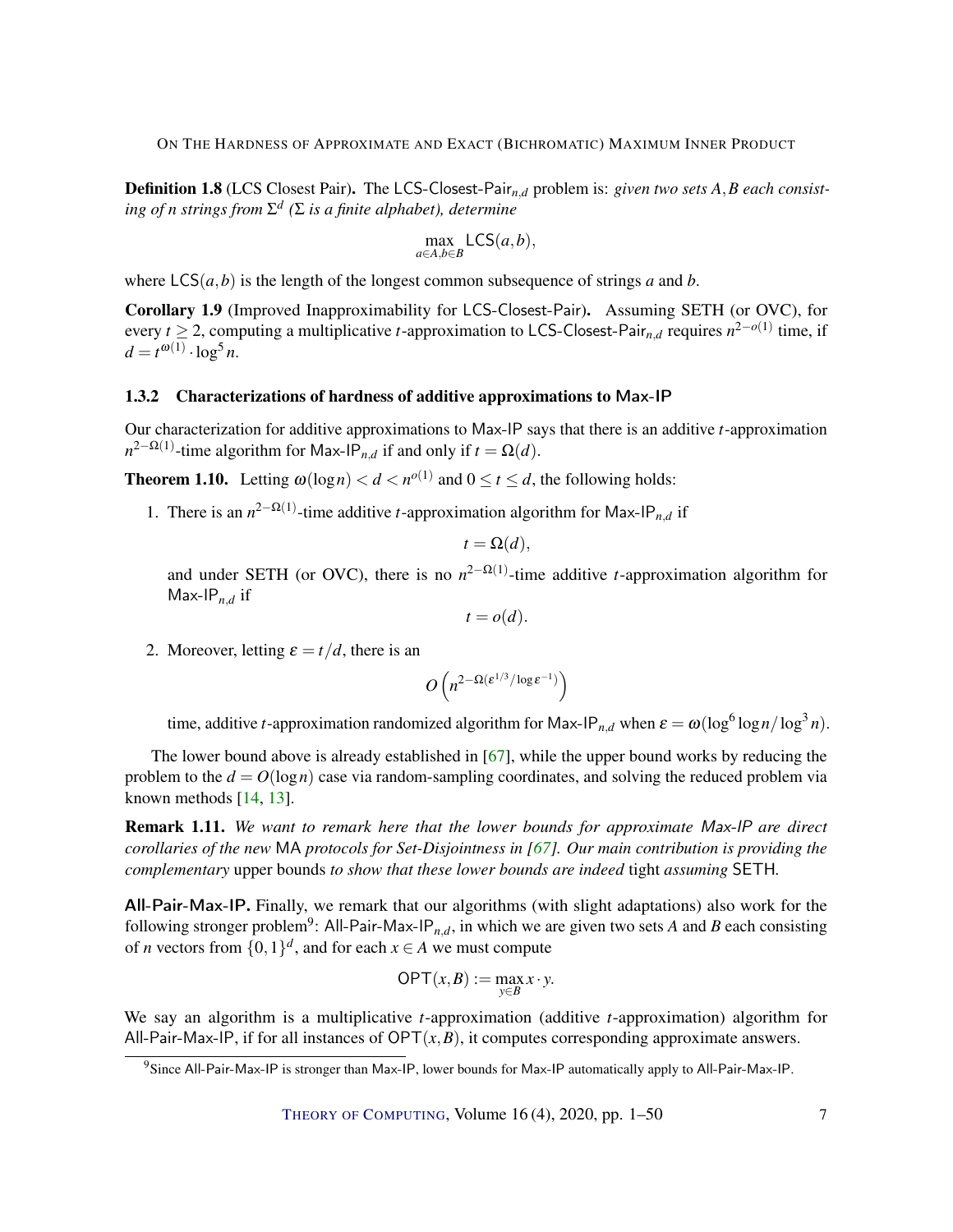<span id="page-7-2"></span><span id="page-7-0"></span>**Corollary 1.12.** Suppose  $\omega(\log n) < d < n^{o(1)}$ , and let

$$
\varepsilon_M := \min\left(\frac{\log t}{\log(d/\log n)}, 1\right) \text{ and } \varepsilon_A := \frac{\min(t, d)}{d}.
$$

There is an  $n^{2-\Omega(\varepsilon_M)}$  polylog(*n*)-time multiplicative *t*-approximation algorithm and an  $n^{2-\Omega(\varepsilon_A^{1/3}/\log \varepsilon_A^{-1})}$ . time additive *t*-approximation algorithm for All-Pair-Max-IP<sub>*n,d*</sub>, when  $\varepsilon_A = \omega(\log^6 \log n / \log^3 n)$ .

### 1.4 BQP communication protocols and approximate {−1,1}-Max-IP

Making use of the  $O(\sqrt{n})$ -degree approximate polynomial for OR [\[27,](#page-45-3) [77\]](#page-49-6), we also give a completely different proof for the hardness of multiplicative approximations to {−1,1}-Max-IP. Note that the answer to {−1,1}-Max-IP can be negative, so we consider the variant of maximizing *unsigned* inner product here; that is, we want to approximate max<sub>*a*∈*A*,*b*∈*B*  $|a \cdot b|$  (this variant is also studied in [\[11\]](#page-43-0)). Lower bound</sub> from that approach is inferior to [Theorem](#page-4-0) [1.5:](#page-4-0) in particular, *it cannot achieve a characterization*.<sup>10</sup>

It is asked in [\[5\]](#page-43-1) that whether we can make use of the  $O(\sqrt{n})$  BQP communication protocol for Set-Disjointness [\[28\]](#page-45-4) to prove conditional lower bounds. Indeed, that quantum communication protocol is based on the  $O(\sqrt{n})$ -time quantum query algorithm for OR (Grover's algorithm [\[42\]](#page-46-1)), which induces the needed approximate polynomial for OR. Hence, the following theorem in some sense answers their question in the affirmative.

**Theorem 1.13** (Informal). Assuming SETH (or OVC), no  $n^{2-\Omega(1)}$ -time algorithm for

$$
\{-1,1\}\text{-Max-IP}_{n,n^{o(1)}}
$$

can achieve multiplicative  $n^{o(1)}$ -approximation.

The full statement can be found in [Theorem](#page-38-0) [7.1](#page-38-0) and [Theorem](#page-41-0) [7.2.](#page-41-0)

#### 1.5 Our results on Z-Max-IP

# **1.5.1** Hardness of exact  $\mathbb{Z}-$ Max-IP in dimension  $2^{O(\log^* n)}$

Now we turn to discussing our results on  $\mathbb{Z}$ -Max-IP. We show that  $\mathbb{Z}$ -Max-IP is hard to solve in  $n^{2-\Omega(1)}$ time, even with  $2^{O(\log^* n)}$ -dimensional vectors.

<span id="page-7-1"></span>Theorem 1.14. Assuming SETH (or OVC), there is a constant *c* such that any exact algorithm for  $\mathbb{Z}$ -Max-IP<sub>*n*,*d*</sub> in dimension  $d = c^{\log^* n}$  requires  $n^{2-o(1)}$  time, with vectors of *O*(log*n*)-bit entries.

As direct corollaries of the above theorem, using reductions implicit in [\[75\]](#page-49-2), we also conclude hardness for  $\ell_2$ -Furthest Pair and Bichromatic  $\ell_2$ -Closest Pair under SETH (or OVC) in dimension  $2^{O(\log^* n)}$ .

<sup>&</sup>lt;sup>10</sup>We also remark that in particular, the hardness of approximate  $\{-1,1\}$ -Max-IP follows from the hardness of approximate {0,1}-Max-IP. We include the proof via BQP communication protocols here as it is an interesting alternative proof.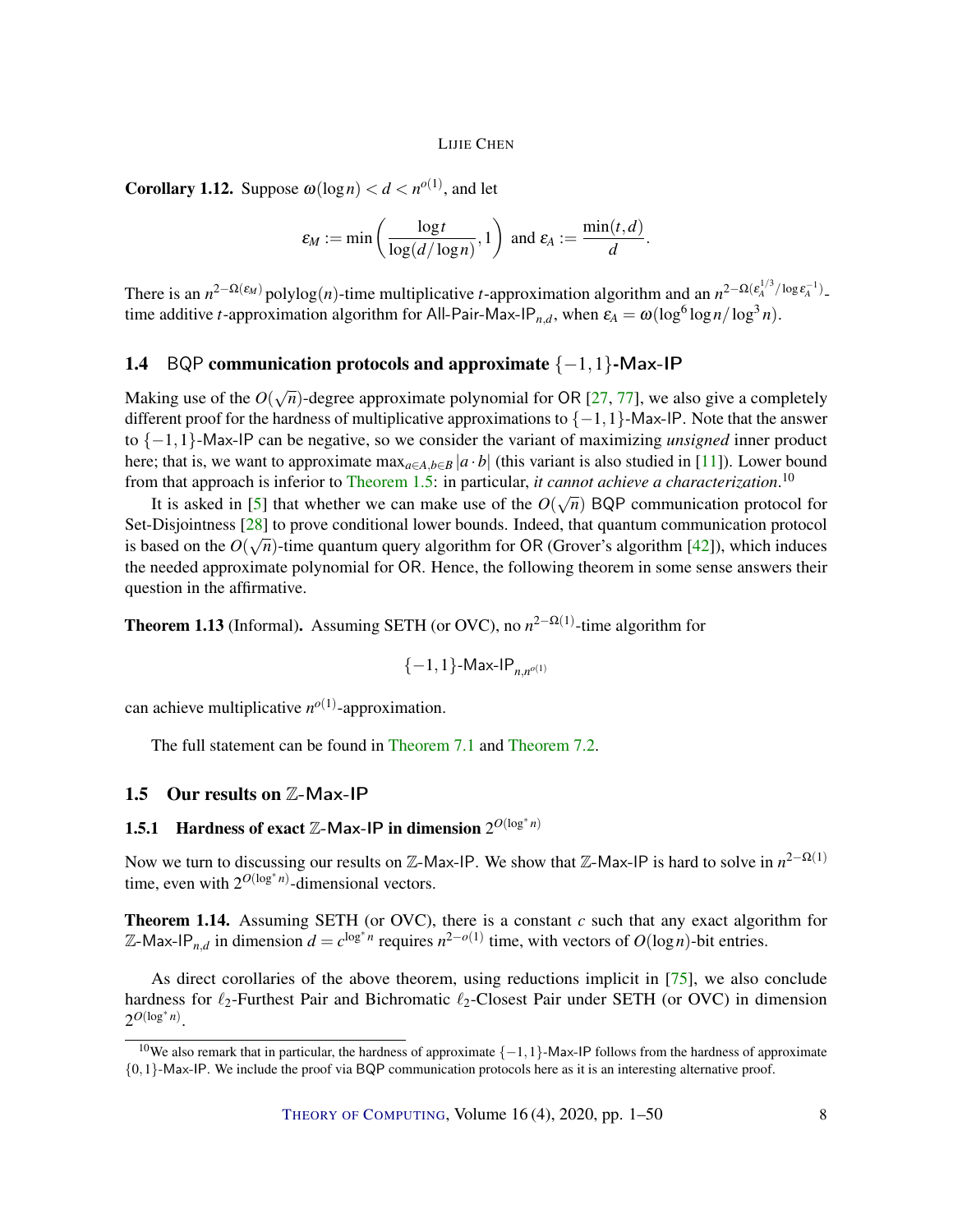<span id="page-8-4"></span><span id="page-8-2"></span>**Theorem 1.15** (Hardness of  $\ell_2$ -Furthest Pair in Dimension  $c^{\log^* n}$ ). Assuming SETH (or OVC), there is a constant *c* such that  $\ell_2$ -Furthest Pair in dimension  $c^{\log^* n}$  requires  $n^{2-o(1)}$  time, with vectors of  $O(\log n)$ -bit entries.

<span id="page-8-3"></span>Theorem 1.16 (Hardness of Bichromatic  $\ell_2$ -Closest Pair in Dimension  $c^{\log^* n}$ ). Assuming SETH (or OVC), there is a constant *c* such that Bichromatic  $\ell_2$ -Closest Pair in dimension  $c^{\log^* n}$  requires  $n^{2-o(1)}$ time, with vectors of  $O(\log n)$ -bit entries.

The above lower bounds on  $\ell_2$ -Furthest Pair and Bichromatic  $\ell_2$ -Closest Pair are in sharp contrast with the case of  $\ell_2$ -Closest Pair, which can be solved in  $2^{O(d)} \cdot n \log^{O(1)} n$  time [\[23,](#page-44-6) [53,](#page-47-5) [38\]](#page-46-2).

#### 1.5.2 Improved dimensionality reduction for OV and Hopcroft's problem

Our hardness of  $\mathbb{Z}-$ Max-IP is established by a reduction from Hopcroft's problem, whose hardness is in turn derived from the following significantly improved dimensionality reduction for OV.

<span id="page-8-0"></span>**Lemma 1.17** (Improved Dimensionality Reduction for OV). Let  $1 \leq \ell \leq d$ . There is an

$$
O\left(n \cdot \ell^{O(6^{\log^*d} \cdot (d/\ell))} \cdot \mathrm{poly}(d)\right) \text{-time}
$$

reduction from  $\mathsf{OV}_{n,d}$  to  $\ell^{O(6^{\log^*d} \cdot (d/\ell))}$  instances of  $\mathbb{Z}-\mathsf{OV}_{n,\ell+1}$ , with vectors of entries with bit-length  $O(d/\ell \cdot \log \ell \cdot 6^{\log^* d}).$ 

Comparison with [\[75\]](#page-49-2). Comparing to the old construction in [\[75\]](#page-49-2), our reduction here is more efficient when  $\ell$  is much smaller than *d* (which is the case we care about). That is, in [\[75\]](#page-49-2), OV<sub>n,*d*</sub> can be reduced to  $d^{d/\ell}$  instances of Z-OV<sub>n, $\ell+1$ </sub>, while we get  $\{\ell^{6^{\log^*d}}\}^{d/\ell}$  instances in our improved one. So, for example, when  $\ell = 7^{\log^* d}$ , the old reduction yields  $d^{d/7^{\log^* d}} = n^{\omega(1)}$  instances (recall that  $d = c \log n$  for an arbitrary constant *c*), while our improved one yields only  $n^{o(1)}$  instances, each with  $2^{O(\log^* n)}$  dimensions.

From [Lemma](#page-8-0) [1.17,](#page-8-0) the following theorem follows in the same way as in [\[75\]](#page-49-2).

<span id="page-8-1"></span>Theorem 1.18 (Hardness of Hopcroft's Problem in Dimension  $c^{\log^* n}$ ). Assuming SETH (or OVC), there is a constant *c* such that  $\mathbb{Z}-\text{OV}_{n,c^{\log^* n}}$  with vectors of  $O(\log n)$ -bit entries requires  $n^{2-o(1)}$  time.

#### 1.5.3 Connection between  $\mathbb{Z}-$  Max-IP lower bounds and NP  $\cdot$  UPP communication protocols

We also show a new connection between  $\mathbb{Z}-$ Max-IP and a special type of communication protocol. Let us first recall the Set-Disjointness problem.

**Definition 1.19** (Set-Disjointness). Let  $n \in \mathbb{N}$ . In Set-Disjointness (DISJ<sub>n</sub>), Alice holds a vector  $X \in$  $\{0,1\}^n$ , Bob holds a vector  $Y \in \{0,1\}^n$ , and they want to determine whether  $X \cdot Y = 0$ .

In [\[5\]](#page-43-1), the hardness of approximate Max-IP is established via a connection to MA communication protocols (in particular, an MA communication protocol with small communication complexity for Set-Disjointness). Our lower bound for (exact)  $\mathbb{Z}$ -Max-IP can also be connected to similar NP · UPP protocols (note that  $MA = NP \cdot \text{promiseBPP}$ ).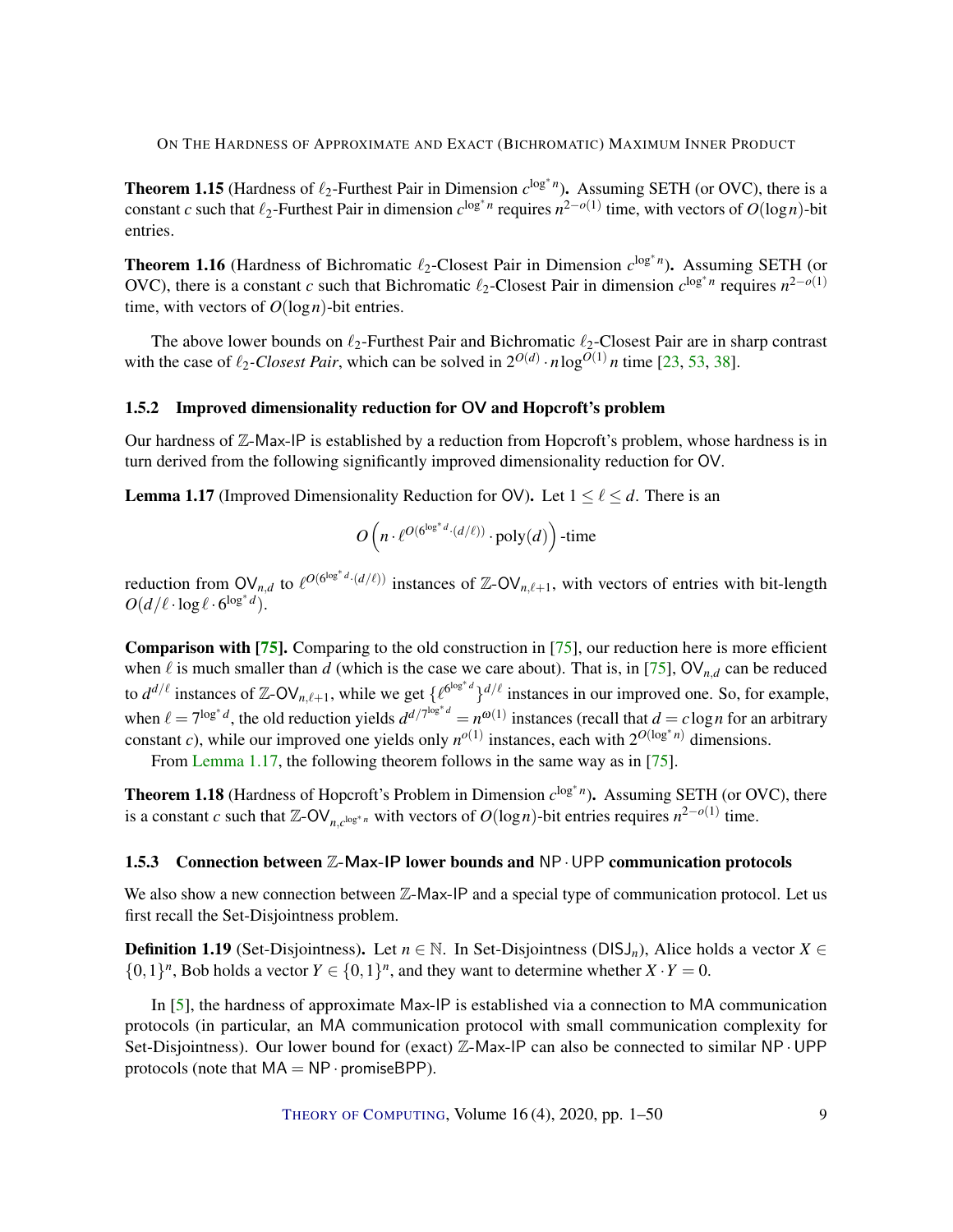<span id="page-9-2"></span>Formally, we define  $NP \cdot UPP$  protocols as follows.<sup>11</sup>

**Definition 1.20.** For a problem  $\Pi$  with two *n*-bit strings *x*, *y* as inputs (Alice holds *x* and Bob holds *y*), we say a communication protocol is an  $(m, \ell)$ -efficient NP · UPP *communication protocol* if the following holds:

- There are three parties Alice, Bob and Merlin in the protocol.
- Merlin sends Alice and Bob an advice string *z* of length *m*, which is a function of *x* and *y*.
- Given y and *z*, Bob sends Alice  $\ell$  bits, and Alice decides to accept or not.<sup>12</sup> They have an unlimited supply of private random coins (not public, which is important) during their conversation. The following conditions hold:
	- If  $\Pi(x, y) = 1$ , then there is an advice *z* from Merlin such that Alice accepts with probability  $> 1/2$ .
	- Otherwise, for all possible advice strings from Merlin, Alice accepts with probability  $\langle 1/2$ .

Moreover, we say the protocol is  $(m, \ell)$ -computational-efficient, if in addition the probability distributions of both Alice's and Bob's behavior can be computed in poly(*n*) time given their input and the advice.

Our new reduction from OV to Max-IP actually implies an efficient NP · UPP protocol for Set-Disjointness.

<span id="page-9-0"></span>**Theorem 1.21.** For every  $1 \le \alpha \le n$ , there is an

$$
(\alpha \cdot 6^{\log^* n} \cdot (n/2^{\alpha}), O(\alpha))
$$
-computational-efficient

NP·UPP communication protocol for DISJ*n*.

For example, when  $\alpha = 3\log^* n$ , [Theorem](#page-9-0) [1.21](#page-9-0) implies there is an  $O(o(n), O(\log^* n))$ -computationalefficient NP · UPP communication protocol for DISJ*n*. Moreover, we show that if the protocol of [Theorem](#page-9-0) [1.21](#page-9-0) can be improved a little bit (like removing the  $6^{\log^* n}$  term), we would obtain the desired hardness for  $\mathbb{Z}-$ Max-IP in dimension  $\omega(1)$ .

<span id="page-9-1"></span>Theorem 1.22. Assuming SETH (or OVC), if there is an increasing and unbounded function *f* such that for every  $1 \leq \alpha \leq n$ , there is an

 $(n/f(\alpha), \alpha)$ -computational-efficient

NP⋅UPP communication protocol for DISJ<sub>n</sub>, then Z-Max-IP<sub>n,ω(1)</sub> requires  $n^{2-o(1)}$  time with vectors of polylog(*n*)-bit entries. The same holds for  $\ell_2$ -Furthest Pair and Bichromatic  $\ell_2$ -Closest Pair.

<sup>&</sup>lt;sup>11</sup>Here are some comments on the name NP · UPP. Roughly speaking, a UPP protocol  $\Pi$  is a private-coin randomized communication protocol in which Alice and Bob accept with probability  $> 1/2$  if and only if the answer is yes. For a communication protocol class D, NP· D denotes a new class of protocol resembling a Merlin-Arthur game: A prover (who knows the inputs of Alice and Bob) sends a proof to both Alice and Bob first; then Alice and Bob run a prescribed D protocol on their inputs and the proof to decide whether they accept the proof or not. The protocol needs to satisfy the soundness and completeness conditions similar to an original MA protocol.

 $12$ Our simplification here is justified by the fact that one-way UPP communication protocols are equivalent to their seemingly more powerful two-way analogs [\[63\]](#page-48-8).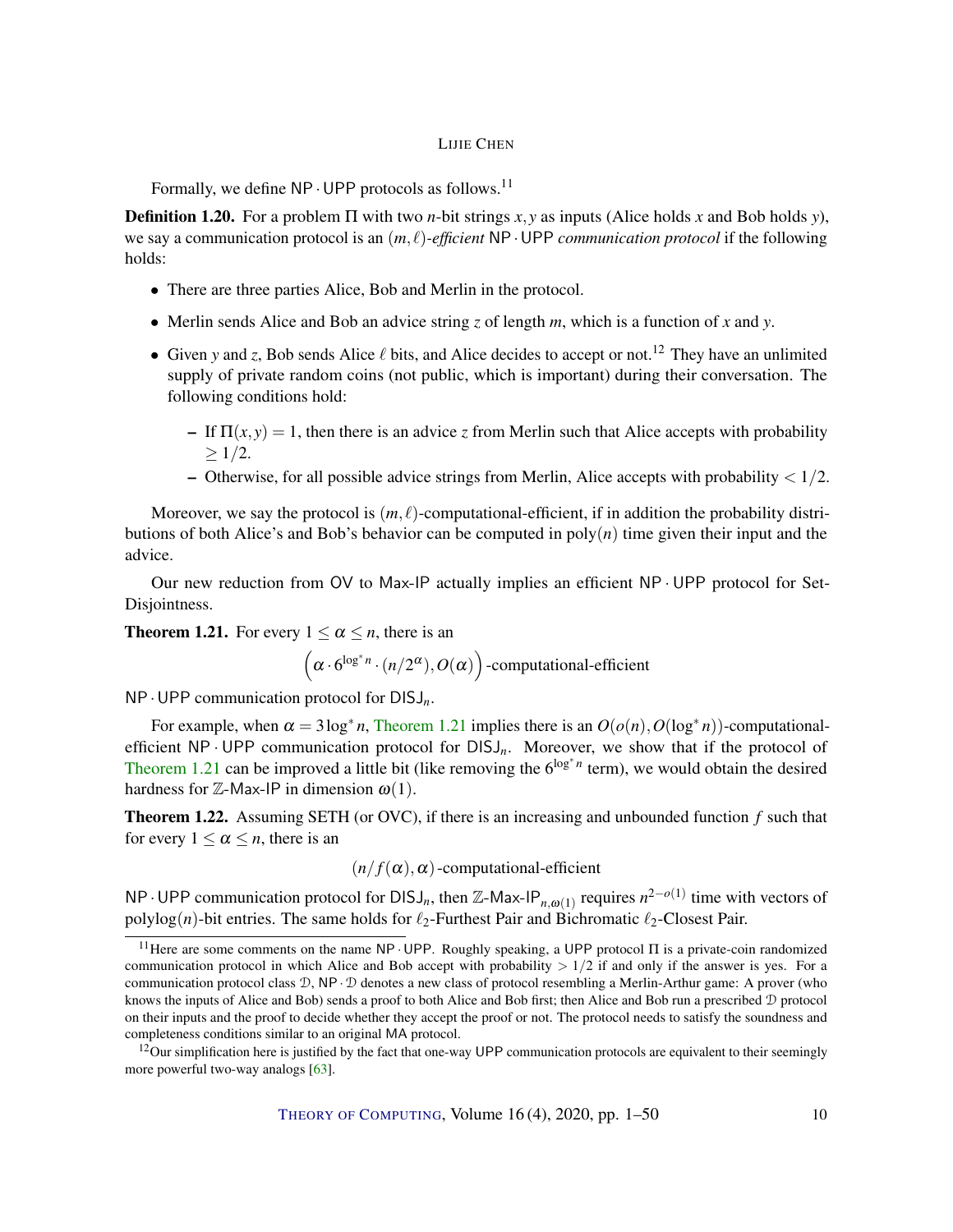#### <span id="page-10-1"></span>1.6 Improved MA protocols for Set-Disjointness

Finally, we also obtain a new MA protocol for Set-Disjointness, which improves on the previous  $\alpha(\sqrt{a})$  $O(\sqrt{n}\log n)$  protocol in [\[1\]](#page-43-3), and is closer to the  $\Omega(\sqrt{n})$  lower bound by [\[54\]](#page-47-6). Like the protocol in [1], our new protocol also works for the following slightly harder problem Inner Product.

**Definition 1.23** (Inner Product). Let  $n \in \mathbb{N}$ . In Inner Product (IP<sub>n</sub>), Alice holds a vector  $X \in \{0,1\}^n$ , Bob holds a vector  $Y \in \{0,1\}^n$ , and they want to compute  $X \cdot Y$ .

<span id="page-10-0"></span>**Theorem 1.24.** There is an MA protocol for  $DISJ_n$  and  $IP_n$  with communication complexity

$$
O\left(\sqrt{n \log n \log \log n}\right).
$$

In [\[67\]](#page-48-7), the author asked whether the MA communication complexity of DISJ<sub>n</sub> (IP<sub>n</sub>) is  $\Theta(\sqrt{n})$  or In [07], the author asked whether the MA communication complexity or Di33<sub>n</sub> (ir<sub>n</sub>) is  $\Theta(\sqrt{n})$  or  $\Theta(\sqrt{n})$  or  $\Theta(\sqrt{n})$  or  $\Theta(\sqrt{n})$  or  $\Theta(\sqrt{n})$ . Our result makes progress on that question by showing that the true comple  $\Theta(\sqrt{n})$  and  $\Theta(\sqrt{n \log n \log \log n})$ .

#### 1.7 Intuition for dimensionality self-reduction for OV

The  $2^{O(\log^* n)}$  factor in [Lemma](#page-8-0) [1.17](#page-8-0) is not common in theoretical computer science,<sup>13</sup> and our new reduction for OV is considerably more complicated than the polynomial-based construction from [\[75\]](#page-49-2). Hence, it is worth discussing the intuition behind [Lemma](#page-8-0) [1.17,](#page-8-0) and the reason why we get a factor of  $2^{O(\log^* n)}$ .

A direct approach based on the Chinese Remainder Theorem. We first discuss a direct reduction based on the *Chinese Remainder Theorem* (CRT) (see [Theorem](#page-14-0) [2.5](#page-14-0) for a formal definition). CRT says that given a collection of distinct primes  $q_1, \ldots, q_b$ , and a collection of integers  $r_1, \ldots, r_b$ , there exists a unique integer  $t = \text{CRR}(\{r_j\}; \{q_j\})$  such that  $t \equiv r_j \pmod{q_j}$  for each  $j \in [b]$  and  $0 \le t < \prod_{j=1}^b q_j$  (CRR stands for *Chinese Remainder Representation*).

Now, let  $b, \ell \in \mathbb{N}$ . Suppose we would like to have a dimensionality reduction  $\varphi$  from  $\{0,1\}^{b \cdot \ell}$  to  $\mathbb{Z}^{\ell}$ . We can partition an input  $x \in \{0,1\}^{b\cdot\ell}$  into  $\ell$  blocks, each of length *b*, and represent each block via CRT: that is, for a block  $z \in \{0,1\}^b$ , we map it into a single integer  $\varphi_{\text{block}}(z) := \text{CRR}(\{z_j\}; \{q_j\})$ , and the concatenations of  $\varphi_{\text{block}}$  over all blocks of *x* is  $\varphi(x) \in \mathbb{Z}^{\ell}$ .

The key idea here is that, for  $z, z' \in \{0, 1\}^b$ ,  $\varphi_{block}(z) \cdot \varphi_{block}(z') \pmod{q_j}$  is simply  $z_j \cdot z'_j$ . That is, the multiplication between two *integers*  $\varphi_{block}(z) \cdot \varphi_{block}(z')$  simulates the coordinate-wise multiplication between two *vectors z* and *z'*!

Therefore, if we make all primes  $q_j$  larger than  $\ell$ , we can in fact determine  $x \cdot y$  from  $\varphi(x) \cdot \varphi(y)$ , by looking at  $\varphi(x) \cdot \varphi(y)$  (mod  $q_i$ ) for each *j*. That is,

$$
x \cdot y = 0 \Leftrightarrow \varphi(x) \cdot \varphi(y) \equiv 0 \pmod{q_j} \text{ for every } j \in [b].
$$

THEORY OF C[OMPUTING](http://dx.doi.org/10.4086/toc), Volume  $16(4)$ , 2020, pp.  $1-50$  11

<sup>&</sup>lt;sup>13</sup>Other examples include an  $O(2^{O(\log^* n)}n^{4/3})$ -time algorithm for Z-OV<sub>n,3</sub> [\[59\]](#page-48-9),  $O(2^{O(\log^* n)}n \log n)$ -time algorithms (Fürer's algorithm with its modifications) for Fast Integer Multiplication [\[39,](#page-46-3) [36,](#page-46-4) [44\]](#page-46-5) and an old  $O(n^{d/2} 2^{O(\log^* n)})$ -time algorithm for Klee's measure problem [\[30\]](#page-45-5).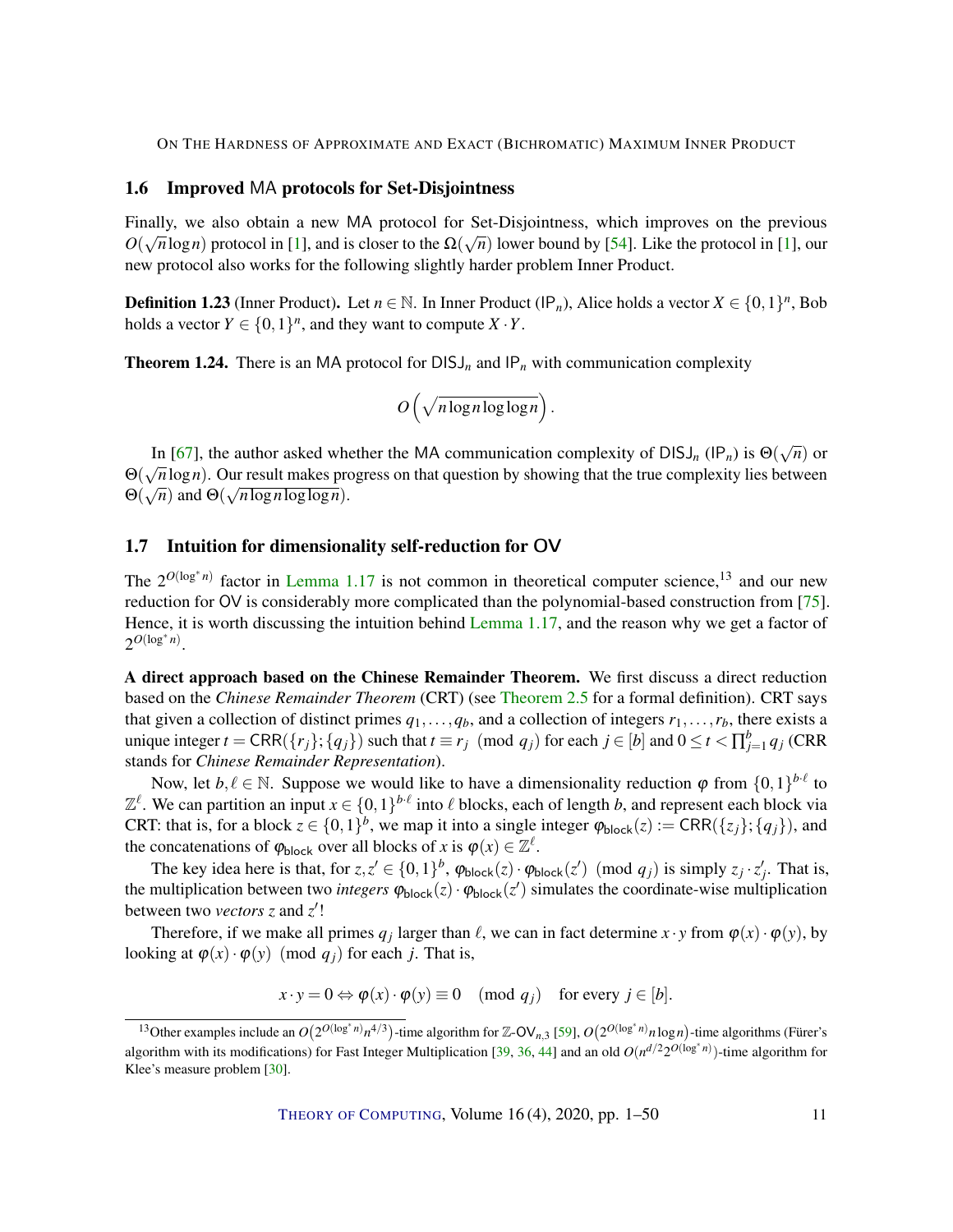<span id="page-11-0"></span>Hence, let *V* be the set of all integers $0 \le v \le \ell \cdot (\prod_{j=1}^{b} q_j)^2$  that  $v \equiv 0 \pmod{q_j}$  for every  $j \in [b]$ . We have

$$
x \cdot y = 0 \Leftrightarrow \varphi(x) \cdot \varphi(y) \in V.
$$

The reduction is completed by constructing a  $\mathbb{Z}$ -OV instance for each  $v \in V$ : we append corresponding values to make  $\varphi_A(x) = [\varphi(x), -1]$  and  $\varphi_B(y) = [\varphi(y), y]$  (this step is from [\[75\]](#page-49-2)).

Note that a nice property for  $\varphi$  is that each  $\varphi(x)$ *i* only depends on the *i*-th block of *x*, and the mapping is the same on each block ( $\varphi_{\text{block}}$ ); we call this the *block mapping property*.

Analysis of the direct reduction. To continue building intuition, let us analyze the above reduction. The size of *V* is the number of  $\mathbb{Z}-\mathsf{OV}_{n,\ell+1}$  instances we create, and  $|V| \ge \prod_{j=1}^{b} q_j$ . These primes  $q_j$  have to be all distinct, and it follows that  $\prod_{j=1}^{b} q_j$  is  $b^{\Theta(b)}$ . Since we want to create at most  $n^{o(1)}$  instances (or *n*<sup>ε</sup> for arbitrarily small  $\varepsilon$ ), we need to set  $b \le \log n / \log \log n$ . Moreover, to base our hardness on OVC which deals with  $c \log n$ -dimensional vectors, we need to set  $b \cdot \ell = d = c \cdot \log n$  for an arbitrary constant *c*. Therefore, we must have  $\ell > \log \log n$ , and the above reduction only obtains the same hardness result as [\[75\]](#page-49-2).

Key observation: "Most space modulo  $q_i$ " is actually wasted. To improve the above reduction, we need to make |*V*| smaller. Our key observation about  $\varphi$  is that, for the primes  $q_j$ , they are mostly larger than  $b \gg l$ , but  $\varphi(x) \cdot \varphi(y) \in \{0, 1, ..., l\}$  (mod  $q_j$ ) for all these  $q_j$ . Hence, *"most space modulo*  $q_j$ " is *actually wasted.*

Make more "efficient" use of the "space": recursive reduction. Based on the previous observation, we want to use the "space modulo *qj*" more efficiently. It is natural to consider a *recursive reduction*. We will require all our primes  $q_j$  to be larger than *b*. Let  $b_m$  be a very small integer compared to *b*, and  $\psi: \{0,1\}^{b_m \cdot \ell} \to \mathbb{Z}^{\ell}$  with a set  $V_{\psi}$  and a block mapping  $\psi_{\text{block}}$  be a similar reduction on much smaller inputs: for  $x, y \in \{0, 1\}^{b_m \cdot \ell}, x \cdot y = 0 \Leftrightarrow \psi(x) \cdot \psi(y) \in V_{\psi}$ . We also require here that  $\psi(x) \cdot \psi(y) \le b$  for every *x* and *y*.

For an input  $x \in \{0,1\}^{b\cdot\ell}$  and a block  $z \in \{0,1\}^b$  of *x*, our key idea is to partition *z* again into  $b/b_m$ "micro" blocks each of size  $b_m$ . And for a block *z* in *x*, let  $z^1, \ldots, z^{b/b_m}$  be its  $b/b_m$  micro blocks. We map *z* into an integer  $\varphi_{\text{block}}(z) := \text{CRR}(\{\psi_{\text{block}}(z^j)\}_{j=1}^{b/b_m})$  $_{j=1}^{b/b_{\sf m}}$  ;  $\{q_j\}_{j=1}^{b/b_{\sf m}}$  $_{j=1}^{\nu/\nu_{\rm m}}$ ).

Now, given two blocks  $z, w \in \{0, 1\}^b$ , we can see that

$$
\varphi_{\text{block}}(z) \cdot \varphi_{\text{block}}(w) \equiv \psi_{\text{block}}(z^j) \cdot \psi_{\text{block}}(w^j) \pmod{q_j}.
$$

For two inputs  $x, y \in \{0, 1\}^{b \cdot \ell}$ , for  $(i, j) \in [\ell] \times [b/b_m]$ , we use  $x^{i, j} \in \{0, 1\}^{b_m}$   $(y^{i, j})$  to denote the *j*-th micro block in the *i*-th block of *x* (*y*, respectively). We also define  $x^{[j]} \in \{0,1\}^{b_m \cdot \ell}$  as the concatenation of  $x^{1,j}, x^{2,j}, \ldots, x^{\ell,j}$  ( $y^{[j]}$  is defined similarly). Then we have

$$
\varphi(x) \cdot \varphi(y) \equiv \sum_{i=1}^{\ell} \psi_{\text{block}}(x^{i,j}) \cdot \psi_{\text{block}}(y^{i,j}) \pmod{q_j}
$$
  
=  $\psi(x^{[j]}) \cdot \psi(y^{[j]}).$   $(\psi(x^{[j]}) \cdot \psi(y^{[j]}) \le b < q_j)$ 

Hence, for every  $j \in [b/b_m]$ , we can determine whether  $x^{[j]} \cdot y^{[j]} = 0$  from whether  $\varphi(x) \cdot \varphi(y)$ (mod  $q_j$ )  $\in V_\varphi$ , and therefore also determine whether  $x \cdot y = 0$  from  $\varphi(x) \cdot \varphi(y)$ .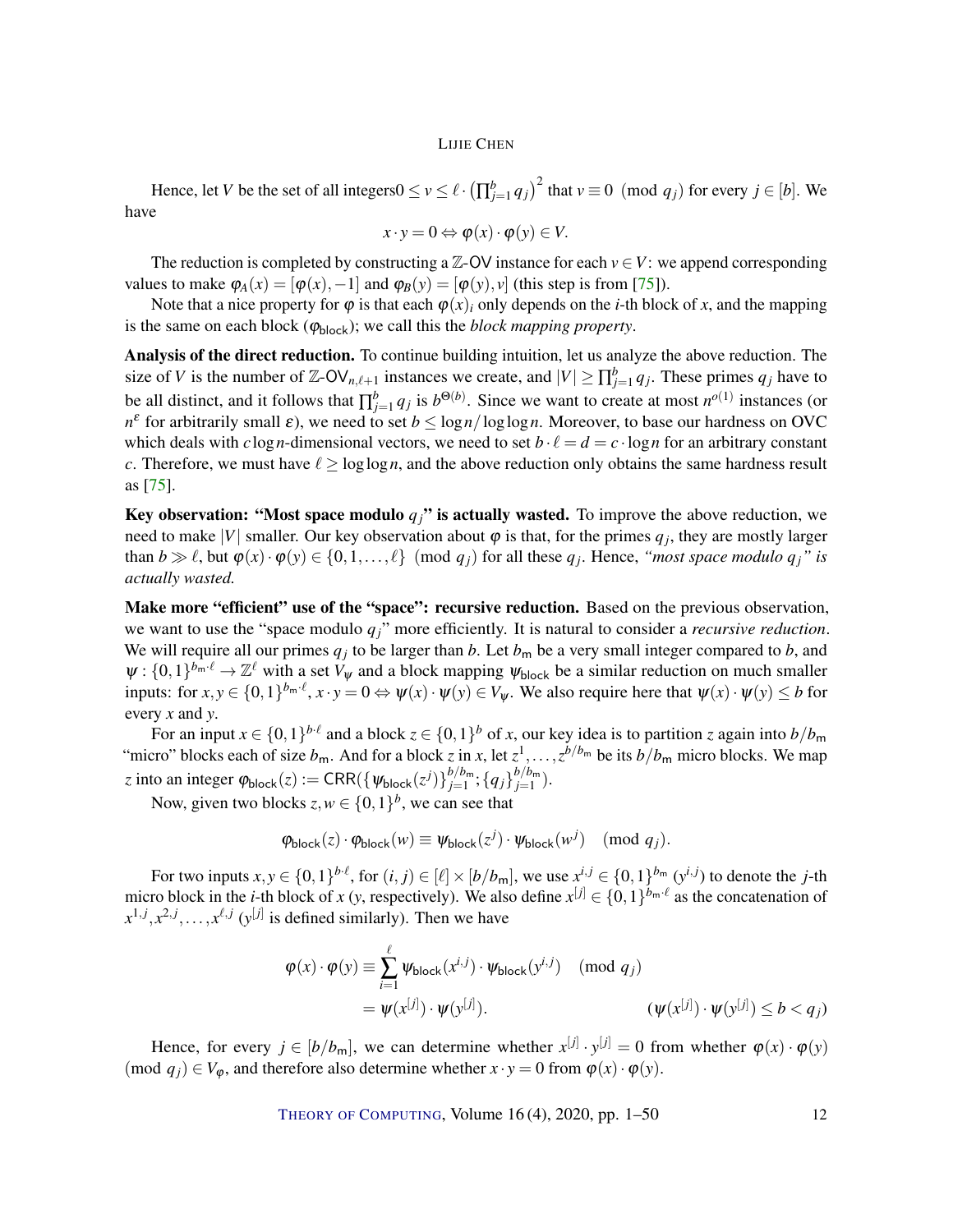<span id="page-12-0"></span>We can now observe that  $|V| \leq b^{\Theta(b/b_m)}$ , smaller than before; thus we get an improvement, depending on how large can  $b_m$  be. Clearly, the reduction  $\psi$  can also be constructed from even smaller reductions, and after recursing Θ(log<sup>∗</sup> *n*) times, we can switch to the direct construction discussed before. By a straightforward (but tedious) calculation, we can derive [Lemma](#page-8-0) [1.17.](#page-8-0)

High-level explanation on the  $2^{O(\log^* n)}$  factor. Ideally, we want to have a reduction from OV to Z-OV with only  $\ell^{O(b)}$  instances, in other words, we want  $|V| = \ell^{O(b)}$ . The reason we need to pay an extra  $2^{O(\log^* n)}$  factor in the exponent is as follows:

In our reduction,  $|V|$  is at least  $\prod_{j=1}^{b/b_m}$  $q_j \nu_{m}$   $q_j$ , which is also the bound on each coordinate of the reduction:  $\varphi(x)$  equals to a CRR encoding of a vector with  $\{q_j\}_{j=1}^{b/b_m}$  $\frac{b/b_m}{b=1}$ , whose value can be as large as  $\prod_{j=1}^{b/b_m}$  $j=1 \n q_j-1.$ That is, all we want is to control the upper bound on the coordinates of the reduction.

Suppose we are constructing an "outer" reduction  $\varphi: \{0,1\}^{b \cdot \ell} \to \mathbb{Z}^{\ell}$  from the "micro" reduction  $\psi: \{0,1\}^{b_m \cdot \ell} \to \mathbb{Z}^{\ell}$  with coordinate upper bound  $L_{\psi}$  ( $\psi(x)_i \le L_{\psi}$ ), and let  $L_{\psi} = \ell^{\kappa \cdot b_m}$ . (That is,  $\kappa$  is the extra factor comparing to the ideal case.) Recall that we have to ensure  $q_i > \psi(x) \cdot \psi(y)$  to make our construction work, and therefore we have to set  $q_j$  larger than  $L^2_{\psi}$ .

Then the coordinate upper bound for  $\varphi$  becomes  $L_{\varphi} = \prod_{j=1}^{b/b_m}$  $j_{j=1}^{b/b_m} q_j \ge (L_{\psi})^{2 \cdot b/b_m} = \ell^{2\kappa \cdot b}$ . Therefore, we can see that after one recursion, the "extra factor" κ at least doubles. Since our recursion proceeds in Θ(log<sup>∗</sup> *n*) rounds, we have to pay an extra 2*O*(log<sup>∗</sup> *n*) factor on the exponent.

#### 1.8 Related work

SETH-based conditional lower bound. SETH is one of the most fruitful conjectures in the Fine-Grained Complexity. There are numerous conditional lower bounds based on it for problems in P among different areas, including: dynamic data structures [\[61,](#page-48-10) [7,](#page-43-6) [45,](#page-46-6) [55,](#page-47-7) [3,](#page-43-7) [46,](#page-46-7) [41\]](#page-46-8), computational geometry [\[24,](#page-45-6) [37,](#page-46-9) [75,](#page-49-2) [67\]](#page-48-7), pattern matching [\[8,](#page-43-4) [22,](#page-44-7) [21,](#page-44-8) [25,](#page-45-7) [26\]](#page-45-8), graph algorithms [\[66,](#page-48-11) [40,](#page-46-10) [9,](#page-43-8) [56\]](#page-47-8). See [\[72\]](#page-49-7) for a recent survey on SETH-based lower bounds (and more).

Communication Complexity and conditional hardness. The connection between communication protocols (in various model) for Set-Disjointness and SETH dates back at least to [\[62\]](#page-48-12), in which it is shown that a sublinear computational efficient protocol for 3-party Number-On-Forehead Set-Disjointness problem would refute SETH. And it is worth mentioning that Abboud and Rubinstein's result [\[4\]](#page-43-9) builds on the  $O(\log n)$  IP communication protocol for Set-Disjointness in [\[1\]](#page-43-3). Making use of the IP communication protocol for low-space computation, [\[31\]](#page-45-9) establish an equivalence class for LCS-Closest-Pair.

In [\[32\]](#page-45-10),  $\Sigma_2$  communication protocols are utilized to show the subquadratic-time equivalence between OV*n*,*O*(log*n*) , Max-IP*n*,*O*(log*n*) , Approximate Bichromatic Closest Pair and several other problems.

Distributed PCP. Using Algebraic Geometry codes (AG codes), [\[67\]](#page-48-7) obtains a better MA protocol, which in turn improves the efficiency of the previous distributed PCP construction of [\[5\]](#page-43-1). He then shows the  $n^{2-o(1)}$ -time hardness for  $1+o(1)$ -approximation to Bichromatic Closest Pair and  $o(d)$ -additive approximation to Max-IP*n*,*<sup>d</sup>* with this new technique.

[\[51\]](#page-47-4) use the Distributed PCP framework to derive inapproximability results for *k*-Dominating Set under various assumptions. In particular, building on the techniques of  $[67]$ , it is shown that under SETH,

THEORY OF C[OMPUTING](http://dx.doi.org/10.4086/toc), Volume  $16(4)$ , 2020, pp.  $1-50$  13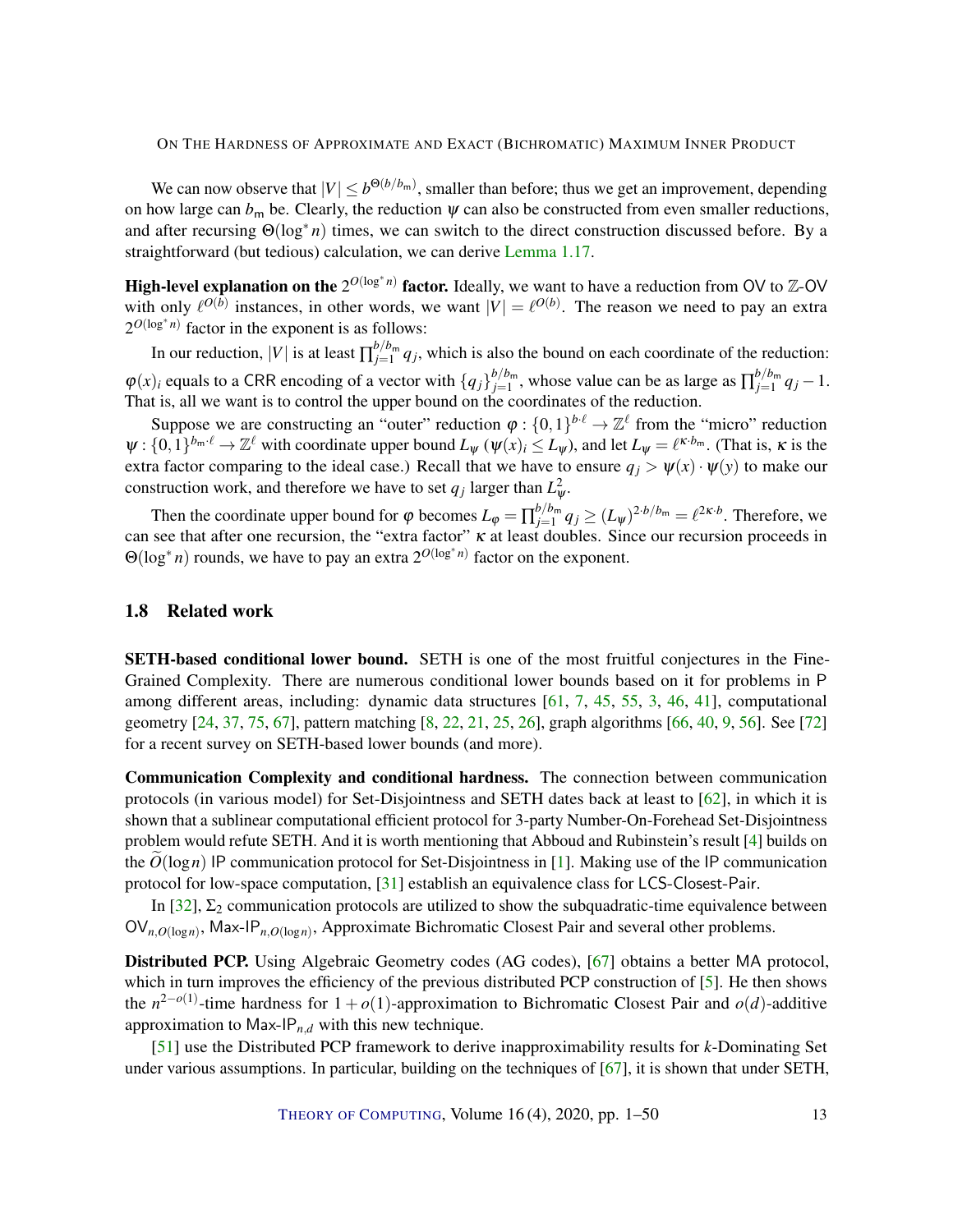<span id="page-13-3"></span>*k*-Dominating Set has no  $(\log n)^{1/poly(k,e(\varepsilon))}$  approximation in  $n^{k-\varepsilon}$  time.<sup>14</sup>

[\[52\]](#page-47-9) also utilize AG codes and polynomial method to show hardness results for Exact and Approximate Monochromatic Closest Pair and Approximate Monochromatic Maximum Inner Product.

Hardness of approximation in P. Making use of Chebyshev embeddings, [\[11\]](#page-43-0) prove a  $2^{\Omega\left(\frac{\sqrt{\log n}}{\log\log n}\right)}$ inapproximability lower bound on  $\{-1,1\}$ -Max-IP. [\[2\]](#page-43-10) take an approach different from Distributed PCP, and shows that under certain complexity assumptions, LCS does not have a *deterministic*  $1+o(1)$ approximation in  $n^{2-\epsilon}$  time. They also establish a connection with circuit lower bounds and show that the existence of such a *deterministic* algorithm implies E NP does not have non-uniform linear-size Valiant Series Parallel circuits. In [\[4\]](#page-43-9), it is improved to that any constant factor approximation deterministic algorithm for LCS in  $n^{2-\epsilon}$  time implies that  $E^{NP}$  does not have non-uniform linear-size NC<sup>1</sup> circuits. See [\[5\]](#page-43-1) for more related results in hardness of approximation in P.

#### Organization of the paper

In [Section](#page-13-0) [2,](#page-13-0) we introduce the needed preliminaries for this paper. In [Section](#page-15-0) [3,](#page-15-0) we prove our characteri-zations for approximate Max-IP and other related results. In [Section](#page-24-0) [4,](#page-24-0) we prove  $2^{O(\log^* n)}$  dimensional hardness for Z-Max-IP and other related problems. In [Section](#page-34-0) [5,](#page-34-0) we establish the connection between  $NP \cdot UPP$  communication protocols and SETH-based lower bounds for exact  $\mathbb{Z}-Max-IP$ . In [Section](#page-37-0) [6,](#page-37-0) we present the  $O(\sqrt{n \log n \log \log n})$  MA protocol for Set-Disjointness.

# <span id="page-13-0"></span>2 Preliminaries

We begin by introducing some notation. For an integer *d*, we use [*d*] to denote the set of integers from 1 to  $d$ . For a vector  $u$ , we use  $u_i$  to denote the *i*-th element of  $u$ .

We use  $log(x)$  to denote the logarithm of x with respect to base 2 and  $ln(x)$  to denote the natural logarithm of *x*.

In our arguments, we use the iterated logarithm function  $\log^*(n)$ , which is defined recursively as follows:

$$
\log^*(n) := \begin{cases} 0 & n \le 1; \\ \log^*(\log n) + 1 & n > 1. \end{cases}
$$

### 2.1 Fast rectangular matrix multiplication

Similarly to previous algorithms using the polynomial method, our algorithms make use of the algorithms for fast rectangular matrix multiplication.

<span id="page-13-1"></span>**Theorem 2.1** ([\[57\]](#page-47-10)). There is an  $N^{2+o(1)}$ -time algorithm for multiplying two matrices *A* and *B* with size  $N \times N^{\alpha}$  and  $N^{\alpha} \times N$ , where  $\alpha > 0.31389$ .

<span id="page-13-2"></span>**Theorem 2.2** ([\[35\]](#page-45-11)). There is an  $N^2 \cdot \text{polylog}(N)$ -time algorithm for multiplying two matrices *A* and *B* with size  $N \times N^{\alpha}$  and  $N^{\alpha} \times N$ , where  $\alpha > 0.172$ .

<sup>&</sup>lt;sup>14</sup>where  $e : \mathbb{R}^+ \to \mathbb{N}$  is some function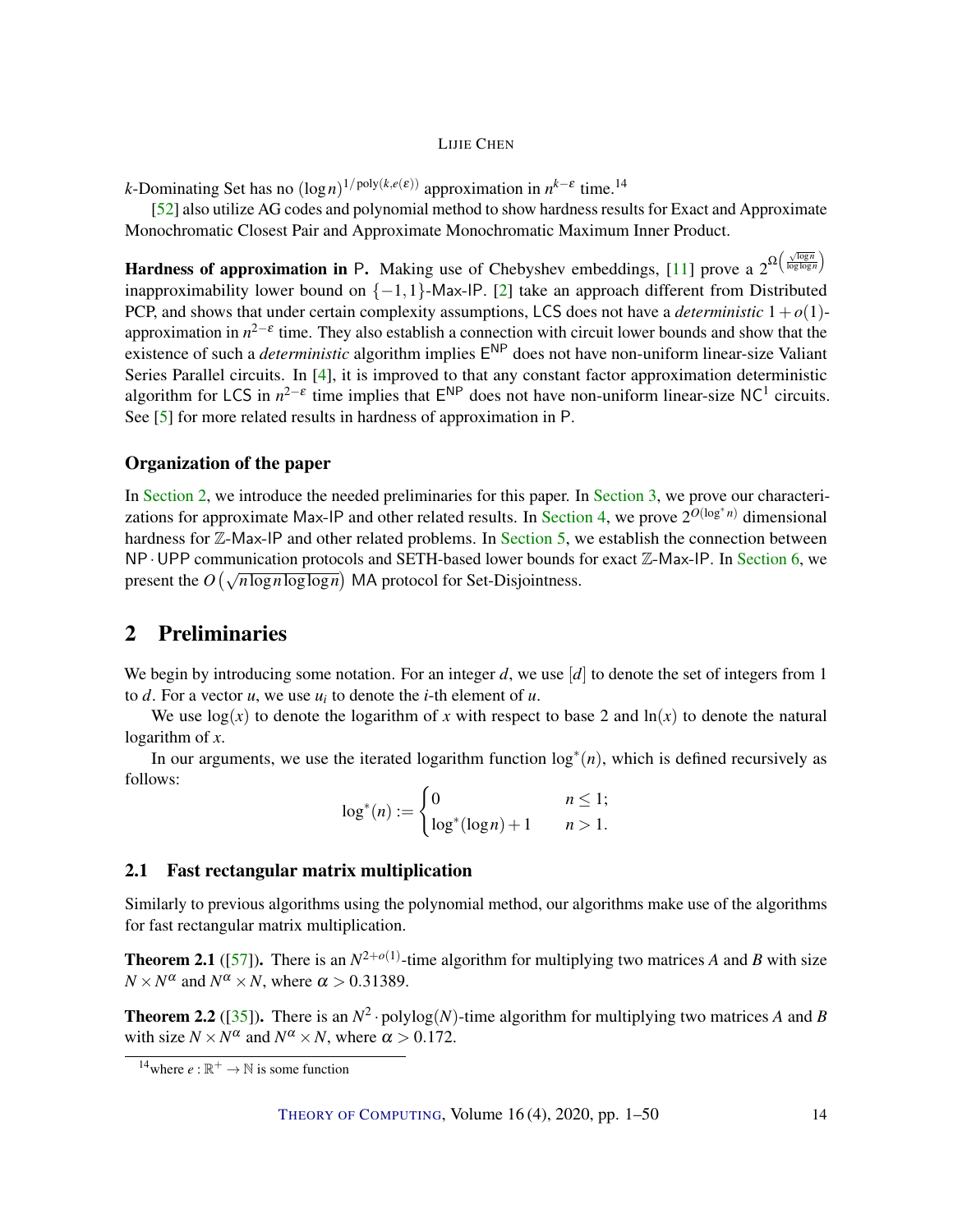# <span id="page-14-2"></span>2.2 Number theory

Here we recall some facts from number theory. In our reduction from OV to  $\mathbb{Z}-\mathsf{OV}$ , we will apply the famous prime number theorem, which supplies a good estimate of the number of primes smaller than a certain number. See e.g. [\[19\]](#page-44-9) for a reference on this.

**Theorem 2.3** (Prime Number Theorem). Let  $\pi(n)$  be the number of primes  $\leq n$ . We have

$$
\lim_{n\to\infty}\frac{\pi(n)}{n/\ln n}=1.
$$

From a simple calculation, we have the following lemma.

<span id="page-14-1"></span>**Lemma 2.4.** There are 10*n* distinct primes in  $[n+1,n^2]$  for all sufficiently large *n*.

*Proof.* For a sufficiently large *n*, from the prime number theorem, the number of primes in  $[n+1,n^2]$  is equal to

$$
\pi(n^2) - \pi(n) \sim n^2/2\ln n - n/\ln n \gg 10n.
$$

Next we recall the Chinese remainder theorem, and Chinese remainder representation.

<span id="page-14-0"></span>**Theorem 2.5.** Given *d* pairwise co-prime integers  $q_1, q_2, \ldots, q_d$ , and *d* integers  $r_1, r_2, \ldots, r_d$ , there is exactly one integer  $0 \le t < \prod_{i=1}^{d} q_i$  such that

$$
t \equiv r_i \pmod{q_j}
$$
 for every  $i \in [d]$ .

We call this  $t$  the Chinese remainder representation (or the CRR encoding) of the  $r_i$  (with respect to these *qi*). We also denote

$$
t = \mathsf{CRR}(\{r_i\}; \{q_i\})
$$

for convenience. We sometimes omit the sequence  ${q_i}$  for simplicity, when it is clear from the context. Moreover, *t* can be computed in polynomial time with respect to the total bits of all the given integers.

#### 2.3 Communication complexity

In our paper we will make use of a certain kind of MA protocol, we call them  $(m, r, \ell, s)$ -efficient protocols.<sup>15</sup>

**Definition 2.6.** We say an MA Protocol is  $(m, r, \ell, s)$ -efficient for a communication problem, if in the protocol:

- There are three parties Alice, Bob and Merlin in the protocol, Alice holds input *x* and Bob holds input *y*.
- Merlin sends an advice string *z* of length *m* to Alice, which is a function of *x* and *y*.

<sup>15</sup>Our notation here is adopted from [\[51\]](#page-47-4). They also defined similar *k*-party communication protocols, while we only discuss 2-party protocols in this paper.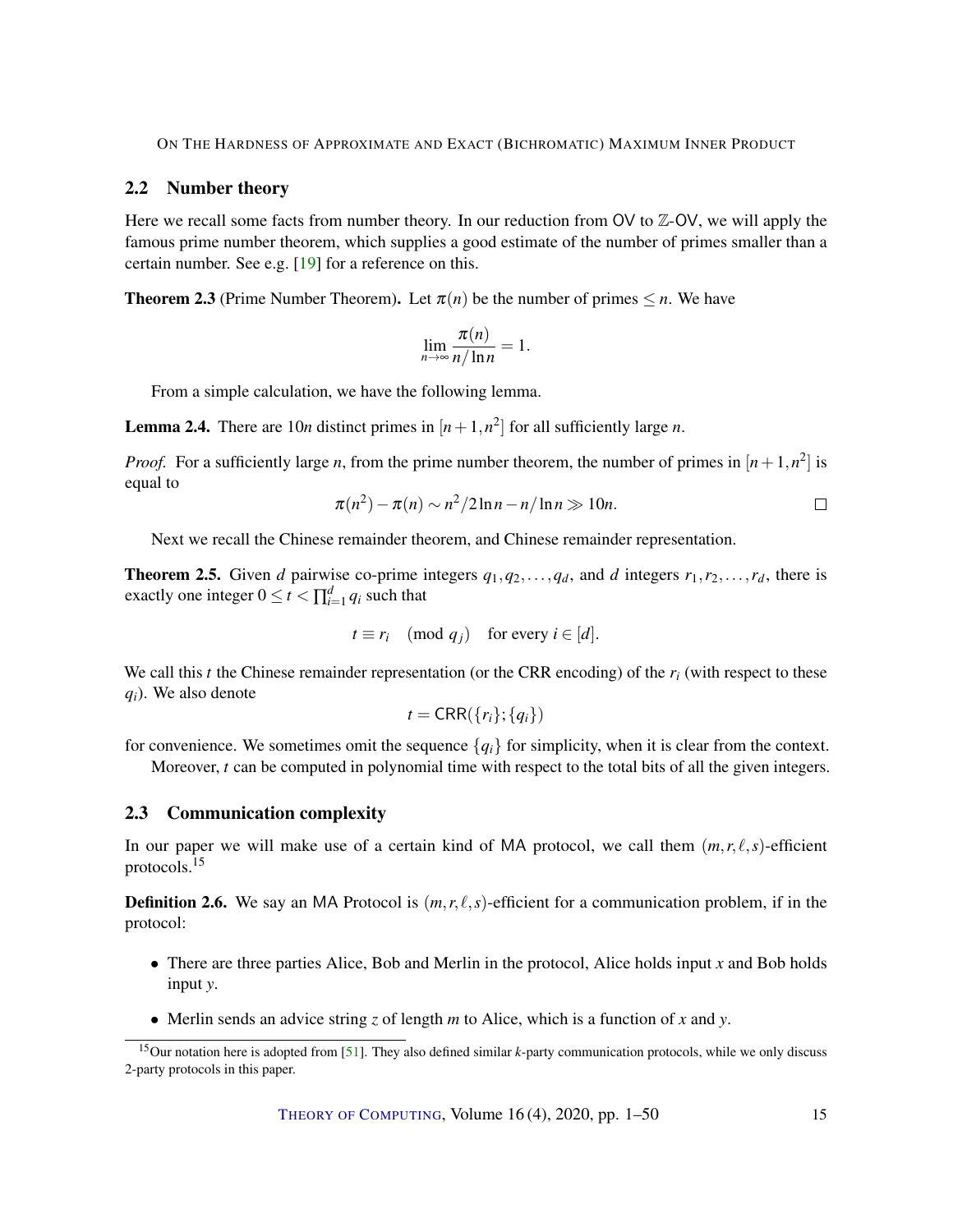- <span id="page-15-3"></span>• Alice and Bob jointly toss *r* coins to obtain a random string *w* of length *r*.
- Given *y* and *w*, Bob sends Alice a message of length  $\ell$ .
- After that, Alice decides whether to accept or not.
	- When the answer is yes, Merlin has exactly one advice such that Alice always accept.
	- When the answer is no, or Merlin sends the wrong advice, Alice accepts with probability at most *s*.

### 2.4 Derandomization

We make use of expander graphs to reduce the amount of random coins needed in one of our communication protocols. We abstract the following result for our use here.

<span id="page-15-2"></span>Theorem 2.7 (see, e. g., Theorem 21.12 and Theorem 21.19 in [\[20\]](#page-44-10)). Let *m* be an integer. There is a universal constant  $c_1$  such that for every  $\varepsilon < 1/2$ , there is a poly(log*m*, log  $\varepsilon^{-1}$ )-time computable function  $\mathcal{F}: \{0,1\}^{\log m + c_1 \cdot \log \varepsilon^{-1}} \to [m]^{c_1 \cdot \log \varepsilon^{-1}}$ , such that for every set  $B \subseteq [m]$  of size at least  $m/2$ ,

$$
\Pr_{w \in \{0,1\}^{\log m + c_1 \cdot \log \varepsilon^{-1}}} [a \notin B \text{ for every } a \in \mathcal{F}(w)] \leq \varepsilon,
$$

here  $a \in \mathcal{F}(w)$  means *a* is one of the elements in the sequence  $\mathcal{F}(w)$ .

# <span id="page-15-0"></span>3 Hardness of Approximate Max-IP

In this section we prove our characterizations of approximate Max-IP.

## 3.1 The multiplicative case

We begin with the proof of [Theorem](#page-4-0) [1.5.](#page-4-0) In [Lemma](#page-16-0) [3.2,](#page-16-0) we construct the desired approximation algorithm and in [Corollary](#page-19-0) [3.4](#page-19-0) we prove the lower bound.

First we need the following simple lemma, which says that the *k*-th root of the sum of the *k*-th powers of non-negative reals gives a good approximation to their maximum.

<span id="page-15-1"></span>**Lemma 3.1.** Let *S* be a set of non-negative real numbers, *k* be an integer, and  $x_{\text{max}} := \max_{x \in S} x$ . We have

$$
\left(\sum_{x\in S} x^k\right)^{1/k} \in \left[x_{\max}, x_{\max} \cdot |S|^{1/k}\right].
$$

*Proof.* Since

$$
\left(\sum_{x\in S} x^k\right) \in \left[x_{\max}^k, |S| \cdot x_{\max}^k\right],
$$

the lemma follows directly by taking the *k*-th root of both sides.

THEORY OF C[OMPUTING](http://dx.doi.org/10.4086/toc), Volume 16 (4), 2020, pp. 1–50 16

 $\Box$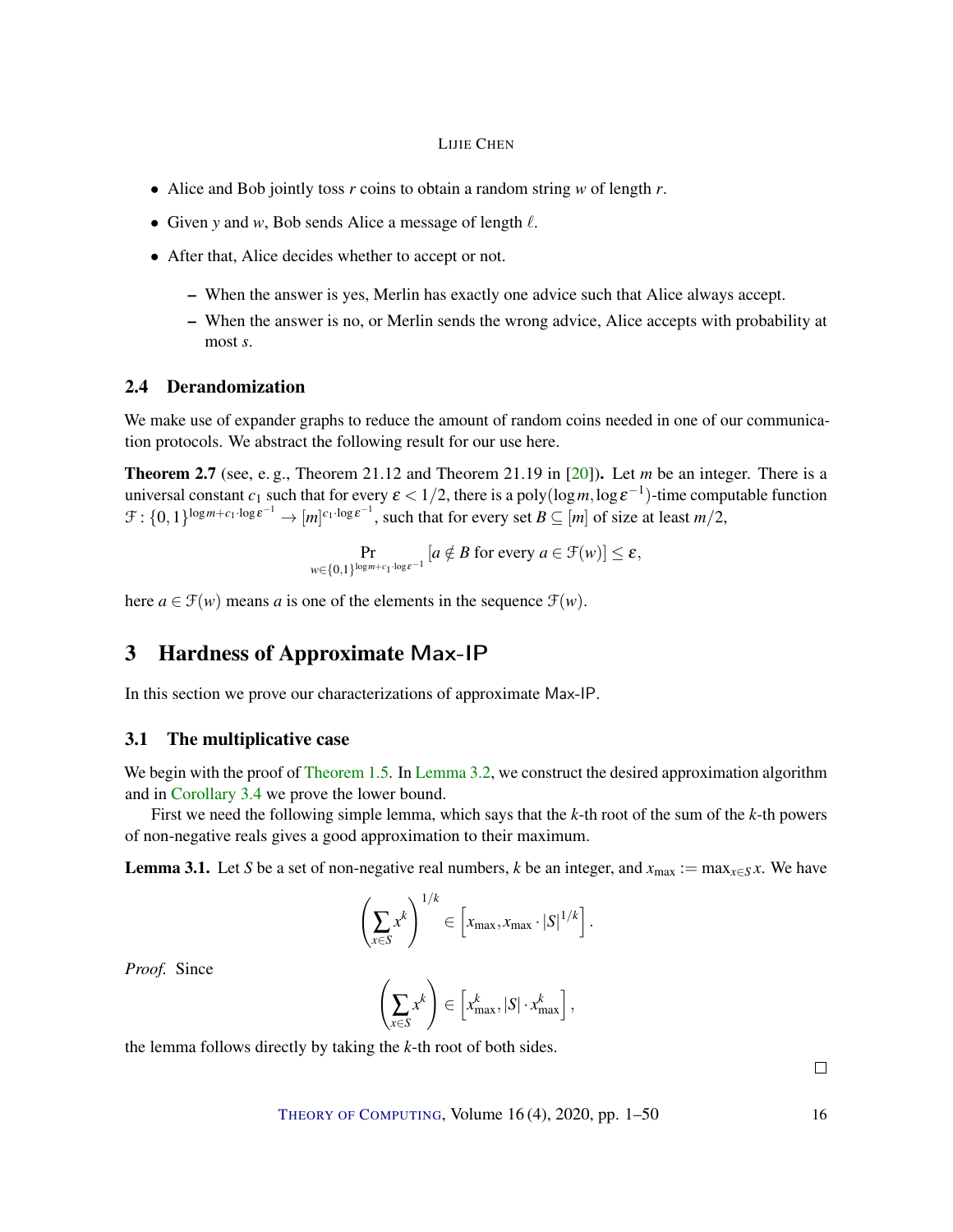<span id="page-16-1"></span><span id="page-16-0"></span>**Lemma 3.2.** Assuming  $\omega(\log n) < d < n^{o(1)}$  and letting

$$
\varepsilon = \min\left(\frac{\log t}{\log(d/\log n)}, 1\right),\,
$$

there are multiplicative *t*-approximation deterministic algorithms for  $\mathbb{R}^+$ -Max-IP<sub>n,d</sub> running in time<sup>16</sup>

$$
O\left(n^{\frac{2+o(1)-0.31\cdot\frac{1}{\varepsilon^{-1}+\frac{0.31}{2}}}}\right)=O\left(n^{2+o(1)-\Omega(\varepsilon)}\right)
$$

or time

$$
O\left(n^{\frac{2-0.17\cdot\frac{1}{\varepsilon^{-1}+\frac{0.17}{2}}}}\cdot \mathrm{polylog}(n)\right)=O\left(n^{2-\Omega(\varepsilon)}\cdot \mathrm{polylog}(n)\right).
$$

*Proof.* Let  $d = c \cdot \log n$ . From the assumption, we have  $c = \omega(1)$ , and  $\varepsilon = \min(\log(t)/\log(c), 1)$ . When  $\log t$  >  $\log c$ , we simply use a multiplicative *c*-approximation algorithm instead, hence in the following we assume  $\log t \leq \log c$ . We begin with the first algorithm here.

**Construction and analysis of the Power of Sum Polynomial**  $P_r(z)$ **.** Let *r* be a parameter to be specified later and *z* be a vector from  $(\mathbb{R}^+)^d$ . We define a polynomial  $P_r(z)$  as

$$
P_r(z) := \left(\sum_{i=1}^d z_i\right)^r.
$$

Let  $E := \{(e_1, e_2, \dots, e_d) \mid \sum_{i=1}^d e_i = r$ , the  $e_i$  are non-negative integers. We have

$$
|E| = {r+d-1 \choose d-1} = {r+d-1 \choose r}.
$$

For each  $e \in E$ , we define  $z^e := \prod_{i=1}^d z_i^{e_i}$ . Now, by expanding out the polynomial, we can write  $P_r(z)$ as

$$
P_r(z) = \sum_{e \in E} c_e \cdot z^e,
$$

where the  $c_e$  are the corresponding coefficients. Then consider  $P_r(x, y) := P_r(x_1 \cdot y_1, x_2 \cdot y_2, \dots, x_d \cdot y_d)$ , plugging in  $z_i := x_i \cdot y_i$ , it can be written as

$$
P_r(x,y) := \sum_{e \in E} c_e \cdot x^e \cdot y^e,
$$

where  $x^e$  and  $y^e$  are defined similarly as  $z^e$ .

**Construction and analysis of the Batch Evaluation Polynomial**  $P_r(X,Y)$ **.** Now, let *X* and *Y* be two sets each consisting of  $b = t^{r/2}$  vectors from  $\{0, 1\}^d$ . We define<sup>17</sup>

$$
P_r(X,Y) := \sum_{x \in X, y \in Y} P_r(x,y) = \sum_{x \in X, y \in Y} (x \cdot y)^r.
$$

<sup>&</sup>lt;sup>16</sup>In the following we assume a real RAM model of computation for simplicity.

<sup>&</sup>lt;sup>17</sup>We remark that similar polynomials are also used in  $[12]$  to give a simple algorithm for solving the light bulb problem.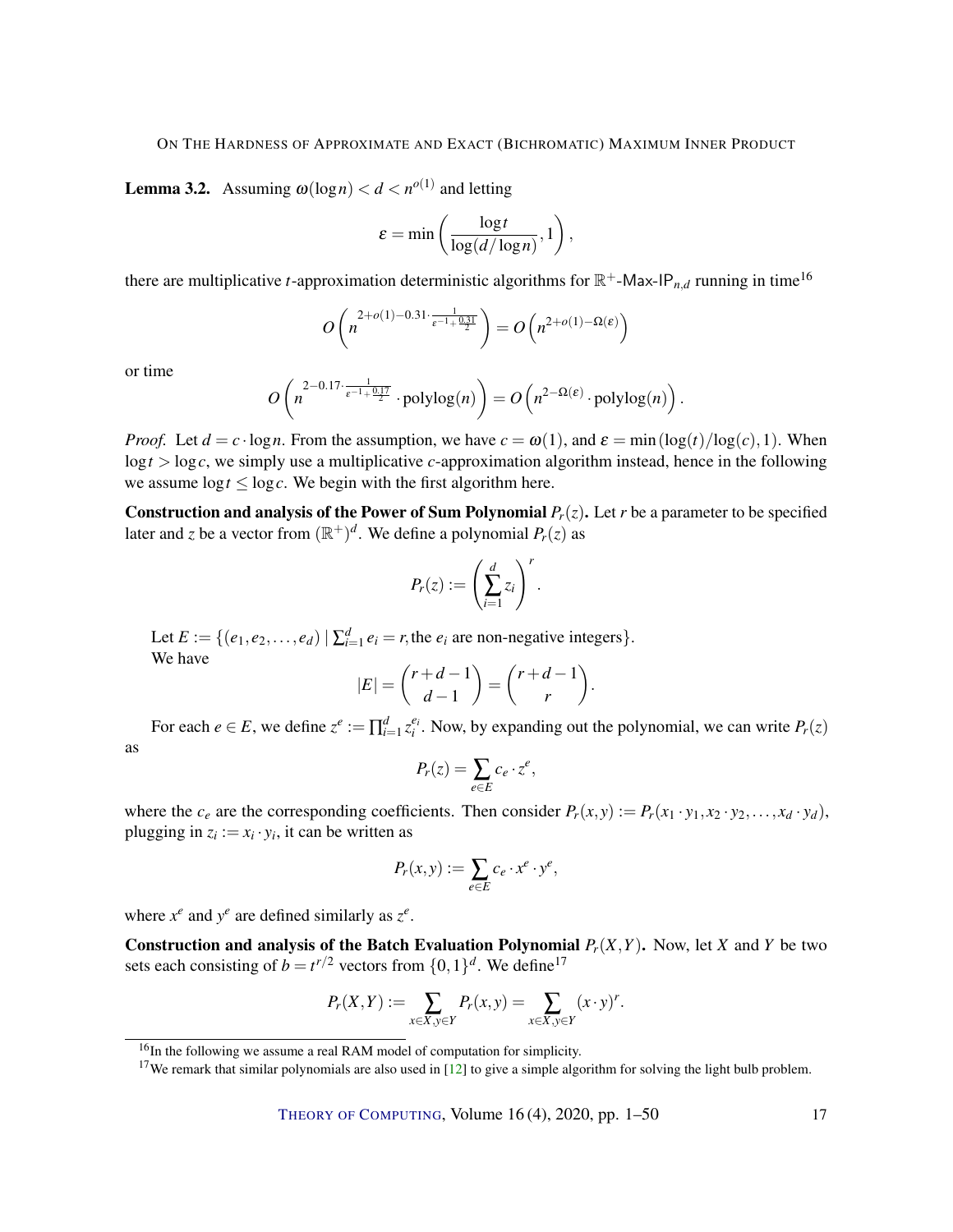By [Lemma](#page-15-1) [3.1,](#page-15-1) we have

$$
P_r(X,Y)^{1/r} \in \left[ \mathsf{OPT}(X,Y),\mathsf{OPT}(X,Y) \cdot t \right],
$$

recall that  $OPT(X, Y) := \max_{x \in X, y \in Y} x \cdot y$ .

**Embedding into Rectangular Matrix Multiplication.** Now, for  $x, y \in \{0, 1\}^d$ , we define the mappings  $\phi_x(x)$  and  $\phi_y(y)$  as,

$$
\phi_x(x) := (c_{e_1} \cdot x^{e_1}, c_{e_2} \cdot x^{e_2}, \dots, c_{e_m} \cdot x^{e_m})
$$

and

$$
\phi_y(y) := (y^{e_1}, y^{e_2}, \dots, y^{e_m}),
$$

where  $m = |E|$  and  $e_1, e_2, \ldots, e_m$  is an enumeration of all vectors in *E*.

From the definition, it follows that

$$
\phi_x(x) \cdot \phi_y(y) = P_r(x, y)
$$

for every  $x, y \in \{0, 1\}^d$ .

Then for each *X* and *Y*, we map them into *m*-dimensional vectors  $\phi_X(X)$  and  $\phi_Y(Y)$  simply by a summation:

$$
\phi_X(X) := \sum_{x \in X} \phi_x(x)
$$
 and  $\phi_Y(Y) := \sum_{y \in Y} \phi_y(y)$ .

We can see

$$
\phi_X(X) \cdot \phi_Y(Y) = \sum_{x \in X} \phi_x(x) \cdot \sum_{y \in Y} \phi_y(y) = \sum_{x \in X} \sum_{y \in Y} P_r(x, y) = P_r(X, Y).
$$

Given two sets  $A, B$  each consisting of *n* vectors from  $\{0,1\}^d$ , we split  $A$  into  $n/b$  sets  $A_1, A_2, \ldots, A_{n/b}$ of size *b*, and split *B* in the same way as well. Then we construct a matrix  $M_A(M_B)$  of size  $n/b \times m$ , such that the *i*-th row of  $M_A(M_B)$  is the vector  $\phi_X(A_i)(\phi_Y(B_i))$ . After that, the evaluation of  $P_r(A_i, B_j)$  for all integers  $i, j \in [n/b]$  can be reduced to computing the matrix product  $M_A \cdot M_B^T$ . After knowing all the *Pr*(*A<sup>i</sup>* ,*Bj*), we simply compute their maximum, whose *r*-th root gives us a *t*-approximate answer of the original problem.

**Analysis of the running time.** Finally, we are going to specify the parameter  $r$  and analyze the time complexity. In order to utilize the fast matrix multiplication algorithm from [Theorem](#page-13-1) [2.1,](#page-13-1) we need to have

$$
m \le (n/b)^{0.313},
$$

then our running time is simply  $(n/b)^{2+o(1)} = n^{2+o(1)}/b^2$ .

We are going to set  $r = k \cdot \log n / \log c$ , and our choice of k will satisfy  $k = \Theta(1)$  and  $r \le d$ . We have

$$
m \leq \left(\frac{e \cdot (r+d)}{r}\right)^r \leq \left(\frac{e \cdot 2d}{r}\right)^r \leq \left(\frac{2c \log n \cdot e}{k \cdot \log n / \log c}\right)^{k \cdot \log n / \log c},
$$

and therefore

$$
\log m \le k \cdot \log n \left[ \log \frac{2c \log c}{k} + \log e \right] / \log c.
$$

THEORY OF C[OMPUTING](http://dx.doi.org/10.4086/toc), Volume 16 (4), 2020, pp. 1–50 18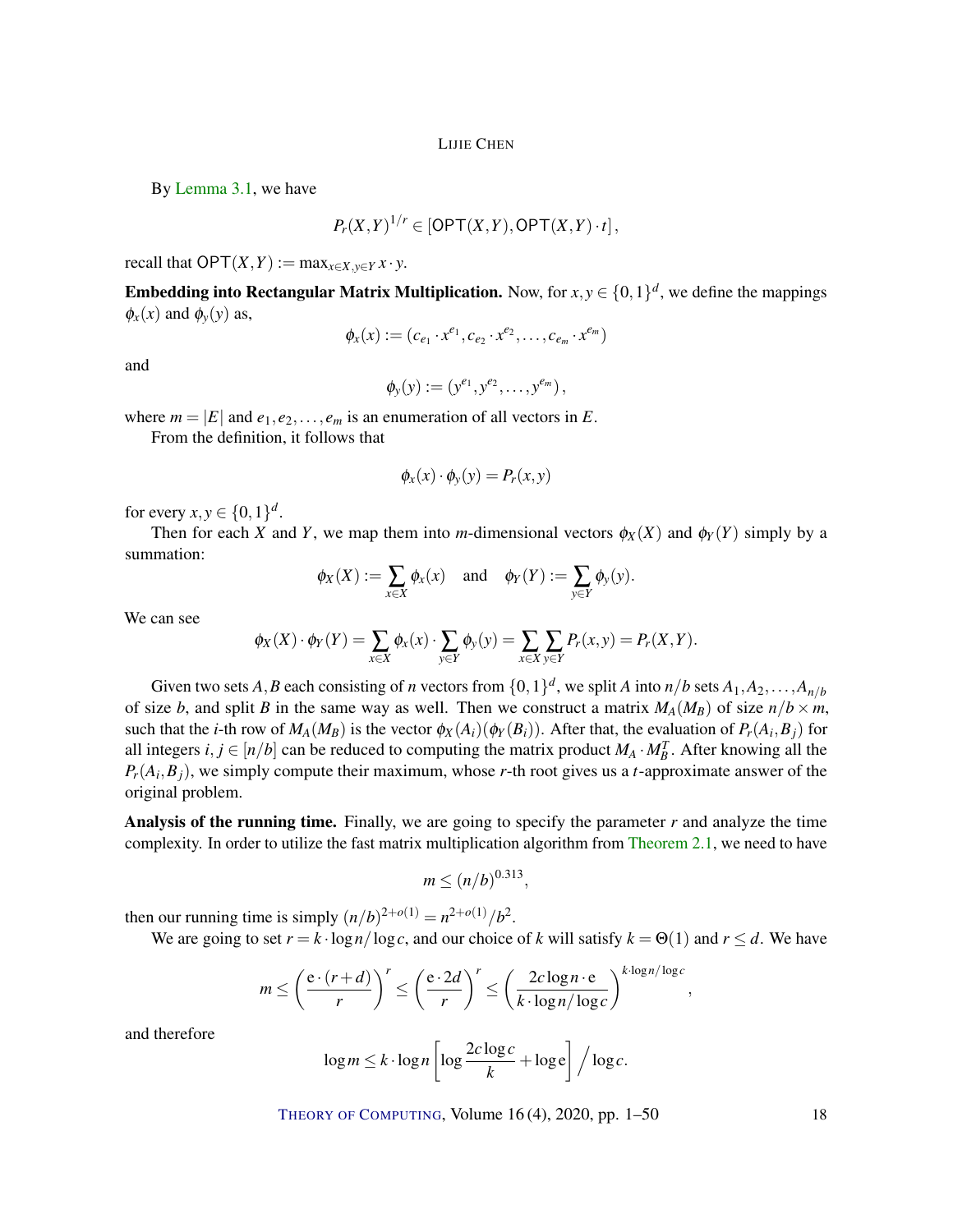<span id="page-18-0"></span>Since  $c = \omega(1)$  and  $k = \Theta(1)$ , we have

$$
\log m \le (1 + o(1)) \cdot k \log n = k \log n + o(\log n).
$$

Plugging in, we have

$$
m \le (n/b)^{0.313}
$$
  
\n
$$
\Leftarrow \log m \le 0.313 \cdot (\log n - \log b)
$$
  
\n
$$
\Leftarrow k \log n \le 0.31 \cdot (\log n - \log b)
$$
  
\n
$$
\Leftarrow 0.31 \cdot (r/2) \cdot \log t + k \log n \le 0.31 \log n \qquad (b = t^{r/2})
$$
  
\n
$$
\Leftarrow \frac{\log n}{\log c} \cdot k \cdot \log t \cdot \frac{0.31}{2} + k \log n \le 0.31 \log n \qquad (r = k \cdot \log n / \log c)
$$
  
\n
$$
\Leftarrow k \cdot \left\{ 1 + \frac{\log t}{\log c} \cdot \frac{0.31}{2} \right\} \le 0.31
$$
  
\n
$$
\Leftarrow k = \frac{0.31}{1 + \frac{\log t}{\log c} \cdot \frac{0.31}{2}} = \frac{0.31}{1 + \frac{0.31}{2} \cdot \varepsilon}.
$$

Note since  $\varepsilon \in [0,1]$ , *k* is indeed  $\Theta(1)$ .

Finally, with our choice of *k* specified, our running time is  $n^{2+o(1)}/b^2 = n^{2+o(1)}/t^r$ . By a simple calculation,

$$
\log t^r = r \cdot \log t
$$
  
=  $k \cdot \log n / \log c \cdot \log t$   
=  $\log n \cdot \left\{ \frac{\log t}{\log c} \cdot \frac{0.31}{1 + \frac{0.31}{2} \cdot \varepsilon} \right\}$   
=  $\log n \cdot \frac{0.31\varepsilon}{1 + \frac{0.31}{2} \cdot \varepsilon}$   
=  $\log n \cdot \frac{0.31}{\varepsilon^{-1} + \frac{0.31}{2}}$ .

Hence, our running time is

$$
\frac{n^{2+o(1)}}{t^r} = n^{2+o(1)-\frac{0.31}{\epsilon^{-1}+\frac{0.31}{2}}}
$$

as stated.

The second algorithm. The second algorithm follows exactly the same except for that we apply [Theorem](#page-13-2) [2.2](#page-13-2) instead, hence the constant 0.31 is replaced by 0.17.  $\Box$ 

The lower bound follows directly from the new MA protocol for Set-Disjointness in [\[67\]](#page-48-7). We present an explicit proof here for completeness.

Before proving the lower bound, we need the following reduction from OV to approximate Max-IP.

THEORY OF C[OMPUTING](http://dx.doi.org/10.4086/toc), Volume 16 (4), 2020, pp. 1–50 19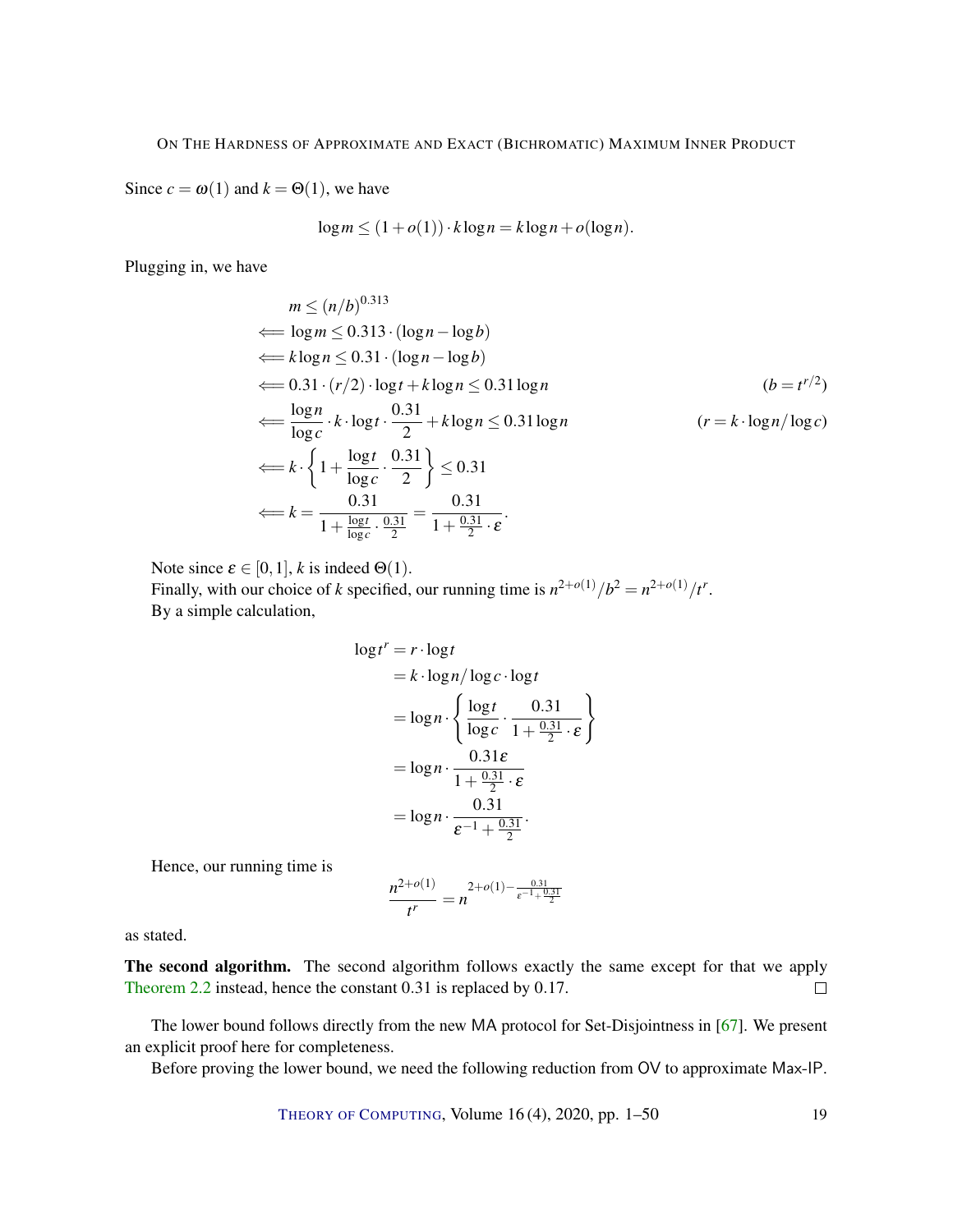<span id="page-19-3"></span><span id="page-19-1"></span>**Lemma 3.3** (Implicit in Theorem 4.1 of  $[67]$ ). There is a universal constant  $c_1$  such that, for every integer *c*, real $\varepsilon \in (0,1]$  and  $\tau \geq 2$ ,  $\text{OV}_{n,c \log n}$  can be reduced to  $n^{\varepsilon}$  Max-IP<sub>*n*,*d*</sub> instances  $(A_i, B_i)$  for  $i \in [n^{\varepsilon}]$ , such that:

- $d = \tau^{\text{poly}(c/\varepsilon)} \cdot \log n$ .
- Letting  $T = c \log n \cdot \tau^{c_1}$ , if there is an  $a \in A$  and  $b \in B$  such that  $a \cdot b = 0$ , then there exists an *i* such that  $\mathsf{OPT}(A_i,B_i)\geq T$ .
- Otherwise, for every  $i \in [n^{\varepsilon}]$  we must have  $\mathsf{OPT}(A_i, B_i) \leq T/\tau$ .

The reduction above follows directly from the new MA communication protocols in [\[67\]](#page-48-7) together with the use of expander graphs to reduce the amount of random coins. A proof for the lemma is deferred to [Section](#page-22-0) [3.5.](#page-22-0)

Now we are ready to show the lower bound on approximate Max-IP.

<span id="page-19-0"></span>**Corollary 3.4.** Assuming SETH (or OVC) and letting  $d = \omega(\log n)$  and  $t \ge 2$ , no  $n^{2-\Omega(1)}$ -time algorithm for Max-IP $_{n,d}$  can achieve multiplicative *t*-approximation if

$$
t = \left(\frac{d}{\log n}\right)^{o(1)}.
$$

*Proof.* Let  $c = d/\log n$ . Note that  $t = c^{o(1)}$  (recall that *t* and *d* are two functions of *n*).

Suppose for contradiction that there is an  $n^{2-\epsilon'}$ -time multiplicative  $t(n)$ -approximation algorithm A for Max-IP $(n, d)$  for some  $\varepsilon' > 0$ .

Let  $\varepsilon = \varepsilon'/2$ . Now, for every constant  $c_2$ , we apply the reduction in [Lemma](#page-19-1) [3.3](#page-19-1) with  $\tau = t$  to reduce an  $\text{OV}_{n,c_2 \log n}$  instance to  $n^{\varepsilon}$  Max-IP<sub>n,t</sub><sub>poly(c<sub>2</sub>/ $\varepsilon$ ).<sub>logn</sub> instances. Since  $t^{\text{poly}(c_2/\varepsilon)} = t^{O(1)}$  and  $t = c^{O(1)}$ , it follows</sub> that for sufficiently large *n*,  $t^{O(1)} \cdot \log n = c^{O(1)} \cdot \log n = o(d)$ . It in turn implies that for sufficiently large *n*,  $n^{\varepsilon}$  calls to A are enough to solve the OV<sub>*n*,*c*<sub>2</sub> log<sub>*n*</sub> instance.</sub>

Therefore, we can solve  $\text{OV}_{n,c_2 \log n}$  in  $n^{2-\epsilon^{\gamma}} \cdot n^{\epsilon} = n^{2-\epsilon}$  time for all constants  $c_2$ . Contradiction to OVC.  $\Box$ 

Finally, the correctness of [Theorem](#page-4-0) [1.5](#page-4-0) follows directly from [Lemma](#page-16-0) [3.2](#page-16-0) and [Corollary](#page-19-0) [3.4.](#page-19-0)

# 3.2 The additive case

In this subsection we prove [Theorem](#page-6-0) [1.10.](#page-6-0) We proceed similarly as in the multiplicative case by establishing the algorithm first.

The algorithm is actually very easy, we simply apply the following algorithm from [\[13\]](#page-44-5).

<span id="page-19-2"></span>**Lemma 3.5** (Implicit in Theorem 5.1 in [\[13\]](#page-44-5)). Assuming  $\varepsilon = \omega(\log^6 \log(d \log n)/\log^3 n)$ , there is an

$$
n^{2-\Omega\left(\varepsilon^{1/3}/\log\left(\frac{d}{\varepsilon\log n}\right)\right)}\text{-time}
$$

additive  $\varepsilon \cdot d$ -approximation randomized algorithm for Max-IP<sub>n,d</sub>.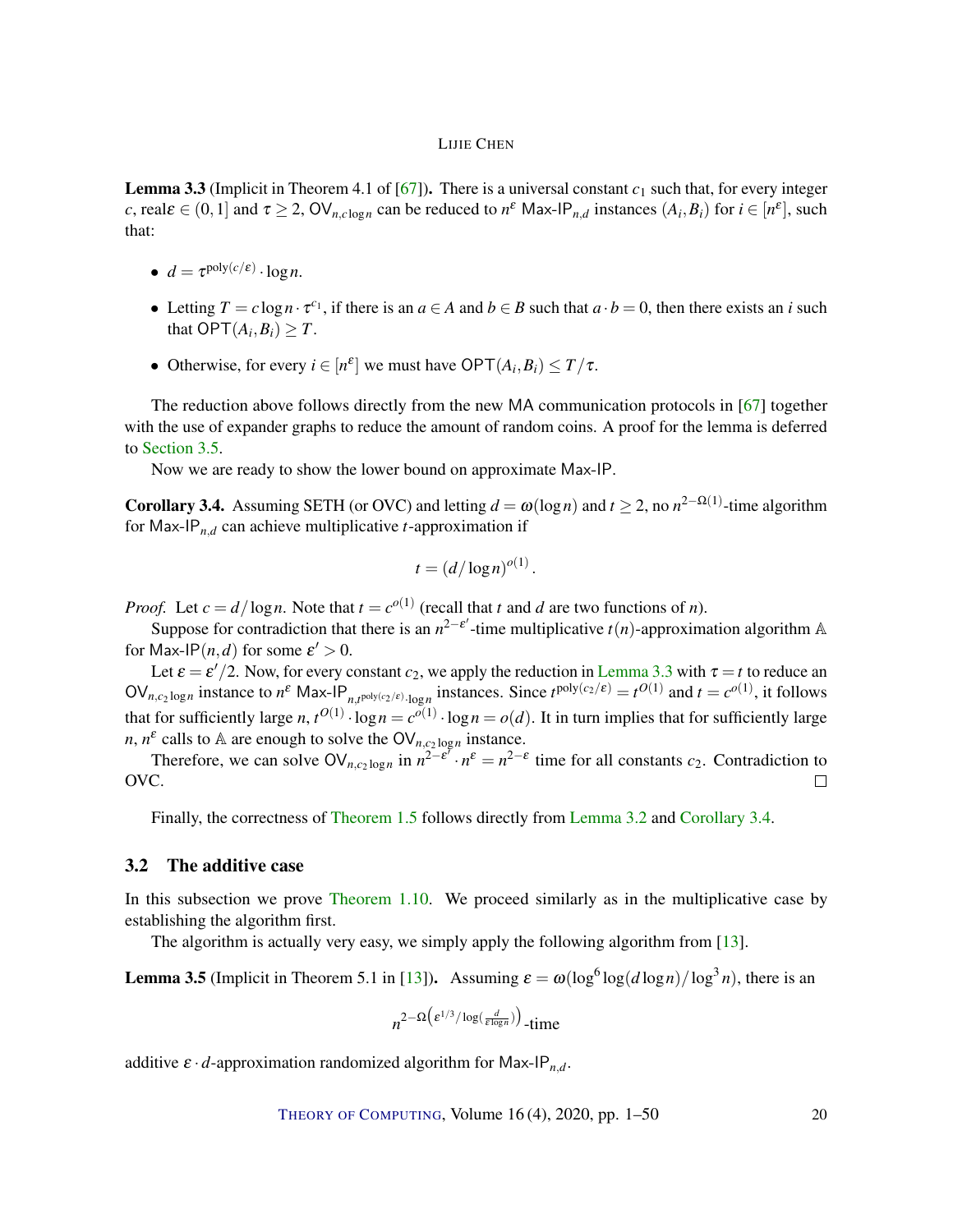<span id="page-20-1"></span><span id="page-20-0"></span>**Lemma 3.6.** Let  $\varepsilon = \min(t, d)/d$ . There is an

$$
O\left(n^{2-\Omega(\mathcal{E}^{1/3}/\log \mathcal{E}^{-1})}\right)
$$

time, additive *t*-approximation randomized algorithm for Max-IP<sub>*n*,*d*</sub> when  $\varepsilon = \omega(\log^6 \log n / \log^3 n)$ .

*Proof.* When  $t > d$  the problem becomes trivial, so we can assume  $t \leq d$ , and now  $t = \varepsilon \cdot d$ .

Let  $\varepsilon_1 = \varepsilon/2$  and  $c_1$  be a constant to be specified later. Given a Max-IP<sub>n,*d*</sub> instance with two sets *A* and *B* each consisting of *n* vectors from  $\{0,1\}^d$ , we create another Max-IP<sub>*n*, $d_1$ </sub> instance with sets  $\widetilde{A}$ ,  $\widetilde{B}$  and  $d_1 = c_1 \cdot \varepsilon_1^{-2} \cdot \log n$  as follows:

- Pick  $d_1$  uniform random indices  $i_1, i_2, i_3, \ldots, i_{d_1} \in [d]$ , each  $i_k$  for  $k \in [d_1]$  is an independent uniform random number in [*d*].
- Then we construct  $\widetilde{A}$  from  $A$  by reducing each  $a \in A$  into  $\widetilde{a} = (a_{i_1}, a_{i_2}, \dots, a_{i_{d_1}}) \in \{0, 1\}^{d_1}$  and  $\widetilde{B}$ from *B* in the same way.

Note for each  $a \in A$  and  $b \in B$ , by a Chernoff bound, we have

$$
\Pr\left[\left|\frac{\tilde{a}\cdot\tilde{b}}{d_1}-\frac{a\cdot b}{d}\right|\geq \varepsilon_1\right]<2e^{-2d_1\varepsilon_1^2}=2n^{-2\cdot c_1}.
$$

By setting  $c_1 = 2$ , the above probability is smaller than  $1/n<sup>3</sup>$ .

Hence, by a simple union bound, with probability at least  $1-1/n$ , we have

$$
\left|\frac{\widetilde{a}\cdot\widetilde{b}}{d_1}-\frac{a\cdot b}{d}\right|\leq \varepsilon_1
$$

for every  $a \in A$  and  $b \in B$ . Hence, it means that this reduction only changes the "relative inner product" $(a \cdot b/d \text{ or } \tilde{a} \cdot \tilde{b}/d_1)$  of each pair by at most  $\varepsilon_1$ . Hence, the maximum of the "relative inner product" also changes by at most  $\varepsilon_1$ , and we have  $|\text{OPT}(A, B)/d - \text{OPT}(A, B)/d_1| \leq \varepsilon_1$ .

Then we apply the algorithm in [Lemma](#page-19-2) [3.5](#page-19-2) on the instance with sets *A* and *B* with error  $\varepsilon = \varepsilon_1$  to obtain an estimate *O*, and our final answer is simply  $\left(\frac{O}{d_1}\right) \cdot d$ .

From the guarantee from [Lemma](#page-19-2) [3.5,](#page-19-2) we have  $|\text{OPT}(\widetilde{A}, \widetilde{B})/d_1 - \widetilde{O}/d_1| \leq \varepsilon_1$ , and therefore

$$
|\mathsf{OPT}(A,B)/d - O/d_1| \leq 2\varepsilon_1 = \varepsilon,
$$

from which the correctness of our algorithm follows directly.

For the running time, note that the reduction part runs in linear time  $O(n \cdot d)$ , and the rest takes

$$
n^{2-\Omega\left(\varepsilon^{1/3}/\log\left(\frac{d_1}{\varepsilon_1\log n}\right)\right)} = n^{2-\Omega(\varepsilon^{1/3}/\log \varepsilon^{-1})}
$$

time.

The lower bound is already established in [\[67\]](#page-48-7), we show it follows from [Lemma](#page-19-1) [3.3](#page-19-1) here for completeness.

THEORY OF C[OMPUTING](http://dx.doi.org/10.4086/toc), Volume 16 (4), 2020, pp. 1–50 21

 $\Box$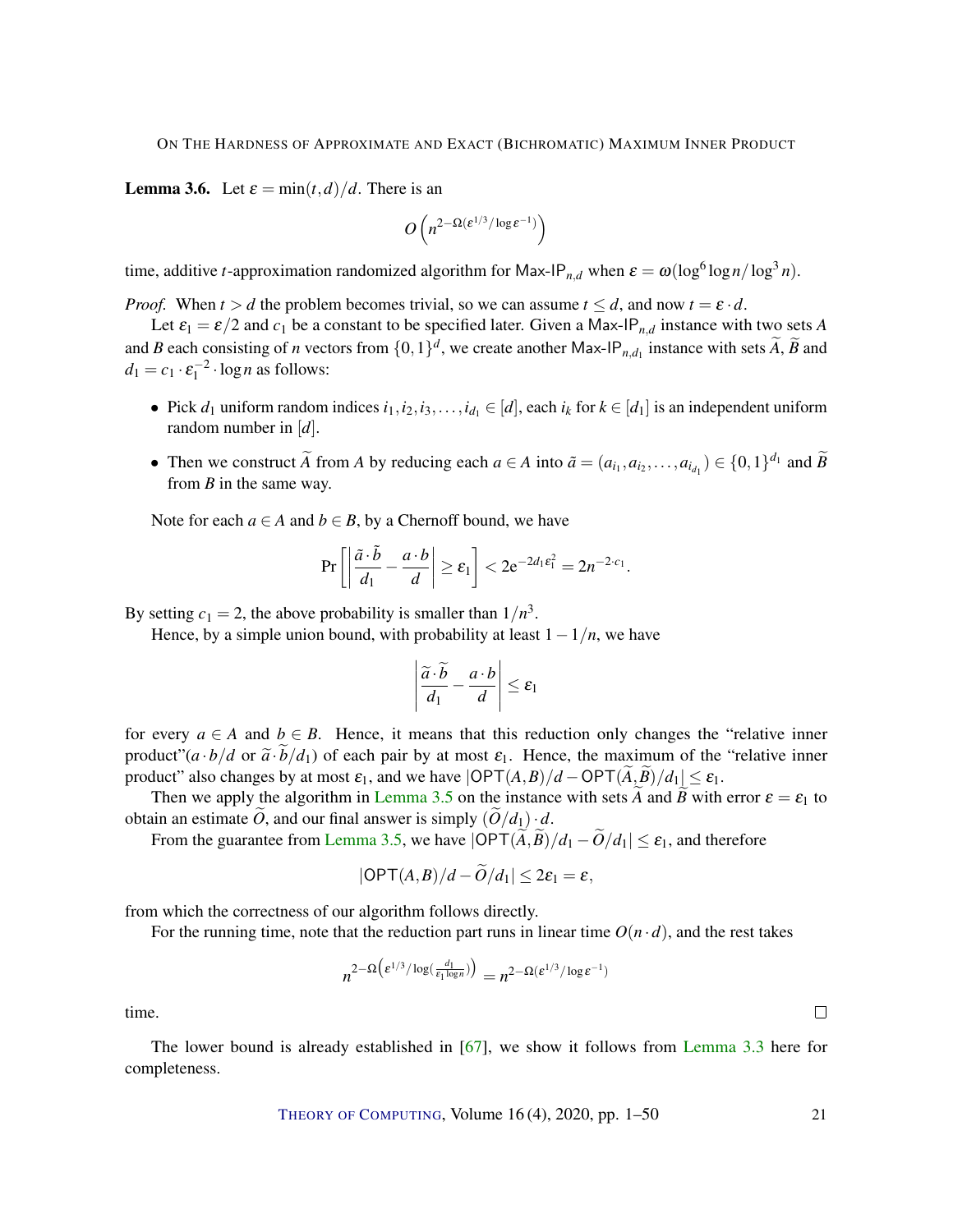<span id="page-21-1"></span><span id="page-21-0"></span>**Lemma 3.7** (Theorem 4.1 of [\[67\]](#page-48-7)). Assuming SETH (or OVC), and letting  $d = \omega(\log n)$  and  $t > 0$ , there is no *n* 2−Ω(1) -time additive *t*-approximation randomized algorithm for Max-IP*n*,*<sup>d</sup>* if

$$
t = o(d).
$$

*Proof.* Recall that *t* and *d* are all functions of *n*. Suppose for contradiction that there is an  $n^{2-\epsilon'}$ -time additive  $t(n)$ -approximation algorithm A for Max-IP $(n,d)$  for some  $\varepsilon' > 0$ .

Let  $\varepsilon = \varepsilon'/2$ . Now, for every constant  $c_2$ , we apply the reduction in [Lemma](#page-19-1) [3.3](#page-19-1) with  $\tau = 2$  to reduce an  $\text{OV}_{n,c_2 \log n}$  instance to  $n^{\varepsilon}$  Max-IP<sub>*n*,*d*<sub>1</sub></sub> instances, where  $d_1 = 2^{\text{poly}(c_2/\varepsilon)} \cdot \log n = O(1) \cdot \log n$ . In addition, from [Lemma](#page-19-1) [3.3,](#page-19-1) to solve the  $\overrightarrow{OV}_{n,c_2 \log n}$  instance, we only need to compute additive  $T/6 = \Omega(\log n) = \Omega(d_1)$ -approximations to these Max-IP instances obtained via the reduction.

This can be solved, via  $n^{\epsilon}$  calls to A as follows: for each Max-IP<sub>n,*d*1</sub> instance J we get, we duplicate each coordinate  $d/d_1$  times (note that  $d = \omega(\log n) \gg d_1 = O(\log n)$ , and for simplicity we assume  $d_1 | d$ , to obtain a Max-IP<sub>*n*,*d*</sub> instance  $\mathcal{I}^{new}$ , such that  $\mathsf{OPT}(\mathcal{I}^{new}) = d/d_1 \cdot \mathsf{OPT}(\mathcal{I})$ . Then A can be used to estimate OPT( $J^{new}$ ) within an additive error  $t = o(d)$ . Scaling its estimate by  $d_1/d$ , it can also be used to estimate OPT(I) within an additive error  $o(d_1) = o(\log n) \le T/6$  for sufficiently large *n*.

Therefore, we can solve  $\text{OV}_{n,c_2 \log n}$  in  $n^{2-\epsilon'} \cdot n^{\epsilon} = n^{2-\epsilon}$  time for all constants  $c_2$ . Contradiction to OVC.  $\Box$ 

Finally, the correctness of [Theorem](#page-6-0) [1.10](#page-6-0) follows directly from [Lemma](#page-20-0) [3.6](#page-20-0) and [Lemma](#page-21-0) [3.7.](#page-21-0)

#### 3.3 Adaptation to All-Pair-Max-IP

Now we sketch the adaptation of our algorithms to work for the All-Pair-Max-IP problem.

**Reminder of [Corollary](#page-7-0) [1.12](#page-7-0)** *Suppose*  $\omega(\log n) < d < n^{o(1)}$ *, and let* 

$$
\varepsilon_M := \min\left(\frac{\log t}{\log(d/\log n)}, 1\right) \text{ and } \varepsilon_A := \frac{\min(t, d)}{d}.
$$

*There is an*  $n^{2-\Omega(\varepsilon_M)}$  polylog(n)-time multiplicative *t*-approximation algorithm and an  $n^{2-\Omega(\varepsilon_A^{1/3}/\log \varepsilon_A^{-1})}$ . *time additive t-approximation algorithm for All-Pair-Max-IP<sub>n,d</sub>, when*  $\varepsilon_A = \omega(\log^6\log n/\log^3 n)$ *.* 

*Proof sketch.* Note that the algorithm in [Lemma](#page-19-2) [3.5](#page-19-2) from [\[13\]](#page-44-5) actually works for the All-Pair-Max-IP*n*,*d*. Hence, we can simply apply that algorithm after the coordinate sampling phase, and obtain an additive *t*-approximation algorithm for All-Pair-Max-IP*n*,*d*.

For multiplicative *t*-approximation algorithm, suppose we are given with two sets, *A* and *B*, of *n* vectors each, from  $\{0,1\}^d$ . Instead of partitioning each of them into  $n/b$  subsets (the notation used here is the same as in the proof of [Lemma](#page-16-0) [3.2\)](#page-16-0), we only partition *B* into  $n/b$  subsets,  $B_1, B_2, \ldots, B_{n/b}$ , of size b each, and calculate  $P_r(x, B_i) := \sum_{y \in B_i} P_r(x, y)$  for every  $x \in A$  and  $i \in [n/b]$  using similar reduction to rectangular matrix multiplication as in [Lemma](#page-16-0) [3.2.](#page-16-0) Note that here we are multiplying an  $n \times m$  matrix and an  $m \times (n/b)$  matrix, and this can be reduced to *b* instances of multiplication of an  $(n/b) \times m$  matrix and an  $m \times (n/b)$  matrix, and now our running time becomes  $n^2/b \cdot \text{polylog}(n)$  instead of  $n^2/b^2 \cdot \text{polylog}(n)$ .

By a similar analysis, these can be done in  $n^{2-\Omega(\varepsilon_M)} \cdot \text{polylog}(n)$  time, and then we can compute the multiplicative *t*-approximate answers for the given All-Pair-Max-IP*n*,*<sup>d</sup>* instance.  $\Box$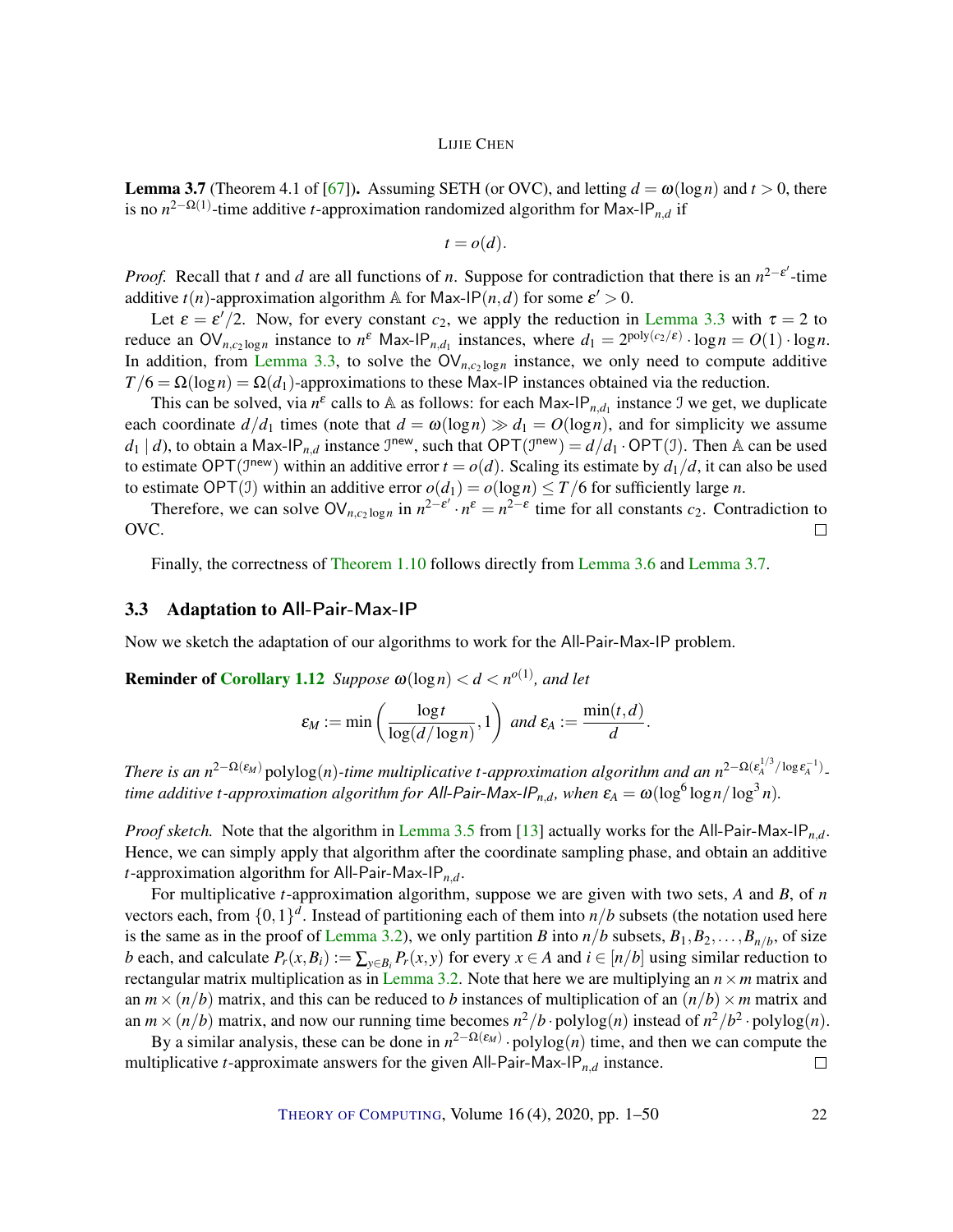# <span id="page-22-4"></span>3.4 Improved hardness for LCS-Closest Pair problem

We finish this section with the proof of [Corollary](#page-6-1) [1.9.](#page-6-1) First we abstract the reduction from Max-IP to LCS-Closest-Pair in [\[5\]](#page-43-1) here.

<span id="page-22-1"></span>**Lemma 3.8** (Implicit in Theorem I.10 in [\[5\]](#page-43-1)). For every real  $t \ge 2$  and integer *n*, computing a multiplicative *t*-approximation to Max-IP<sub>n,*d*</sub> reduces to computing a multiplicative  $t/2$ -approximation to LCS-Closest-Pair<sub>n, $O(d^3 \log^2 n)$ </sub> in  $O(n \text{poly}(d, \log n))$  time.

Now we are ready to prove [Corollary](#page-6-1) [1.9](#page-6-1) (restated below for convenience).

**Reminder of [Corollary](#page-6-1) [1.9](#page-6-1)** Assuming SETH (or OVC), for every  $t \geq 2$ , computing a multiplicative *t*-approximation to LCS-Closest-Pair<sub>n,d</sub> requires  $n^{2-o(1)}$  time, if  $d = t^{\omega(1)} \cdot \log^5 n$ .

*Proof.* From [Corollary](#page-19-0) [3.4,](#page-19-0) assuming SETH (or OVC), for every  $t \ge 2$ , we have that computing a multiplicative 2*t*-approximation to Max-IP<sub>*n*,*d*</sub> requires  $n^{2-o(1)}$  time if  $d = t^{\omega(1)} \cdot \log n$ . Then from [Lemma](#page-22-1) [3.8,](#page-22-1) we immediately have that computing a multiplicative *t*-approximation to LCS-Closest-Pair<sub>n,*d*3</sup>·log<sup>2</sup><sub>n</sub> =</sub> LCS-Closest-Pair<sub>n,t<sup> $\omega(1)$ </sup>· $\log^5 n$  requires  $n^{2-o(1)}$  time.</sub>  $\Box$ 

# <span id="page-22-0"></span>3.5 A proof of [Lemma](#page-19-1) [3.3](#page-19-1)

Finally, we present a proof of [Lemma](#page-19-1) [3.3,](#page-19-1) which is implicit in [\[67\]](#page-48-7).

We need the following efficient MA protocol for Set-Disjointness from [\[67\]](#page-48-7), which is also used in  $[51]$ .<sup>18</sup>

<span id="page-22-2"></span>**Lemma 3.9** (Theorem 3.2 of [\[67\]](#page-48-7)). For every  $\alpha$  and *m*, there is an  $(m/\alpha, \log_2 m + O(1), \text{poly}(\alpha), 1/2)$ efficient MA protocol for DISJ*m*.

We want to reduce the error probability while keeping the number of total random coins relatively low. To achieves this, we can use an expander graph [\(Theorem](#page-15-2) [2.7\)](#page-15-2) to prove the following theorem.

<span id="page-22-3"></span>Lemma 3.10. For every  $\alpha$ , *m* and  $\varepsilon < 1/2$ , there is an  $(m/\alpha, \log_2 m + O(\log \varepsilon^{-1}), \text{poly}(\alpha) \cdot \log \varepsilon^{-1}, \varepsilon)$ efficient MA protocol for DISJ*m*.

*Proof.* Let  $c_1$  and  $\mathcal{F}: \{0,1\}^{\log m + c_1 \cdot \log \varepsilon^{-1}} \to [m]^{c_1 \cdot \log \varepsilon^{-1}}$  be the corresponding constant and function as in [Theorem](#page-15-2) [2.7,](#page-15-2) and  $\Pi$  be the  $(m/\alpha, \log_2 m, \text{poly}(\alpha), 1/2)$ -efficient MA protocol for DISJ<sub>m</sub> in [Lemma](#page-22-2) [3.9.](#page-22-2) Set  $q = c_1 \cdot \log \varepsilon^{-1}$  and our new protocol  $\Pi_{\text{new}}$  works as follows:

- Merlin still sends the same advice to Alice as in Π.
- Alice and Bob jointly toss  $r = \log m + q$  coins to get a string  $w \in \{0, 1\}^r$ . Then we let  $w_1, w_2, \ldots, w_q$ be the sequence corresponding to  $\mathcal{F}(w)$ . Each of them can be interpreted as  $\log m$  bits.
- Bob sends Alice *q* messages, the *i*-th message *m<sup>i</sup>* corresponds to Bob's message in Π when the random bits is *w<sup>i</sup>* .

<sup>18</sup>The protocol in [\[51\]](#page-47-4) also works for the *k*-party number-in-hand model.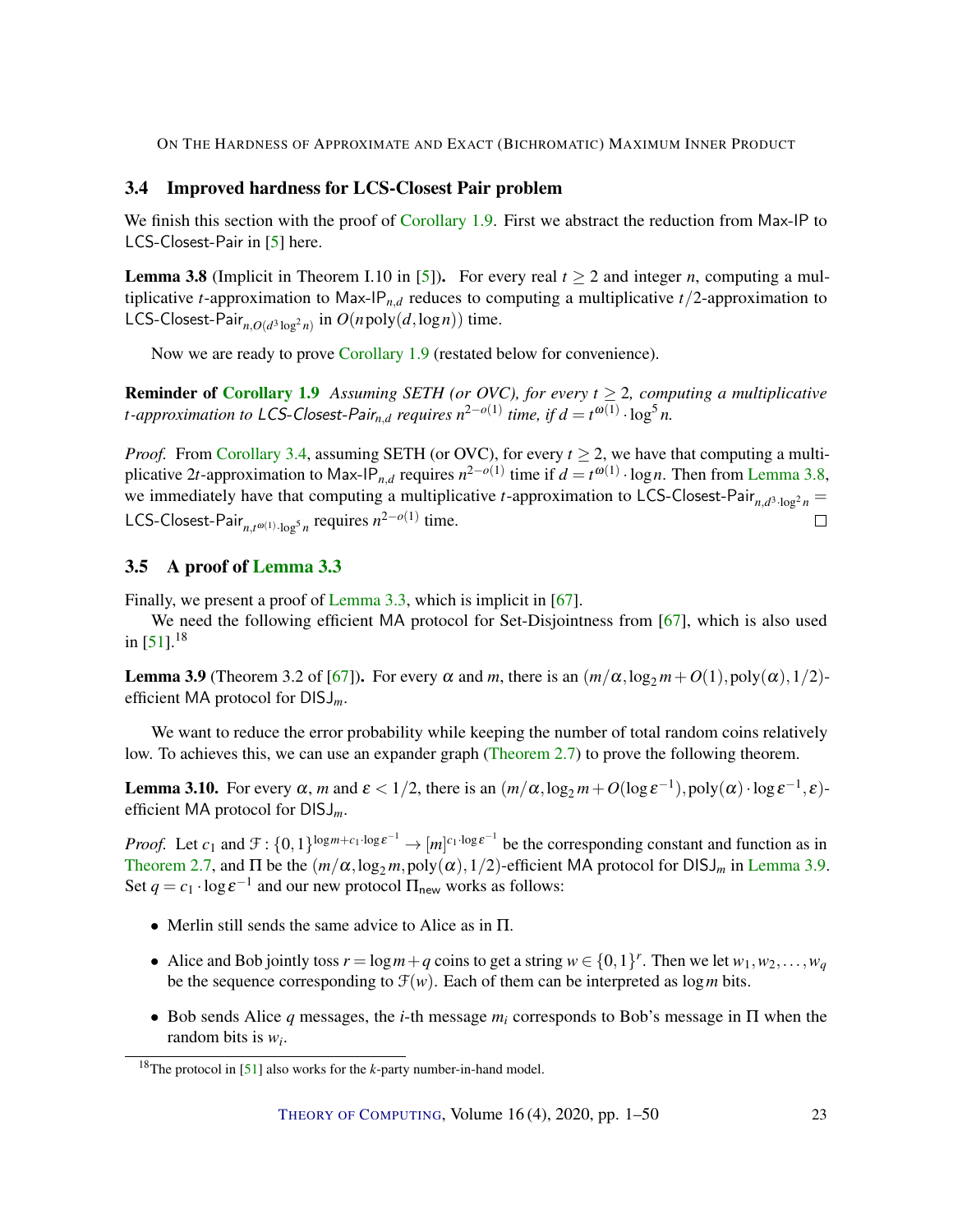- <span id="page-23-0"></span>• After that, Alice decides whether to accept or not as follows:
	- $−$  If for every *i* ∈ [*q*], Alice would accept Bob's message *m<sub>i</sub>* with random bits *w<sub>i</sub>* in Π, then Alice accepts.
	- Otherwise, Alice rejects.

It is easy to verify that the advice length, message length and number of random coins satisfy our requirements.

For the error probability, note that when these two sets are disjoint, the same advice in Π leads to acceptance of Alice. Otherwise, suppose the advice from Merlin is either wrong or these two sets are intersecting, then half of the random bits in  $\{0,1\}^{\log m}$  leads to the rejection of Alice in  $\Pi$ . Hence, from [Theorem](#page-15-2) [2.7,](#page-15-2) with probability at least  $1 - \varepsilon$ , at least one of the random bits  $w_i$  would lead to the rejection of Alice, which completes the proof.  $\Box$ 

Finally, we prove [Lemma](#page-19-1) [3.3](#page-19-1) (restated below).

**Reminder of [Lemma](#page-19-1) [3.3](#page-19-1)** *There is a universal constant*  $c_1$  *such that, for every integer c, real*ε  $\in (0,1]$ *and*  $\tau \geq 2$ ,  $OV_{n, c \log n}$  *can be reduced to n*<sup>ε</sup> Max-IP<sub>*n,d</sub> instances*  $(A_i, B_i)$  *for*  $i \in [n^{\varepsilon}]$ *, such that:*</sub>

- $d = \tau^{\text{poly}(c/\varepsilon)} \cdot \log n$ .
- Letting  $T = c \log n \cdot \tau^{c_1}$ , if there is  $a \in A$  and  $b \in B$  such that  $a \cdot b = 0$ , then there exists an i such *that*  $OPT(A_i, B_i) \geq T.1$
- *Otherwise, for every i we must have*  $\mathsf{OPT}(A_i,B_i) \leq T/\tau$ *.*

*Proof.* The reduction follows exactly the same as in [\[5\]](#page-43-1), we recap here for completeness.

Set  $\alpha = c/\varepsilon$ ,  $m = c \cdot \log n$  and  $\varepsilon = 1/\tau$ , and let  $\Pi$  be the  $(m/\alpha, \log_2 m + O(\log \varepsilon^{-1}), \text{poly}(\alpha) \cdot$  $\log \varepsilon^{-1}, \varepsilon$ )-efficient MA protocol for Set-Disjointness as in [Lemma](#page-22-3) [3.10.](#page-22-3)

Now, we first enumerate all of  $2^{m/\alpha} = 2^{\varepsilon \cdot \log n} = n^{\varepsilon}$  possible advice strings, and create a Max-IP instance for each of the advice strings.

For a fixed advice  $\psi \in \{0,1\}^{\varepsilon \cdot \log n}$ , we create a Max-IP instance with sets  $A_{\psi}$  and  $B_{\psi}$  as follows. We use  $a \circ b$  to denote the concatenation of the strings *a* and *b*.

Let  $r = \log_2 m + c_1 \cdot \log \varepsilon^{-1}$ , where  $c_1$  is the constant hidden in the big *O* notation in [Lemma](#page-22-3) [3.10,](#page-22-3) and  $\ell = \text{poly}(\alpha) \cdot \log \varepsilon^{-1}$ . Let  $m_1, m_2, \ldots, m_{2^{\ell}}$  be an enumeration of all strings in  $\{0, 1\}^{\ell}$ .

- For each  $a \in A$ , and for each string  $w \in \{0,1\}^r$ , we create a vector  $a^w \in \{0,1\}^{2^{\ell}}$ , such that  $a_i^w$ indicates that given advice  $\psi$  and randomness  $w$ , whether Alice accepts message  $m_i$  or not (1 for acceptance, 0 for rejection). Let the concatenation of all these  $a^w$  be  $a_\psi$ . Then  $A_\psi$  is the set of all these  $a_w$  for  $a \in A$ .
- For each  $b \in B$ , and for each string  $w \in \{0,1\}^r$ , we create a vector  $b^w \in \{0,1\}^{2^{\ell}}$ , such that  $b_i^w = 1$ if Bob sends the message  $m_i$  given advice  $\psi$  and randomness  $w$ , and  $= 0$  otherwise. Let the concatenation of all these  $b^w$  be  $b_\psi$ . Then  $B_\psi$  is the set of all these  $b_\psi$  for  $b \in B$ .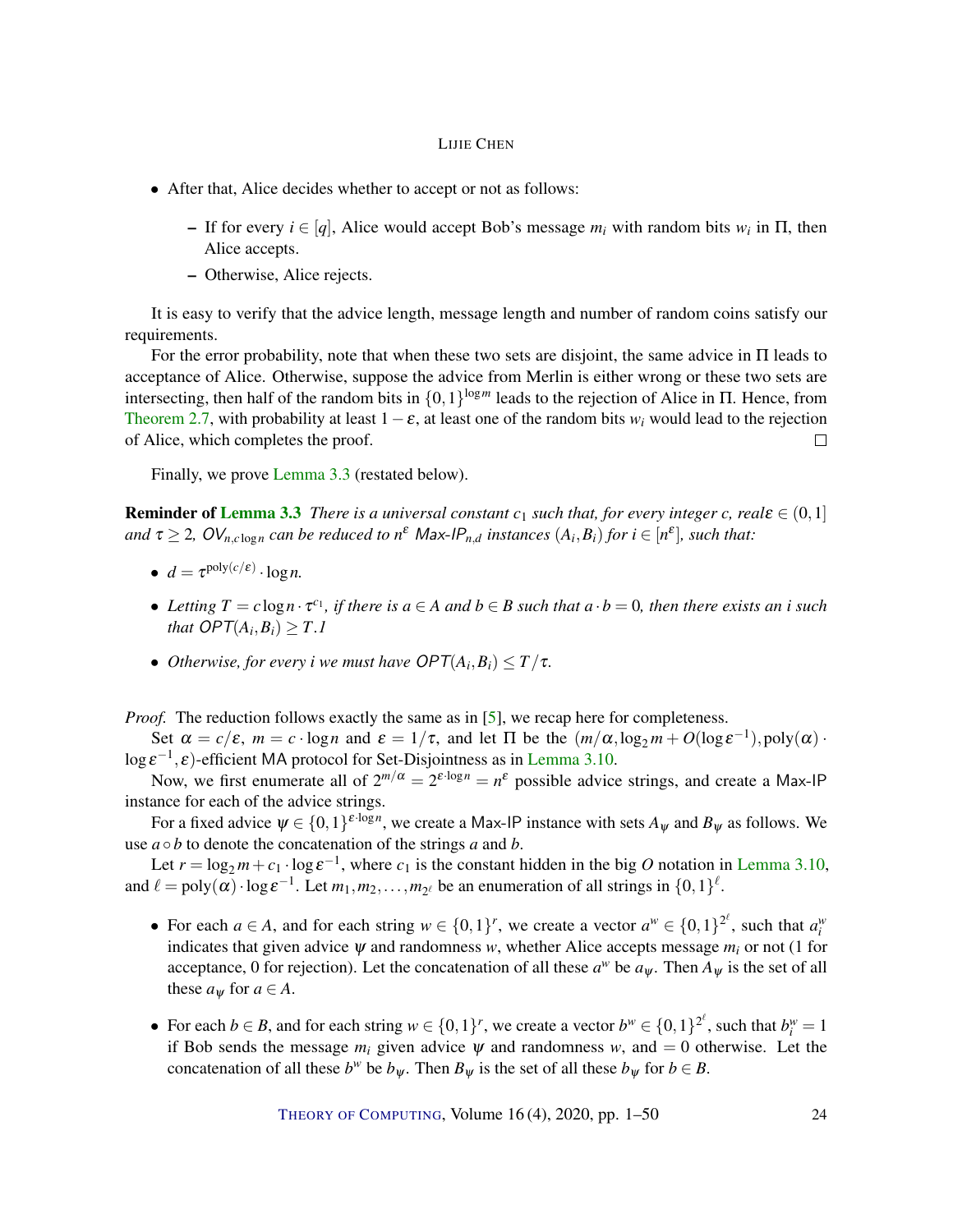<span id="page-24-2"></span>We can see that for  $a \in A$  and  $b \in B$ ,  $a_{\Psi} \cdot b_{\Psi}$  is precisely the number of random coins leading Alice to accept the message from Bob given advice ψ when Alice and Bob holds *a* and *b* correspondingly. Therefore, let  $T = 2^r = c \log n \cdot \tau^{c_1}$ . From the properties of the protocol  $\Pi$ , we can see that:

- If there is an *a* ∈ *A* and *b* ∈ *B* such that *a* · *b* = 0, then there is a  $\psi \in \{0, 1\}^{\varepsilon \cdot \log n}$  such that  $a_{\psi} \cdot b_{\psi} \geq T$ .
- Otherwise, for every  $a \in A$ ,  $b \in B$  and advice  $\psi\{0,1\}^{\varepsilon \cdot \log n}$ ,  $a_{\psi} \cdot b_{\psi} \leq T/\tau$ .

And this completes the proof.

# $\Box$

# <span id="page-24-0"></span>4 Hardness of Exact Z-Max-IP, Hopcroft's problem and more

In this section we show hardness of Hopcroft's problem, exact  $\mathbb{Z}$ -Max-IP,  $\ell_2$ -Furthest Pair and Bichromatic  $\ell_2$ -Closest Pair. Essentially our results follow from the framework of [\[75\]](#page-49-2), in which it is shown that hardness of Hopcroft's problem implies hardness of other three problems, and is implied by dimensionality reduction for OV.

<span id="page-24-1"></span>

Figure 1: A diagram for all reductions in this section.

#### The organization of this section

In [Section](#page-29-0) [4.1,](#page-25-0) we prove the improved dimensionality reduction for OV. In Section [4.2,](#page-29-0) we establish the hardness of Hopcroft's problem in dimension  $2^{O(\log^* n)}$  with the improved reduction. In [Section](#page-30-0) [4.3,](#page-30-0) we show Hopcroft's problem can be reduced to Z-Max-IP and thus establish the hardness for the later one. In [Section](#page-31-1) [4.4,](#page-31-1) we show Z-Max-IP can be reduced to  $\ell_2$ -Furthest Pair and Bichromatic  $\ell_2$ -Closest Pair, therefore the hardness for the last two problems follow. In [Section](#page-33-0) [4.5,](#page-33-0) we show that to construct better dimensionality reduction for OV, it suffices to show the existence of such reductions, instead of constructing them algorithmically. See [Figure](#page-24-1) [1](#page-24-1) for a diagram of all reductions covered in this section.

The reductions in [Section](#page-29-0) [4.2,](#page-29-0) [Section](#page-30-0) [4.3](#page-30-0) and [Section](#page-31-1) [4.4](#page-31-1) are all from [\[75\]](#page-49-2) (either explicitly or implicitly), we make them explicit here for our ease of exposition and for making the paper self-contained.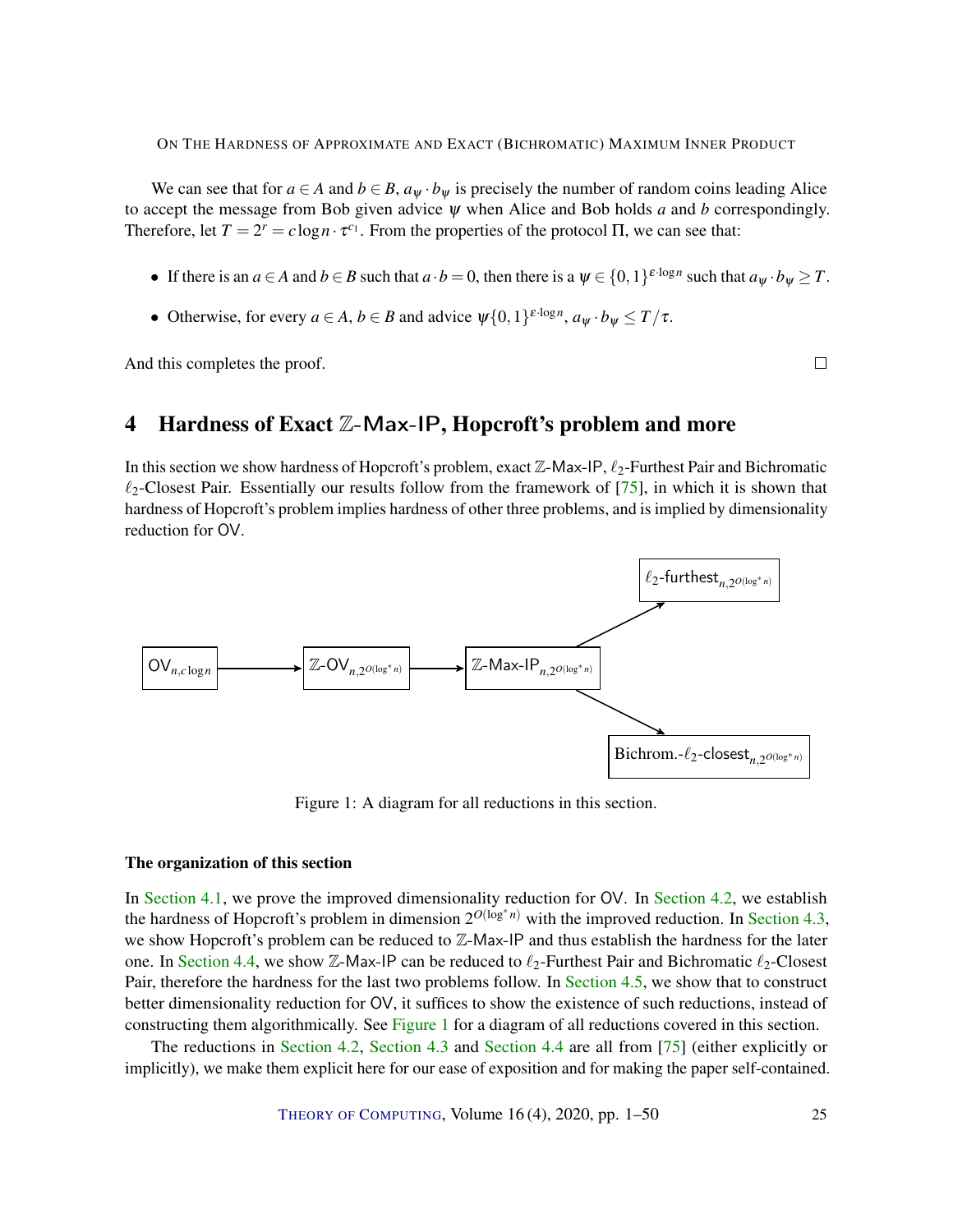### <span id="page-25-0"></span>4.1 Improved dimensionality reduction for OV

We begin with the improved dimensionality reduction for OV. The following theorem is one of the technical cores of this paper, which makes use of the CRR encoding (see [Theorem](#page-14-0) [2.5\)](#page-14-0) recursively.

<span id="page-25-1"></span>**Theorem 4.1.** Let  $b, \ell$  be two sufficiently large integers. There is a reduction  $\psi_{b,\ell} : \{0,1\}^{b \cdot \ell} \to \mathbb{Z}^{\ell}$  and a set  $V_{b,\ell} \subseteq \mathbb{Z}$ , such that for every  $x, y \in \{0,1\}^{b\cdot\ell}$ ,

$$
x \cdot y = 0 \Leftrightarrow \psi_{b,\ell}(x) \cdot \psi_{b,\ell}(y) \in V_{b,\ell}
$$

and

$$
0 \leq \psi_{b,\ell}(x)_i < \ell^{6^{\log^*(b)} \cdot b}
$$

for every  $x \in \{0,1\}^{b\cdot\ell}$  and  $i \in [\ell]$ . Moreover, the computation of  $\psi_{b,\ell}(x)$  takes poly $(b\cdot\ell)$  time, and the set  $V_{b,\ell}$  can be constructed in

$$
O\left(\ell^{O(\mathbf{G}^{\log^*(b)}\cdot b)}\cdot \mathrm{poly}(b\cdot\ell)\right)
$$

time.

Remark 4.2. *We didn't make much effort to minimize the base* 6 *above to keep the calculation clean, it can be replaced by any constant* > 2 *with a tighter calculation.*

*Proof.* We are going to construct our reduction in a recursive way.  $\ell$  will be the same throughout the proof, hence in the following we use  $\psi_b$  ( $V_b$ ) instead of  $\psi_{b,\ell}$  ( $V_{b,\ell}$ ) for simplicity.

**Direct CRR for small** *b***:** When  $b < l$ , we use a direct Chinese remainder representation of numbers. We pick *b* distinct primes  $q_1, q_2, \ldots, q_b$  in  $[\ell+1, \ell^2]$  (they are guaranteed to exist by [Lemma](#page-14-1) [2.4\)](#page-14-1), and use them for our CRR encoding.

For  $x \in \{0,1\}^{b\cdot\ell}$ , we partition it into  $\ell$  equal-sized subvectors, and use  $x^i$  to denote the *i*-th subvector. That is,  $x^i$  is the subvector of *x* from the  $((i-1) \cdot b + 1)$ -th bit to the  $(i \cdot b)$ -th bit.

Then we define  $\psi_b(x)$  as

$$
\psi_b(x) := \left( \text{CRR}\left( \left\{ x_j^1 \right\}_{j=1}^b \right), \text{CRR}\left( \left\{ x_j^2 \right\}_{j=1}^b \right), \dots, \text{CRR}\left( \left\{ x_j^{\ell} \right\}_{j=1}^b \right) \right).
$$

That is, the *i*-th coordinate of  $\psi_b(x)$  is the CRR encoding of the *i*-th subvector  $x^i$  with respect to the primes *q<sup>j</sup>* .

Now, for  $x, y \in \{0, 1\}^{b \cdot \ell}$ , note that for  $j \in [b]$ ,

$$
\psi_b(x) \cdot \psi_b(y) \pmod{q_j}
$$
  
\n
$$
\equiv \sum_{i=1}^{\ell} \text{CRR} \left( \{x_j^i\}_{j=1}^b \right) \cdot \text{CRR} \left( \{y_j^i\}_{j=1}^b \right) \pmod{q_j}
$$
  
\n
$$
\equiv \sum_{i=1}^{\ell} x_j^i \cdot y_j^i \pmod{q_j}.
$$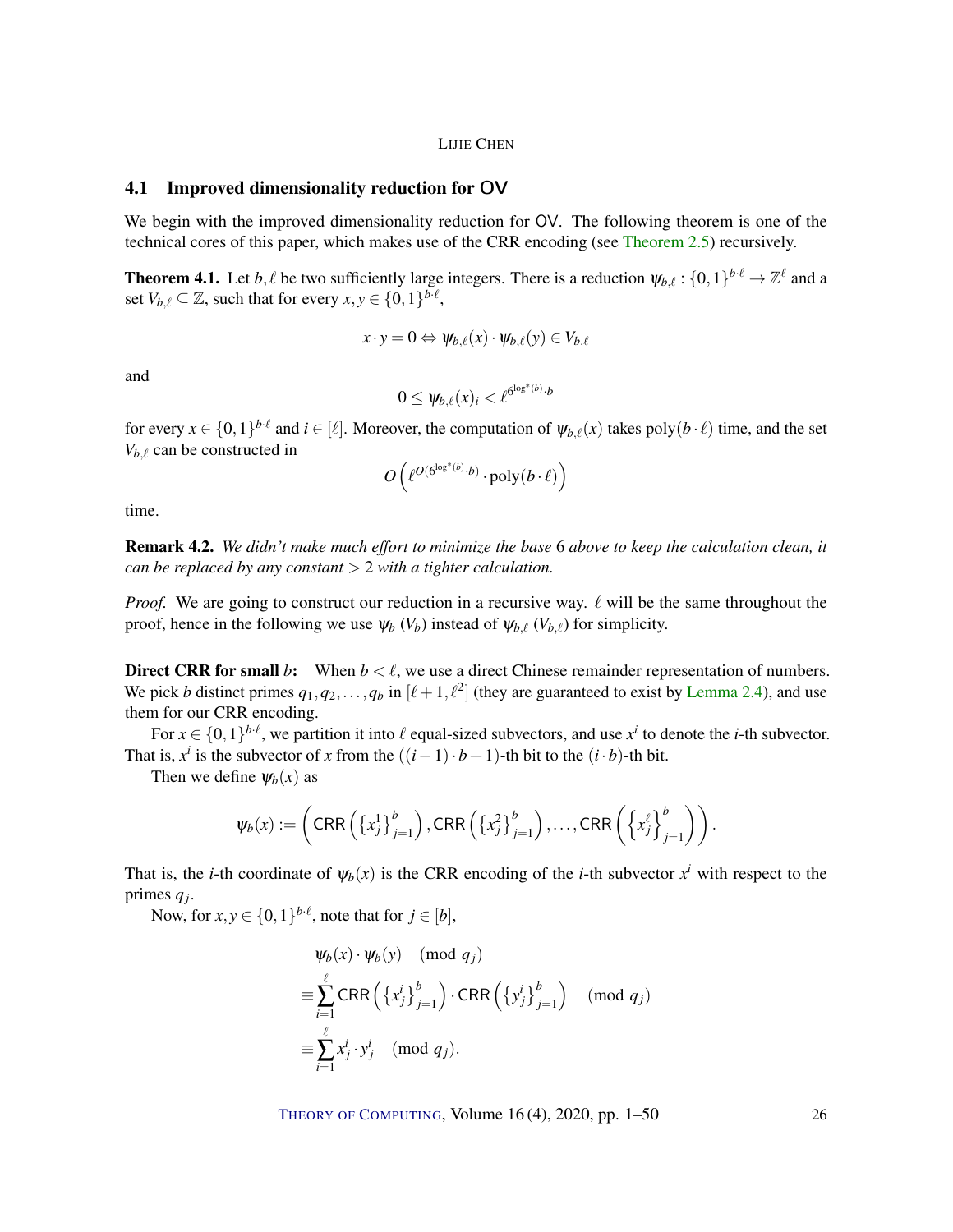Since the sum  $\sum_{i=1}^{\ell} x_j^i \cdot y_j^i$  is in [0,  $\ell$ ], and  $q_j > \ell$ , we can see

$$
\sum_{i=1}^{\ell} x_j^i \cdot y_j^i = 0 \Leftrightarrow \psi_b(x) \cdot \psi_b(y) \equiv 0 \pmod{q_j}.
$$

Therefore,  $x \cdot y = \sum_{j=1}^{b} \sum_{i=1}^{l} x_j^i \cdot y_j^i = 0$  is equivalent to that

$$
\psi_b(x) \cdot \psi_b(y) \equiv 0 \pmod{q_j}
$$

for every  $j \in [b]$ .

Finally, we have  $0 \leq \psi_b(x)_i < \prod_{j=1}^b q_j < \ell^{2 \cdot b} \leq \ell^{6^{\log^*(b)} \cdot b}$ . Therefore

$$
\psi_b(x)\cdot\psi_b(y)<\ell^{6^{\log^*(b)}\cdot 2b+1},
$$

and we can set  $V_b$  to be the set of all integers in  $[0, \ell^{6^{\log^*(b)} \cdot 2b+1}]$  that is 0 modulo each  $q_j$ , and it is easy to see that

$$
x \cdot y \Leftrightarrow \psi_b(x) \cdot \psi_b(y) \in V_b
$$

for every  $x, y \in \{0, 1\}^{b \cdot \ell}$ .

**Recursive construction for larger** *b*: When  $b \ge l$ , suppose the theorem holds for all integers  $b' < b$ . Let  $b_m$  be the number such that (we ignore the rounding issue here and pretend that  $b_m$  is an integer for simplicity),

$$
\ell^{6^{\log^*(b_{\sf m}).}b_{\sf m}}=b.
$$

Then we pick  $b/b_m$  primes  $p_1, p_2, \ldots, p_{b/b_m}$  in  $[(b^2\ell), (b^2\ell)^2]$ , and use them as our reference primes in the CRR encodings.

For  $x \in \{0,1\}^{b\cdot\ell}$ , as before, we partition *x* into  $\ell$  equal-sized subvectors  $x^1, x^2, \ldots, x^{\ell}$ , where  $x^i$  consists of the  $((i-1) \cdot b+1)$ -th bit of *x* to the  $(i \cdot b)$ -th bit of *x*. Then we partition each  $x^i$  again into  $b/b_m$  micro groups, each of size  $b_m$ . We use  $x^{i,j}$  to denote the *j*-th micro group of  $x^i$  after the partition.

Now, we use  $x^{[j]}$  to denote the concatenation of the vectors  $x^{1,j}, x^{2,j}, \ldots, x^{\ell,j}$ . That is,  $x^{[j]}$  is the concatenation of the *j*-th micro group in each of the  $\ell$  subvectors. Note that  $x^{[j]} \in \{0,1\}^{b_m \cdot \ell}$ , and can be seen as a smaller instance, on which we can apply  $\psi_{b_m}$ .

Our recursive construction then goes in two steps. In the first step, we make use of  $\psi_{b_m}$ , and transform each  $b_m$ -size micro group into a single number in  $[0,b)$ . This step transforms *x* from a vector in  $\{0,1\}^{b \cdot \ell}$ into a vector  $S(x)$  in  $\mathbb{Z}^{(b/b_m)\cdot \ell}$ . And in the second step, we use a similar CRR encoding as in the base case to encode  $S(x)$ , to get our final reduced vector in  $\mathbb{Z}^{\ell}$ .

 $S(x)$  is simply

$$
S(x) := \left(\psi_{b_m}(x^{[1]})_1, \psi_{b_m}(x^{[2]})_1, \dots, \psi_{b_m}(x^{[b/b_m]})_1, \psi_{b_m}(x^{[1]})_2, \psi_{b_m}(x^{[2]})_2, \dots, \psi_{b_m}(x^{[b/b_m]})_2, \dots, \dots, \dots
$$

$$
\psi_{b_m}(x^{[1]})_\ell, \psi_{b_m}(x^{[2]})_\ell, \dots, \psi_{b_m}(x^{[b/b_m]})_\ell\right).
$$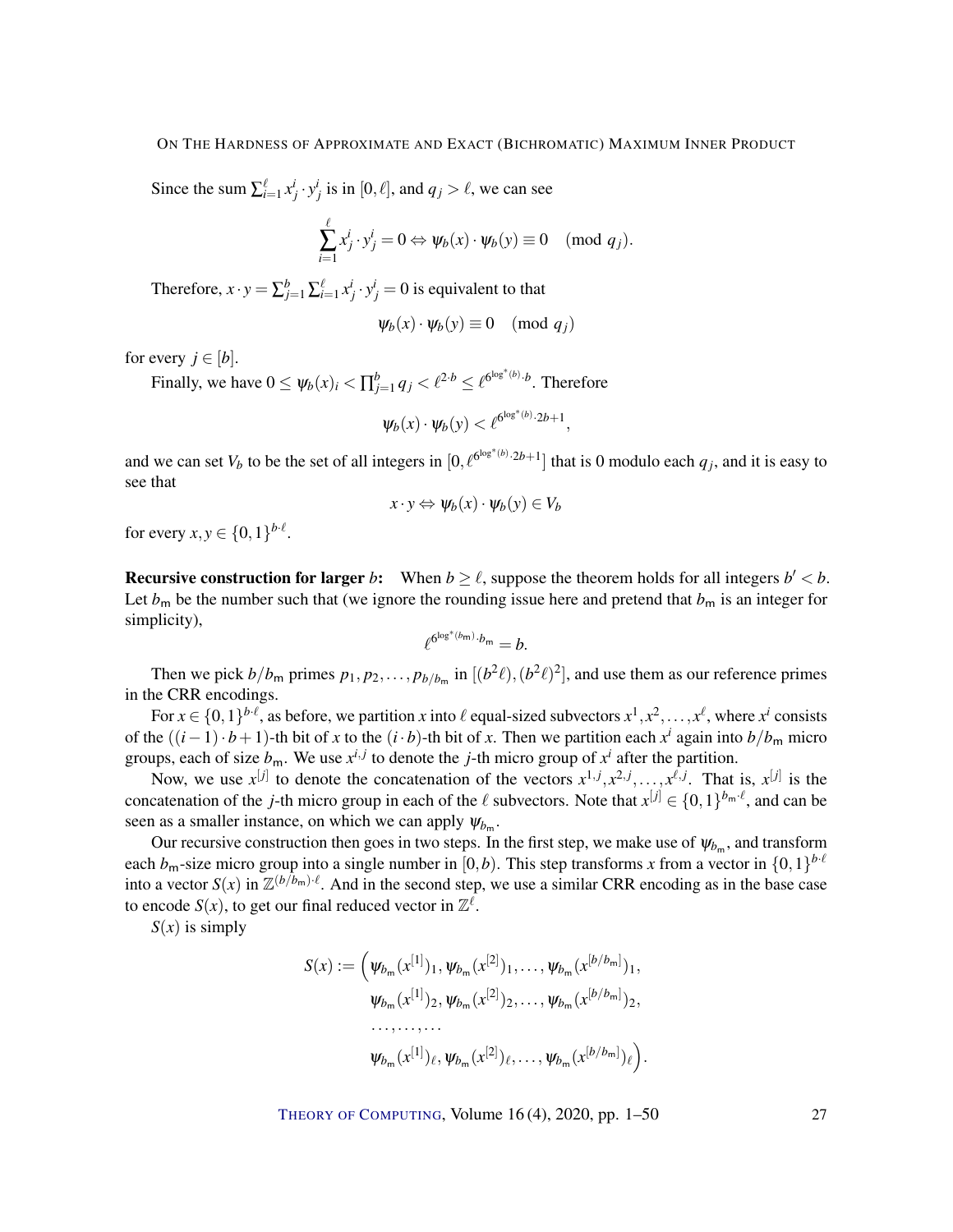That is, we apply  $\psi_{b_m}$  to all the  $x^{[j]}$ , and shrink all the corresponding micro groups in *x* into integers. Again, we partition  $S = S(x)$  into  $\ell$  equal size groups  $S^1, S^2, \ldots, S^{\ell}$ .

Then we define  $\psi_b(x)$  as

$$
\psi_b(x) := \left( \text{CRR}\left( \left\{ S_j^1 \right\}_{j=1}^{b/b_m} \right), \text{CRR}\left( \left\{ S_j^2 \right\}_{j=1}^{b/b_m} \right), \dots, \text{CRR}\left( \left\{ S_j^{\ell} \right\}_{j=1}^{b/b_m} \right) \right).
$$

In other words, the *i*-th coordinate of  $\psi_b(x)$  is the CRR representation of the number sequence  $S^i$ , with respect to our primes  ${q_j}_{j=1}^{b/b_m}$  $j=1$  .

Now, note that for  $x, y \in \{0, 1\}^{b \cdot \ell}, x \cdot y = 0$  is equivalent to  $x^{[j]} \cdot y^{[j]} = 0$  for every  $j \in [b/b_m]$ , which is further equivalent to

$$
\psi_{b_m}(x^{[j]})\cdot\psi_{b_m}(y^{[j]})\in V_{b_m}
$$

for every  $j \in [b/b_m]$ , by our assumption on  $\psi_{b_m}$ .

Since  $0 \leq \psi_{b_m}(x^{[j]})_i, \psi_{b_m}(y^{[j]})_i < b$  for every  $x, y \in \{0, 1\}^{b \cdot \ell}, i \in [\ell]$  and  $j \in [b/b_m]$ , we also have  $\psi_{b_m}(x^{[j]}) \cdot \psi_{b_m}(y^{[j]}) < b^2 \cdot \ell$ , therefore we can assume that  $V_{b_m} \subseteq [0, b^2 \ell)$ .

For every  $x, y \in \{0, 1\}^{b \cdot \ell}$  and  $j \in [b/b_m]$ , we have

$$
\Psi_b(x) \cdot \Psi_b(y)
$$
\n
$$
\equiv \sum_{i=1}^{\ell} \text{CRR}\left(\left\{S(x)^i_j\right\}_{j=1}^{b/b_m}\right) \cdot \text{CRR}\left(\left\{S(y)^i_j\right\}_{j=1}^{b/b_m}\right) \pmod{p_j}
$$
\n
$$
\equiv \sum_{i=1}^{\ell} S(x)^i_j \cdot S(y)^i_j \pmod{p_j}
$$
\n
$$
\equiv \sum_{i=1}^{\ell} \Psi_{b_m}(x^{[j]})_i \cdot \Psi_{b_m}(y^{[j]})_i \pmod{p_j}
$$
\n
$$
\equiv \Psi_{b_m}(x^{[j]}) \cdot \Psi_{b_m}(y^{[j]}) \pmod{p_j}.
$$

Since  $p_j \ge b^2 \cdot \ell$ , we can determine  $\psi_{b_m}(x^{[j]}) \cdot \psi_{b_m}(y^{[j]})$  from  $\psi_b(x) \cdot \psi_b(y)$  by taking modulo  $p_j$ . Therefore  $x \cdot y = 0$  is equivalent to

$$
(\psi_b(x) \cdot \psi_b(y) \mod p_j) \in V_{b_m}
$$
 for every  $j \in [b/b_m]$ .

Finally, recall that we have

$$
\ell^{6^{\log^*(b_{\sf m}).}b_{\sf m}}=b.
$$

Taking logarithm of both sides, we have

$$
6^{\log^*(b_{\mathsf{m}})}\cdot b_{\mathsf{m}}\cdot \log \ell = \log b.
$$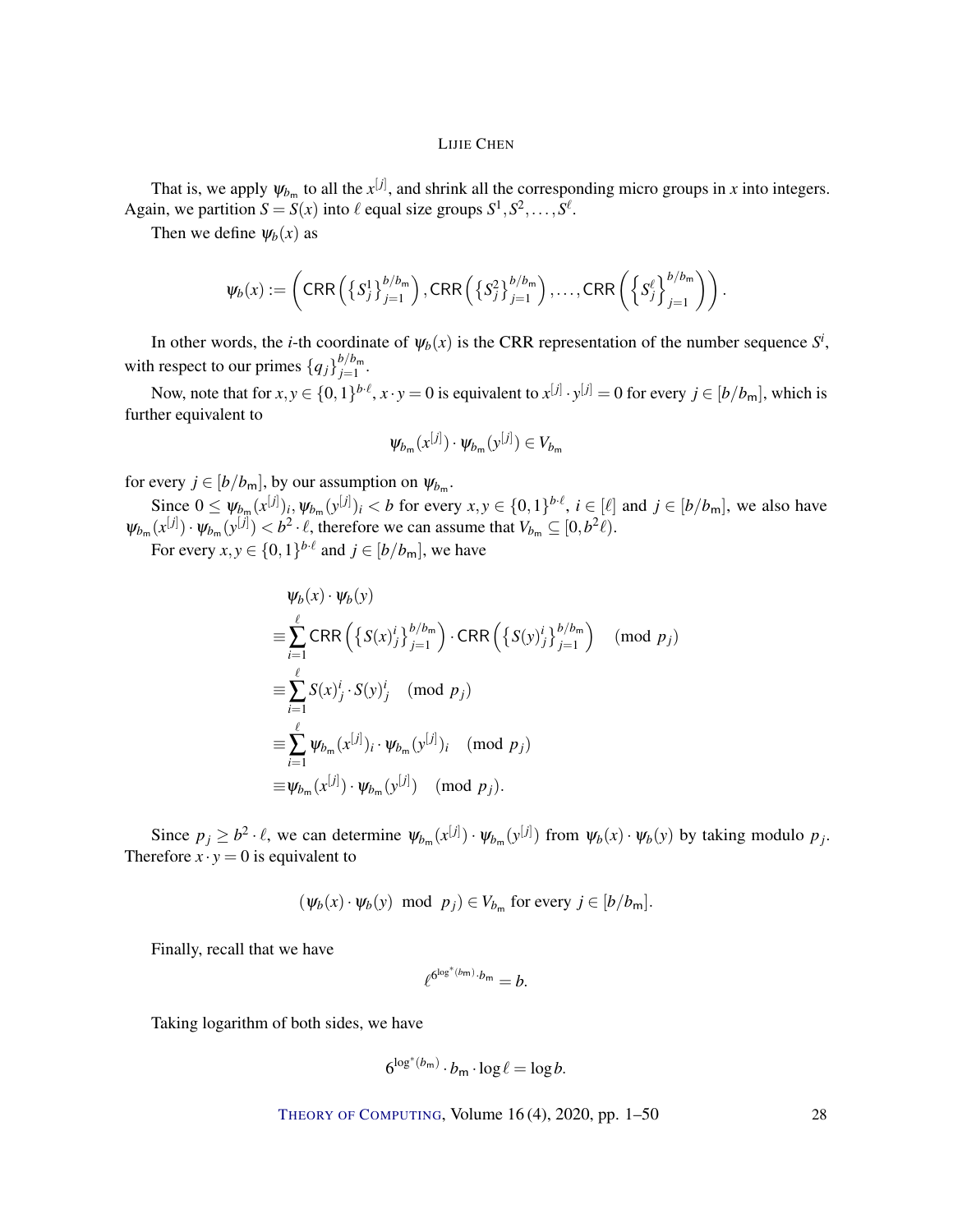<span id="page-28-0"></span>Then we can upper bound  $\psi_b(x)$  by

$$
\psi_b(x)_i < \prod_{j=1}^{b/b_m} p_j \\
&< (b^2 \ell)^{2 \cdot (b/b_m)} \\
&\leq 2^{6 \cdot b/b_m \cdot \log b} \\
&\leq 2^{6 \cdot b/b_m \cdot \log b} \\
&\leq \ell^{6 \cdot 6^{\log^*(b_m)} \cdot b} \\
&\leq \ell^{6 \cdot 6^{\log^*(b_m)} \cdot b} \\
&< \ell^{6^{\log^*(b)} \cdot b} \\
&< \ell^{6^{\log^*(b)} \cdot b} \\
&< \ell^{6^{\log^*(b)} \cdot b} \\
&< \ell^{6^{\log^*(b)} \cdot b} \\
&< \ell^{6^{\log^*(b)} \cdot b} \\
\leq \ell^{6^{\log^*(b)} \cdot b} \\
\leq \ell^{6^{\log^*(b)} \cdot b} \\
\leq \ell^{6^{\log^*(b)} \cdot b} \\
\leq \ell^{6^{\log^*(b)} \cdot b} \\
\leq \ell^{6^{\log^*(b)} \cdot b} \\
\leq \ell^{6^{\log^*(b)} \cdot b} \\
\leq \ell^{6^{\log^*(b)} \cdot b} \\
\leq \ell^{6^{\log^*(b)} \cdot b} \\
\leq \ell^{6^{\log^*(b)} \cdot b} \\
\leq \ell^{6^{\log^*(b)} \cdot b} \\
\leq \ell^{6^{\log^*(b)} \cdot b} \\
\leq \ell^{6^{\log^*(b)} \cdot b} \\
\leq \ell^{6^{\log^*(b)} \cdot b} \\
\leq \ell^{6^{\log^*(b)} \cdot b} \\
\leq \ell^{6^{\log^*(b)} \cdot b} \\
\leq \ell^{6^{\log^*(b)} \cdot b} \\
\leq \ell^{6^{\log^*(b)} \cdot b} \\
\leq \ell^{6^{\log^*(b)} \cdot b} \\
\leq \ell^{6^{\log^*(b)} \cdot b} \\
\leq \ell^{6^{\log^*(b)} \cdot b} \\
\leq \ell^{6^{\log^*(b)} \cdot b} \\
\leq \ell^{6^{\log^*(b)} \cdot b} \\
\leq \ell^{6^{\log^*(b)} \cdot b} \\
\leq \ell^{6^{\log^*(b)} \cdot b} \\
\leq \ell^{6^{\log^*(b)} \cdot b} \\
\leq \ell^{6^{\log^*(b)} \cdot b} \\
\leq \ell^{6^{\log^*(b)} \cdot b} \\
\leq \ell^{6^{\log^*(
$$

Therefore, we can set  $V_b$  as the set of all integers *t* in  $[0, \ell^{6^{\log^*(b)} \cdot 2b+1})$  such that

$$
(t \mod p_j) \in V_{b_m} \text{ for every } j \in [b/b_m].
$$

And it is easy to see this  $V_b$  satisfies our requirement.

Finally, it is easy to see that the straightforward way of constructing  $\psi_b(x)$  takes  $O(\text{poly}(b \cdot \ell))$  time, and we can construct  $V_b$  by enumerating all possible values of  $\psi_b(x) \cdot \psi_b(y)$  and checking each of them in  $O(\text{poly}(b \cdot \ell))$  time. Since there are at most  $\ell^{O(\text{log}^*(b) \cdot b)}$  such values,  $V_b$  can be constructed in

$$
O\left(\ell^{O(\log^*(b)} \cdot b) \cdot \text{poly}(b \cdot \ell)\right)
$$

time, which completes the proof.

Now we prove [Lemma](#page-8-0) [1.17,](#page-8-0) we recap its statement here for convenience.

#### **Reminder of [Lemma](#page-8-0) [1.17](#page-8-0)** *Let*  $1 \leq \ell \leq d$ *. There is an*

 $O(n \cdot \ell^{O(6^{\log^* d} \cdot (d/\ell))} \cdot \text{poly}(d))$  -time

*reduction from*  $OV_{n,d}$  *to*  $\ell^{O(6^{\log^*d} \cdot (d/\ell))}$  *instances of*  $\mathbb{Z}\text{-}OV_{n,\ell+1}$ *, with vectors of entries with bit-length*  $O(d/\ell \cdot \log \ell \cdot 6^{\log^* d}).$ 

*Proof.* The proof is exactly the same as the proof for Lemma 1.1 in [\[75\]](#page-49-2) with different parameters. We recap it here for convenience.

Given two sets *A'* and *B'* each consisting of *n* vectors from  $\{0,1\}^d$ , we apply  $\psi_{d/\ell,\ell}$  to each of the vectors in *A'* (*B'*) to obtain a set *A* (*B*) of vectors from  $\mathbb{Z}^{\ell}$ . From [Theorem](#page-25-1) [4.1,](#page-25-1) there is a  $(u, v) \in A' \times B'$ such that  $u \cdot v = 0$  if and only if there is a  $(u, v) \in A \times B$  such that  $u \cdot v \in V_{d/\ell,\ell}$ .

Now, for each element  $t \in V_{d/\ell,\ell}$ , we are going to construct two sets  $A_t$  and  $B_t$  of vectors from  $\mathbb{Z}^{\ell+1}$ such that there is a  $(u, v) \in A \times B$  with  $u \cdot v = t$  if and only if there is a  $(u, v) \in A_t \times B_t$  with  $u \cdot v = 0$ . We construct a set  $A_t$  as the collection of all vectors  $u_A = [u, 1]$  for  $u \in A$ , and a set  $B_t$  as the collection of all vectors  $v_B = [v, -t]$  for  $v \in B$ . It is easy to verify this reduction has the properties we want.

THEORY OF C[OMPUTING](http://dx.doi.org/10.4086/toc), Volume 16 (4), 2020, pp. 1–50 29

 $\Box$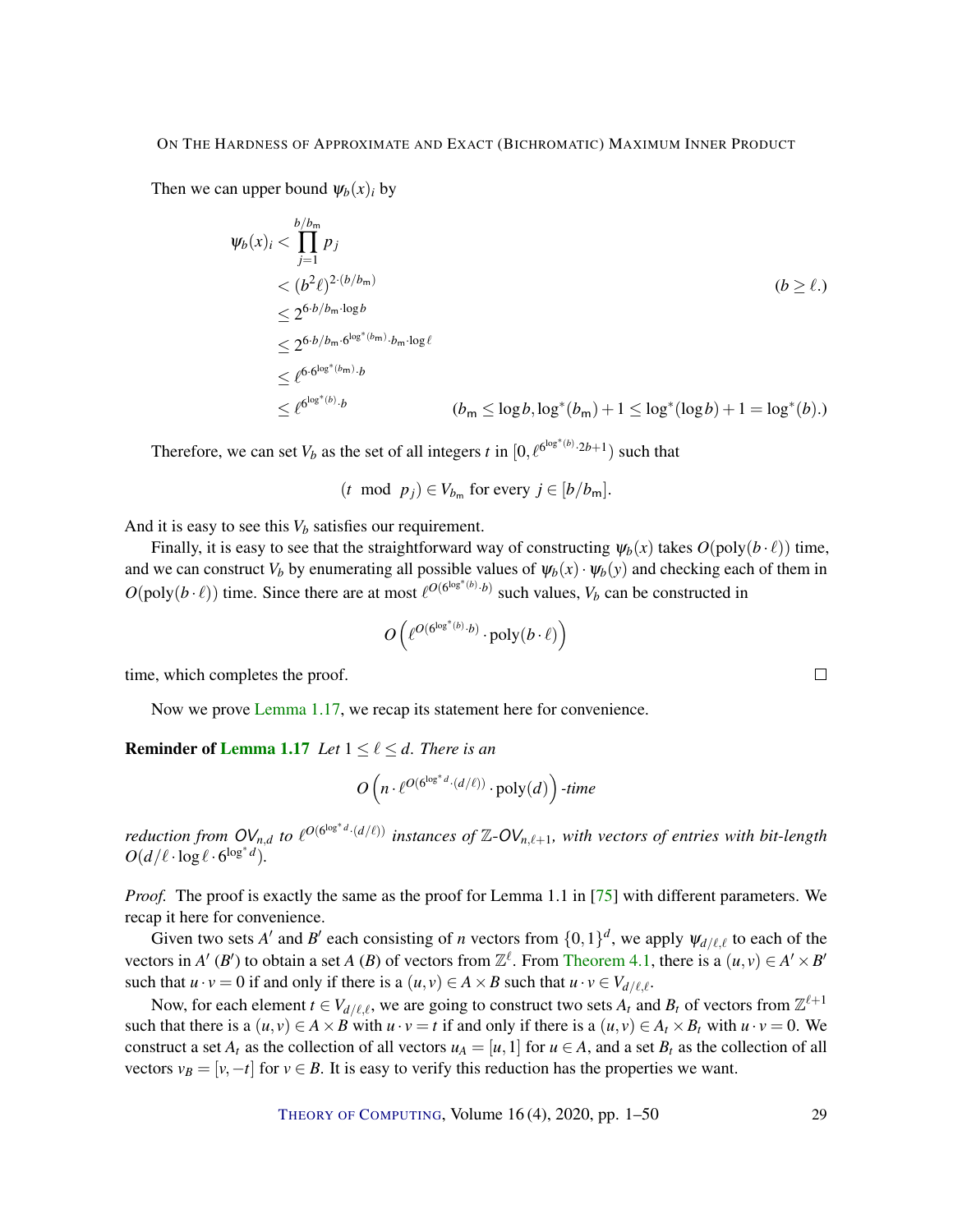<span id="page-29-1"></span>Note that there are at most  $\ell^{O(6^{\log^*d} \cdot (d/\ell))}$  numbers in  $V_{d/\ell,\ell}$ , so we have such a number of Z-OV<sub>n, $\ell+1$ </sub> instances. And from [Theorem](#page-25-1) [4.1,](#page-25-1) the reduction takes

$$
O\left(n\cdot \ell^{O(6^{\log^*d}\cdot (d/\ell))}\cdot \mathrm{poly}(d)\right)
$$

time.

Finally, the bit-length of reduced vectors is bounded by

$$
\log \left( \ell^{O(6^{\log^* d} \cdot (d/\ell))} \right) = O\left( d/\ell \cdot \log \ell \cdot 6^{\log^* d} \right),
$$

which completes the proof.

A transformation from nonuniform construction to uniform construction. The proof for [Theo](#page-25-1)[rem](#page-25-1) [4.1](#page-25-1) works recursively. In one recursive step, we reduce the construction of  $\psi_{b,\ell}$  to the construction of  $\psi_{b_m,\ell}$ , where  $b_m \leq \log b$ . Applying this reduction  $\log^* n$  times, we get a sufficiently small instance that we can switch to a direct CRR construction.

An interesting observation here is that after applying the reduction only three times, the block length parameter becomes  $b' \le \log \log \log b$ . Such a  $b'$  is so small that we can actually use brute force to find the "optimal" construction  $\psi_{b',\ell}$  in  $b^{o(1)}$  time instead of recursing deeper. Hence, to find a construction better than [Theorem](#page-25-1) [4.1,](#page-25-1) we only need to prove the existence of such a construction. See [Section](#page-33-0) [4.5](#page-33-0) for details.

#### <span id="page-29-0"></span>4.2 Improved hardness for Hopcroft's problem

In this subsection we are going to prove [Theorem](#page-8-1) [1.18](#page-8-1) using our new dimensionality reduction from [Lemma](#page-8-0) [1.17,](#page-8-0) we recap its statement here for completeness.

**Reminder of [Theorem](#page-8-1) [1.18](#page-8-1)** [Hardness of Hopcroft's problem in c<sup>log∗n</sup> dimension] Assuming SETH (or *OVC*), there is a constant *c* such that  $\mathbb{Z}$ - $OV_{n,c^{\log^* n}}$  with vectors of  $O(\log n)$ -bit entries requires  $n^{2-o(1)}$ *time.*

*Proof.* The proof here follows roughly the same as the proof for Theorem 1.1 in [\[75\]](#page-49-2).

Let *c* be an arbitrary constant and  $d := c \cdot \log n$ . We show that an algorithm A solving Z-OV<sub>n, $\ell+1$ </sub> where  $\ell = 7^{\log^* n}$  in  $O(n^{2-\delta})$  time for some  $\delta > 0$  can be used to construct an  $O(n^{2-\delta+o(1)})$ -time algorithm for  $\mathsf{OV}_{n,d}$ , and therefore contradicts the OVC.

We simply invoke [Lemma](#page-8-0) [1.17,](#page-8-0) note that we have

$$
\log \left\{ \ell^{O\left(6^{\log^* d} \cdot (d/\ell)\right)} \right\} = \log \ell \cdot O\left(6^{\log^* d} \cdot (d/\ell)\right)
$$
  
= 
$$
O\left(\log^* n \cdot 6^{\log^* n} \cdot c \cdot \log n / 7^{\log^* n}\right)
$$
  
= 
$$
O\left(\log^* n \cdot (6/7)^{\log^* n} \cdot c \cdot \log n\right)
$$
  
= 
$$
o(\log n).
$$

THEORY OF C[OMPUTING](http://dx.doi.org/10.4086/toc), Volume 16 (4), 2020, pp. 1–50 30

 $\Box$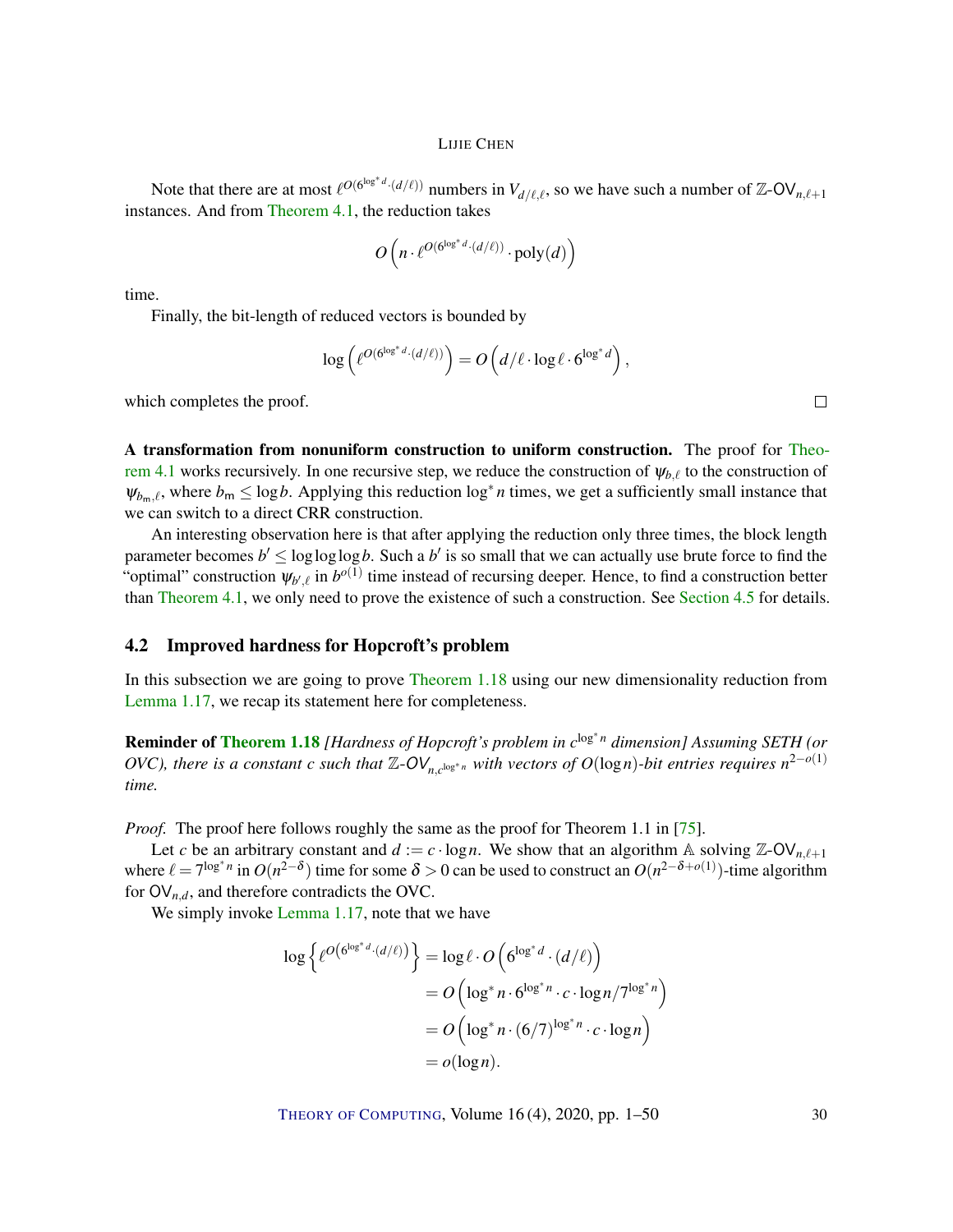<span id="page-30-3"></span>Therefore, the reduction takes  $O(n \cdot \ell^{O(\log^* d \cdot (d/\ell))} \cdot \text{poly}(d)) = n^{1+o(1)}$  time. It reduces an  $\text{OV}_{n,d}$  instance to  $n^{o(1)}$  instances of Z-OV<sub>n, $\ell+1$ </sub>, whose vectors have bit length  $o(\log n)$  as calculated above. We simply solve all these  $n^{o(1)}$  instances using A, and this gives us an  $O(n^{2-\delta+o(1)})$ -time algorithm for  $O(V_{n,d},$  which completes the proof.  $\Box$ 

#### <span id="page-30-0"></span>4.3 Hardness for Z-Max-IP

Now we move to hardness of exact  $\mathbb{Z}-$ Max-IP.

<span id="page-30-1"></span>**Theorem 4.3** (Implicit in Theorem 1.2 [\[75\]](#page-49-2)). There is an  $O(\text{poly}(d) \cdot n)$ -time algorithm which reduces a  $\mathbb{Z}-\text{OV}_{n,d}$  instance into a  $\mathbb{Z}-\text{Max-IP}_{n,d^2}$  instance.

*Proof.* We remark here that this reduction is implicitly used in the proof of Theorem 1.2 in [\[75\]](#page-49-2), we abstract it here only for our exposition.

Given a  $\mathbb{Z}$ -OV<sub>n,d</sub> instance with sets A, B. Consider the following polynomial  $P(x, y)$ , where  $x, y \in \mathbb{Z}^d$ .

$$
P(x, y) = -(x \cdot y)^2 = \sum_{i, j \in [d]} -(x_i \cdot y_i) \cdot (x_j \cdot y_j) = \sum_{i, j \in [d]} -(x_i \cdot x_j) \cdot (y_i \cdot y_j).
$$

It is easy to see that whether there is an  $(x, y) \in A \times B$  such that  $x \cdot y = 0$  is equivalent to whether the maximum value of  $P(x, y)$  is 0.

Now, for each  $x \in A$  and  $y \in B$ , we identify  $[d^2]$  with  $[d] \times [d]$  and construct  $\widetilde{x}, \widetilde{y} \in \mathbb{Z}^{d^2}$  such that

$$
\widetilde{x}_{(i,j)} = x_i \cdot x_j
$$
 and  $\widetilde{y}_{(i,j)} = -y_i \cdot y_j$ .

Then we have  $\tilde{x} \cdot \tilde{y} = P(x, y)$ . Hence, let  $\tilde{A}$  be the set of all these vectors  $\tilde{x}$ , and  $\tilde{B}$  be the set of all these vectors  $\tilde{y}$ . Whether there is an  $(x, y) \in A \times B$  such that  $x \cdot y = 0$  is equivalent to whether  $\text{OPT}(A, \tilde{B}) = 0$ , and our reduction is completed. and our reduction is completed.

Now, [Theorem](#page-7-1) [1.14](#page-7-1) (restated below) is just a simple corollary of [Theorem](#page-30-1) [4.3](#page-30-1) and [Theorem](#page-8-1) [1.18.](#page-8-1)

Reminder of [Theorem](#page-7-1) [1.14](#page-7-1) *Assuming SETH (or OVC), there is a constant c such that every exact*  $a$ lgorithm for  $\mathbb{Z}$ -Max-IP<sub>n,d</sub> for  $d = c^{\log^* n}$  requires  $n^{2-o(1)}$  time, with vectors of  $O(\log n)$ -bit entries.

#### 4.3.1 A dimensionality reduction for Max-IP

The reduction  $\psi_{b,\ell}$  from [Theorem](#page-25-1) [4.1](#page-25-1) actually does more: For  $x, y \in \{0,1\}^{b\cdot\ell}$ , from  $\psi_{b,\ell}(x) \cdot \psi_{b,\ell}(y)$  we can in fact determine the inner product  $x \cdot y$  itself, not only whether  $x \cdot y = 0$ . Formally, we have the following corollary.

<span id="page-30-2"></span>**Corollary 4.4.** Let  $b, \ell$  be two sufficiently large integers. There is a reduction  $\psi_{b,\ell} : \{0,1\}^{b \cdot \ell} \to \mathbb{Z}^{\ell}$  and  $b \cdot \ell+1$  sets  $V_{b,\ell}^0, V_{b,\ell}^1, \ldots, V_{b,\ell}^{b\cdot \ell} \subseteq \mathbb{Z}$ , such that for every  $x, y \in \{0,1\}^{b\cdot \ell}$ ,

$$
x \cdot y = k \Leftrightarrow \psi_{b,\ell}(x) \cdot \psi_{b,\ell}(y) \in V_{b,\ell}^k \quad \text{for every } 0 \le k \le b \cdot \ell,
$$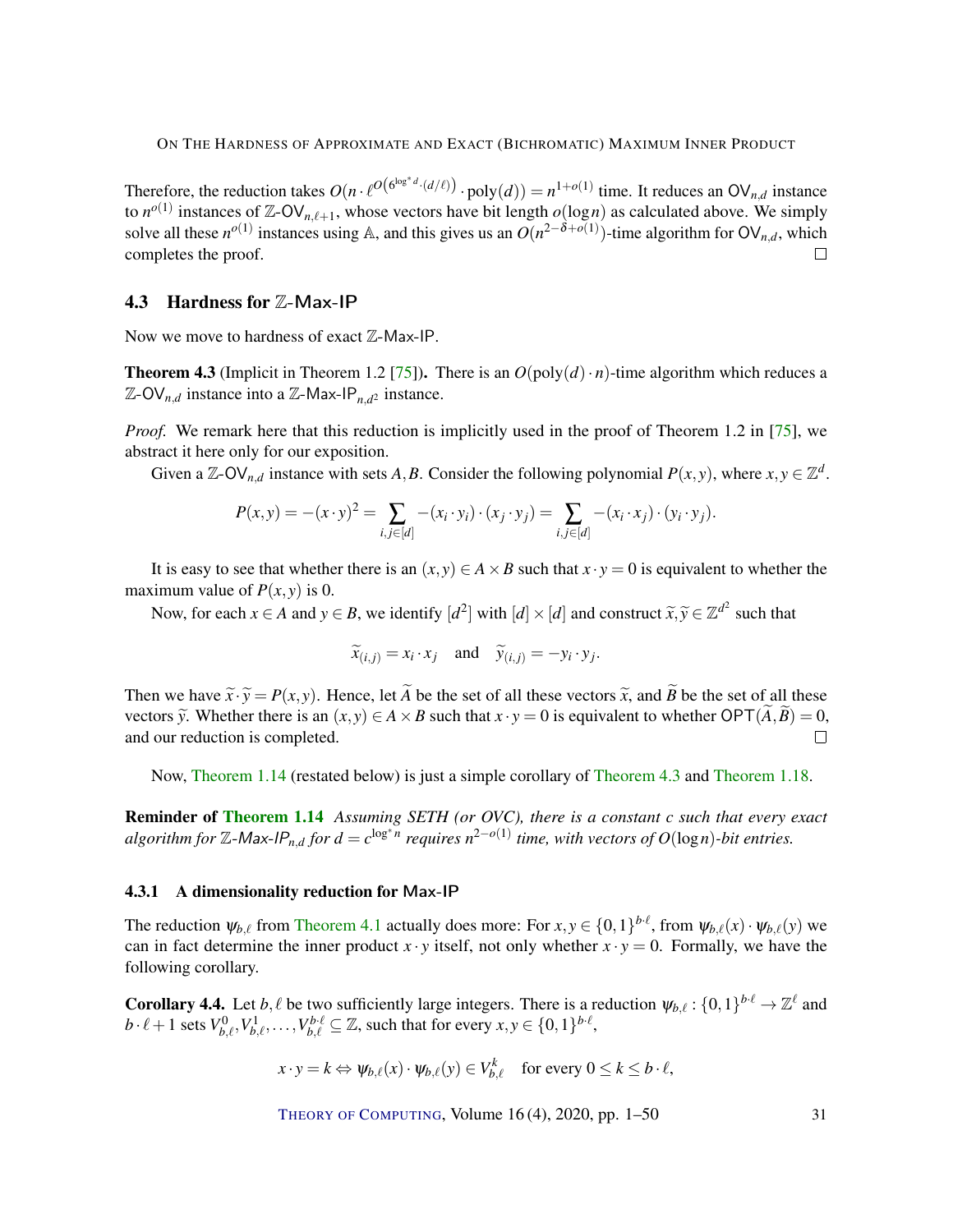<span id="page-31-2"></span>and

$$
0 \leq \psi_{b,\ell}(x)_i < \ell^{6^{\log^*(b)} \cdot b}
$$

for for every  $x \in \{0,1\}^{b\cdot\ell}$  and  $i \in [\ell]$ . Moreover, the computation of  $\psi_{b,\ell}(x)$  takes poly $(b\cdot\ell)$  time, and the sets  $V_{b,\ell}^k$  can be constructed in  $O(\ell^{O(6^{\log^*(b)} \cdot b)} \cdot \text{poly}(b \cdot \ell))$  time.

Combining [Corollary](#page-30-2) [4.4](#page-30-2) with [Theorem](#page-30-1) [4.3,](#page-30-1) we can in fact derive a similar dimensionality selfreduction from Max-IP to  $\mathbb Z$ -Max-IP.

**Corollary 4.5.** Let  $1 \leq \ell \leq d$ . There is an

$$
O\left(n\cdot \ell^{O(\mathbf{G}^{\log^*d}\cdot (d/\ell))}\cdot \mathrm{poly}(d)\right)\text{-time}
$$

reduction from Max-IP<sub>*n,d*</sub> to  $d \cdot \ell^{O(6^{\log^*d} \cdot (d/\ell))}$  instances of Z-Max-IP<sub>*n,(t+1)*<sup>2</sup>, with vectors of entries with</sub> bit-length  $O(d/\ell \cdot \log \ell \cdot 6^{\log^* d})$ .

*Proof sketch.* Let  $b = d/\ell$  (assume  $\ell$  divides *d* here for simplicity), *A* and *B* be the sets in the given Max-IP $_{n,d}$  instance. We proceed similarly as the case for OV.

For each *k* from 0 to *d*, we construct the set  $V_{b,\ell}^k$  as specified in [Corollary](#page-30-2) [4.4.](#page-30-2) Then there is an  $(x,y) \in A \times B$  such that  $x \cdot y = k$  if and only if there is an  $(x,y) \in A \times B$  such that  $\psi_{b,\ell}(x) \cdot \psi_{b,\ell}(y) \in V_{b,\ell}^k$ . Using exactly the same reduction as in [Lemma](#page-8-0) [1.17,](#page-8-0) we can in turn reduce this into  $\ell^{O(6^{\log^*(b)} \cdot b)}$  instances of  $\mathbb{Z}$ -OV<sub>n, $\ell+1$ </sub>.

Applying [Theorem](#page-30-1) [4.3,](#page-30-1) by solving all these  $(d+1) \cdot \ell^{O(6^{\log^*(b)} \cdot b)}$  Z-Max-IP<sub>n,( $\ell+1$ )</sub> instances, we can determine whether there is an  $(x, y) \in A \times B$  such that  $x \cdot y = k$  for every *k*, from which we can compute the answer to the Max-IP $_{n,d}$  instance.  $\Box$ 

#### <span id="page-31-1"></span>4.4 Hardness for  $\ell_2$ -Furthest Pair and Bichromatic  $\ell_2$ -Closest Pair

Now we turn to the proof of hardness of  $\ell_2$ -Furthest Pair and Bichromatic  $\ell_2$ -Closest Pair. The two reductions below are slight adaptations of the reductions in the proofs of Theorem 1.2 and Corollary 2.1 in [\[75\]](#page-49-2).

<span id="page-31-0"></span>**Lemma 4.6.** Assuming  $d = n^{o(1)}$ , there is an  $O(\text{poly}(d) \cdot n)$ -time algorithm which reduces a Z-Max-IP<sub>*n,d*</sub> instance into an instance of  $\ell_2$ -Furthest Pair on 2*n* points in  $\mathbb{R}^{d+2}$ . Moreover, if the Z-Max-IP instance consists of vectors of  $O(log n)$ -bit entries, so does the  $\ell_2$ -Furthest Pair instance.

*Proof.* Let  $A$ ,  $B$  be the sets in the  $\mathbb{Z}$ -Max-IP<sub>n,*d*</sub> instance, and  $k$  be the smallest integer such that all vectors from *A* and *B* consist of  $(k \cdot \log n)$ -bit entries.

Let *W* be  $n^{C \cdot k}$  where *C* is a large enough constant. Given  $x \in A$  and  $y \in B$ , we construct point

$$
\widetilde{x} = \left(x, \sqrt{W - ||x||^2}, 0\right)
$$
 and  $\widetilde{y} = \left(-y, 0, \sqrt{W - ||y||^2}\right).$ 

That is, we append two corresponding values into the end of vectors  $x$  and  $-y$ .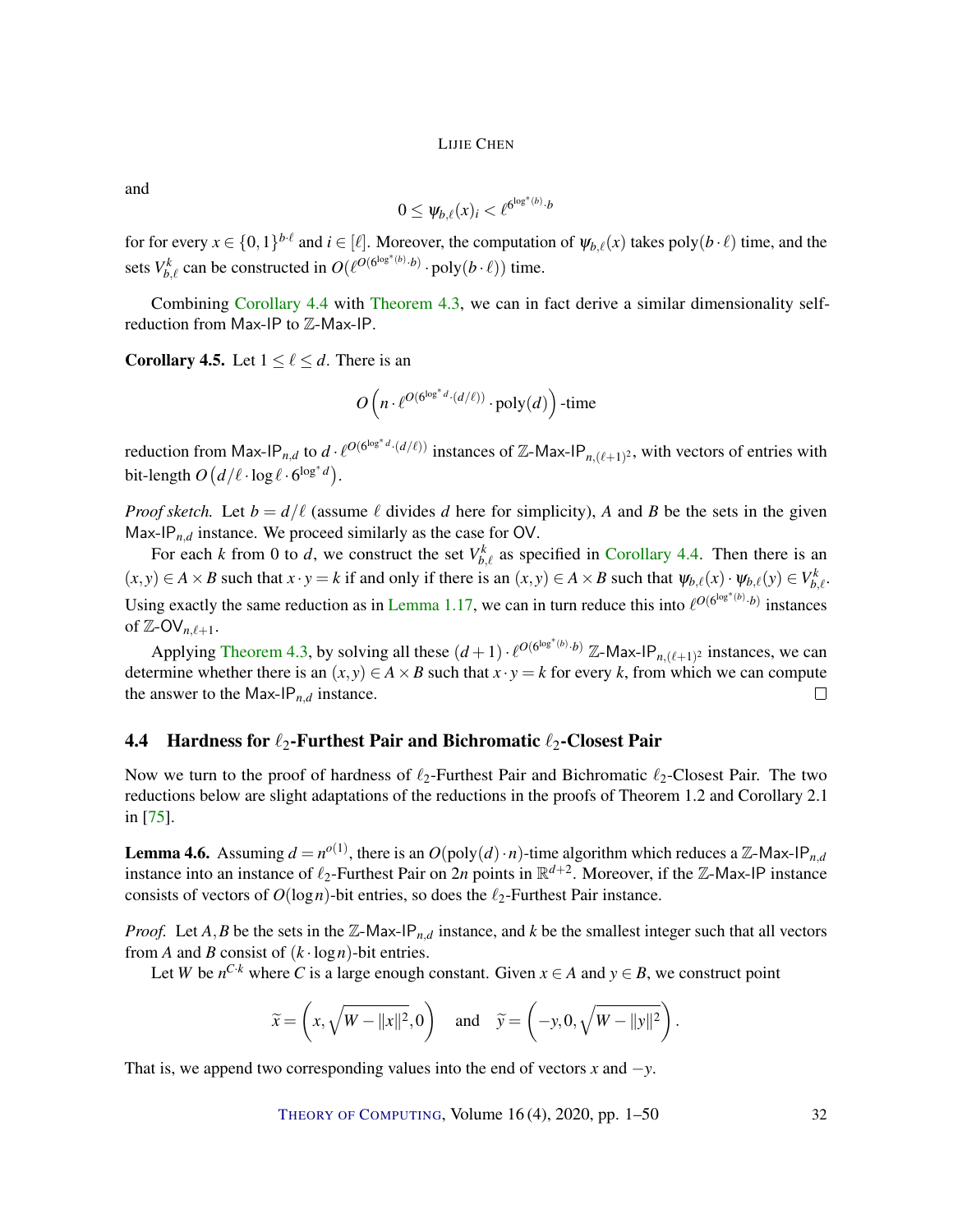Now, we can see that for  $x_1, x_2 \in A$ , the squared distance between their reduced points is

$$
\|\tilde{x_1} - \tilde{x_2}\|^2 \le \|x_1 - x_2\|^2 + W \le 4 \cdot d \cdot n^{2k} + W.
$$

Similarly we have

$$
\|\widetilde{y}_1 - \widetilde{y}_2\|^2 \le 4 \cdot d \cdot n^{2k} + W
$$

for  $y_1, y_2 \in B$ .

Next, for  $x \in A$  and  $y \in B$ , we have

 $||\tilde{x} - \tilde{y}||^2 = ||\tilde{x}||^2 + ||\tilde{y}||^2 - 2 \cdot \tilde{x} \cdot \tilde{y} = 2 \cdot W + 2 \cdot (x \cdot y) \ge 2 \cdot W - d \cdot n^{2k} > 4 \cdot d \cdot n^{2k} + W$ ,

the last inequality holds when we set *C* to be 5.

Putting everything together, we can see the  $\ell_2$ -farthest pair among all points  $\tilde{x}$  and  $\tilde{y}$  must be a pair  $(\tilde{x}, \tilde{y})$  with *x* ∈ *A* and *y* ∈ *B*. And maximizing  $\|\tilde{x} - \tilde{y}\|$  is equivalent to maximizing *x* · *y*, which proves the correctness of our reduction. Furthermore, when *k* is a constant, the reduced instance only needs vectors with  $O(k) \cdot \log n = O(\log n)$ -bit entries.  $\Box$ 

<span id="page-32-0"></span>**Lemma 4.7.** Assuming  $d = n^{o(1)}$ , there is an  $O(\text{poly}(d) \cdot n)$ -time algorithm which reduces a Z-Max-IP<sub>*n,d*</sub> instance into an instance of Bichromatic  $\ell_2$ -Closest Pair on 2*n* points in  $\mathbb{R}^{d+2}$ . Moreover, if the Z-Max-IP instance consists of vectors of  $O(\log n)$ -bit entries, so does the Bichromatic  $\ell_2$ -Closest Pair instance.

*Proof.* Let *A*, *B* be the sets in the Z-Max-IP<sub>n,*d*</sub> instance, and *k* be the smallest integer such that all vectors from *A* and *B* consist of  $(k \cdot \log n)$ -bit entries.

Let *W* be  $n^{C \cdot k}$  where *C* is a large enough constant. Given  $x \in A$  and  $y \in B$ , we construct point

$$
\widetilde{x} = \left(x, \sqrt{W - ||x||^2}, 0\right)
$$
 and  $\widetilde{y} = \left(y, 0, \sqrt{W - ||y||^2}\right).$ 

That is, we append two corresponding values into the end of vectors *x* and *y*. And our reduced instance is to find the closest point between the set *A* (consisting of all these  $\tilde{x}$  where  $x \in A$ ) and the set *B* (consisting of all these  $\widetilde{y}$  where  $y \in B$ ).

Next, for  $x \in A$  and  $y \in B$ , we have

$$
\|\widetilde{x}-\widetilde{y}\|^2 = \|\widetilde{x}\|^2 + \|\widetilde{y}\|^2 - 2 \cdot \widetilde{x} \cdot \widetilde{y} = 2 \cdot W - 2 \cdot (x \cdot y).
$$

Hence minimizing  $\|\tilde{x} - \tilde{y}\|$  where  $x \in A$  and  $y \in B$  is equivalent to maximize  $x \cdot y$ , which proves the correctness of our reduction. Furthermore, when *k* is a constant, the reduced instance only needs vectors with  $O(k) \cdot \log n = O(\log n)$ -bit entries.  $\Box$ 

Now [Theorem](#page-8-2) [1.15](#page-8-2) and [Theorem](#page-8-3) [1.16](#page-8-3) are simple corollaries of [Lemma](#page-31-0) [4.6,](#page-31-0) [Lemma](#page-32-0) [4.7](#page-32-0) and [Theo](#page-7-1)rem [1.14.](#page-7-1)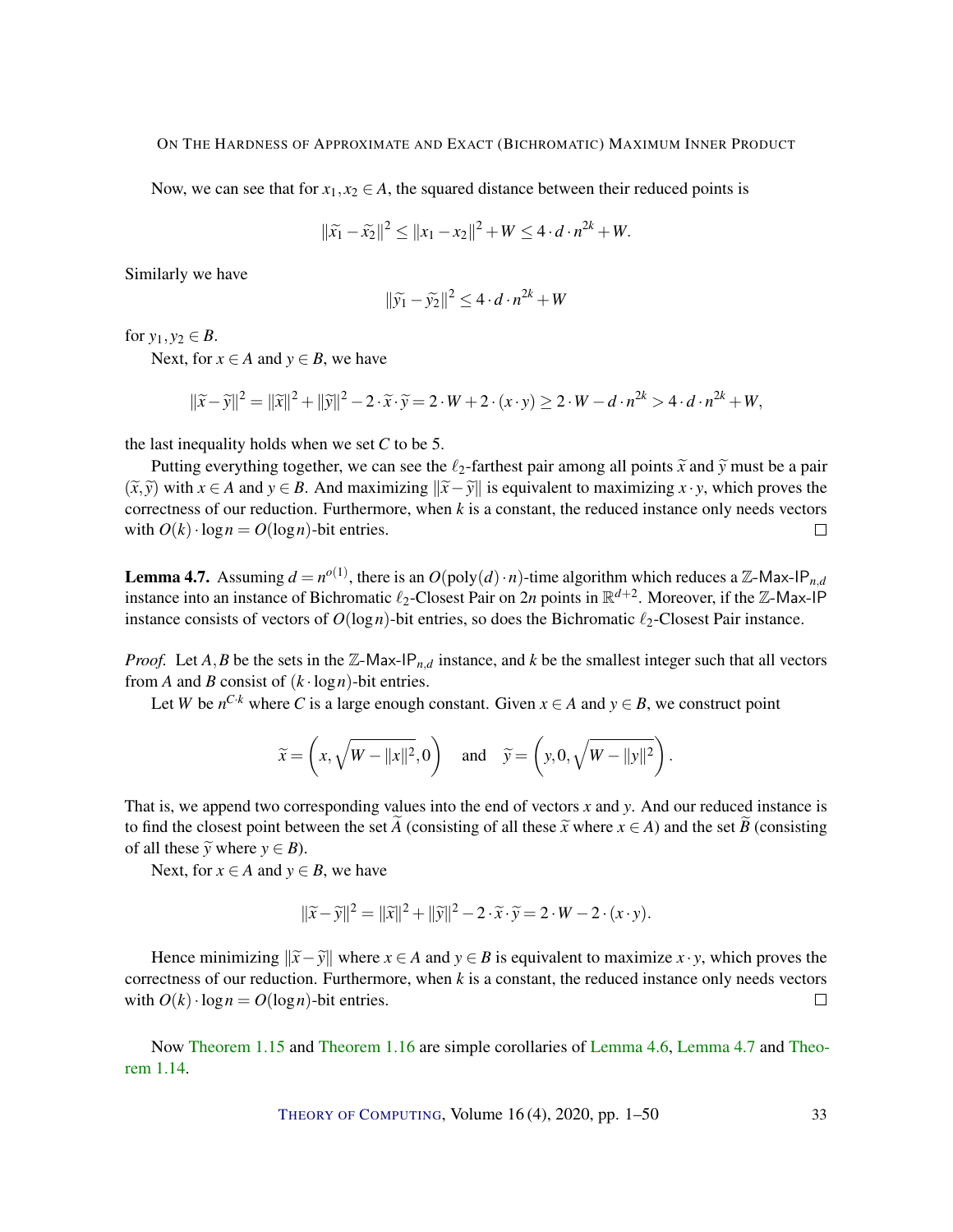#### <span id="page-33-0"></span>4.5 Nonuniform to uniform transformation for dimensionality reduction for OV

Finally, we discuss the transformation from nonuniform construction to uniform one for dimensionality reduction for OV. In order to state our result formally, we need to introduce some definitions.

**Definition 4.8** (Nonuniform Reduction). Let  $b, l, \kappa \in \mathbb{N}$ . We say a function  $\varphi : \{0,1\}^{b \cdot l} \to \mathbb{Z}^l$  together with a set  $V \subseteq \mathbb{Z}$  is a  $(b, \ell, \kappa)$ -reduction, if the following holds:

• For every 
$$
x, y \in \{0, 1\}^{b \cdot \ell}
$$
,

$$
x \cdot y = 0 \Leftrightarrow \varphi(x) \cdot \varphi(y) \in V.
$$

• For every  $x \in \{0,1\}^{b \cdot \ell}$  and  $i \in [\ell],$ 

$$
0 \leq \varphi(x)_i < \ell^{\kappa \cdot b}.
$$

Similarly, let  $\tau$  be an increasing function. We say a function family  $\{\varphi_{b,\ell}\}_{{b,\ell}}$  together with a set family  ${V_{b,\ell}}_{b,\ell}$  is a  $\tau$ -reduction family, if for every integer *b* and  $\ell$ ,  $(\varphi_{b,\ell}, V_{b,\ell})$  is a  $(b,\ell, \tau(b))$ -reduction.

Moreover, if for all integers *b* and  $\ell \leq \log \log \log b$ , there is an algorithm A which computes  $\varphi_{b,\ell}(x)$  in poly(*b*) time given  $b, \ell$  and  $x \in \{0, 1\}^{b \cdot \ell}$ , and constructs the set  $V_{b,\ell}$  in  $O(\ell^{O(\tau(b) \cdot b)} \cdot \text{poly}(b))$  time given *b* and  $\ell$ , then we call  $(\varphi_{b,\ell}, V_{b,\ell})$  a uniform-τ-reduction family.

**Remark 4.9.** *The reason we assume*  $\ell$  *to be so small compared to b is that in our applications we only care about very small*  $\ell$ , and that greatly simplifies the notation. From [Theorem](#page-25-1) [4.1,](#page-25-1) there is a *uniform-*(6<sup>log∗b</sup>)-reduction family, and a better uniform-reduction family implies better hardness for Z-OV *and other related problems as well [\(Lemma](#page-8-0) [1.17,](#page-8-0) [Theorem](#page-30-1) [4.3,](#page-30-1) [Lemma](#page-32-0) [4.7](#page-32-0) and [Lemma](#page-31-0) [4.6\)](#page-31-0).*

Now we are ready to state our nonuniform to uniform transformation result formally.

<span id="page-33-2"></span>**Theorem 4.10.** Letting  $\tau$  be an increasing function such that  $\tau(n) = O(\log \log \log n)$  and supposing there is a  $\tau$ -reduction family, then there is a uniform- $O(\tau)$ -reduction family.

*Proof sketch.* The construction in [Theorem](#page-25-1) [4.1](#page-25-1) is recursive, it constructs the reduction  $\psi_{b,\ell}$  from a much smaller reduction  $\psi_{b_m,\ell}$ , where  $b_m \leq \log b$ . In the original construction, it takes  $\log^* b$  recursions to make the problem instance sufficiently small so that a direct construction can be used. Here we only apply the reduction three times. First let us abstract the following lemma from the proof of [Theorem](#page-25-1) [4.1.](#page-25-1)

<span id="page-33-1"></span>**Lemma 4.11** (Implicit in [Theorem](#page-25-1) [4.1\)](#page-25-1). Letting  $b, l, b_m, \kappa \in \mathbb{N}$  and supposing  $l^{\kappa \cdot b_m} = b$  and there is a  $(b_m, \ell, \kappa)$ -reduction  $(\varphi, V')$ , the following holds:

- There is a  $(b, \ell, 6 \cdot \kappa)$ -reduction  $(\psi, V)$ .
- Given  $(\varphi, V')$ , for every  $x \in \{0,1\}^{b \cdot \ell}$ ,  $\psi(x)$  can be computed in poly $(b \cdot \ell)$ , and *V* can be constructed in  $O(\ell^{O(\kappa \cdot b)} \cdot \text{poly}(b \cdot \ell))$  time.

Now, let  $b, \ell \in \mathbb{N}$ . We are going to construct our reduction as follows. Let  $b_1$  be the number such that

$$
\ell^{\tau(b)\cdot 6^2\cdot b_1} = b.
$$

THEORY OF C[OMPUTING](http://dx.doi.org/10.4086/toc), Volume 16 (4), 2020, pp. 1–50 34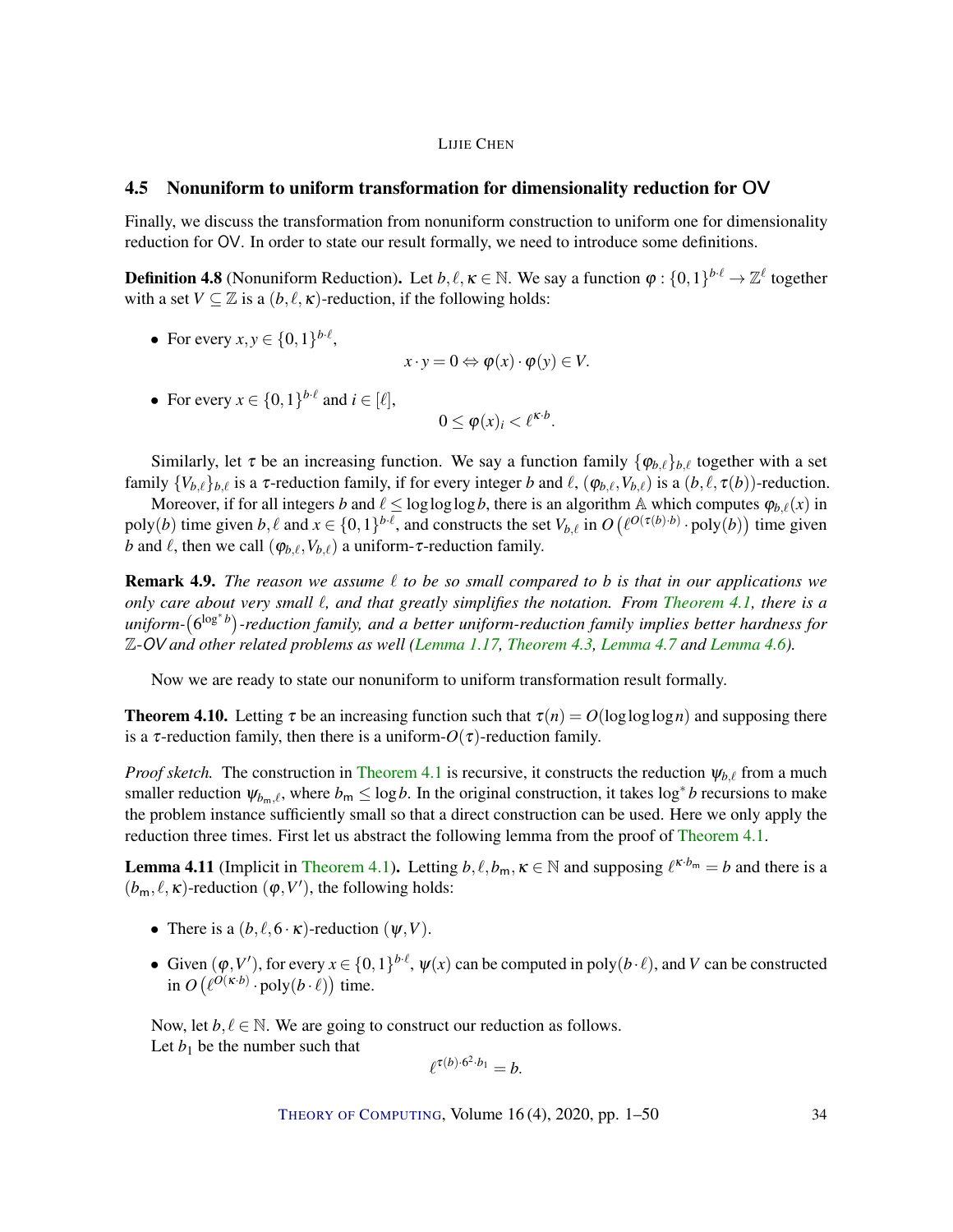<span id="page-34-1"></span>Similarly, we set  $b_2$  and  $b_3$  so that

$$
\ell^{\tau(b)\cdot 6\cdot b_2} = b_1 \quad \text{and} \quad \ell^{\tau(b)\cdot b_3} = b_2.
$$

We can calculate from above that  $b_3 \le \log \log \log b$ .

From the assumption that there is a  $\tau$ -reduction, there is a  $(b_3, \ell, \tau(b_3))$ -reduction  $(\varphi_{b_3}, \ell, V_{b_3}, \ell)$ , which is also a  $(b_3, \ell, \tau(b))$ -reduction, as  $\tau$  is increasing. Note that we can assume  $\ell \le \log \log \log b$  and  $\tau(b) \leq \log \log \log b$  from assumption. Now we simply use a brute force algorithm to find  $(\varphi_{b_3,\ell}, V_{b_3,\ell})$ . There are

$$
\ell^{\tau(b)\cdot b_3\cdot \ell\cdot 2^{b_3\cdot \ell}}=b^{o(1)}
$$

possible functions from  $\{0,1\}^{b_3 \cdot \ell} \to \{0,\ldots \ell^{\tau(b_3)\cdot b_3} - 1\}^{\ell}$ . Given such a function  $\varphi$ , one can check in  $poly(2^{b_3 \cdot \ell}) = b^{o(1)}$  time that whether one can construct a corresponding set *V* to obtain our  $(b_3, \ell, \tau(b))$ reduction.

Applying [Lemma](#page-33-1) [4.11](#page-33-1) three times, one obtain a  $(b, \ell, O(\tau(b)))$ -reduction  $(\psi, V)$ . And since  $\varphi_{b_3,\ell}$  can be found in  $b^{o(1)}$  time, together with [Lemma](#page-33-1) [4.11,](#page-33-1) we obtain a uniform- $\tau$ -reduction family.  $\Box$ 

Finally, we give a direct corollary of [Theorem](#page-33-2) [4.10](#page-33-2) that the existence of an *O*(1)-reduction family implies hardness of Z-OV, Z-Max-IP,  $\ell_2$ -Furthest Pair and Bichromatic  $\ell_2$ -Closest Pair in dimension  $\omega(1)$ .

**Corollary 4.12.** If there is an  $O(1)$ -reduction family, then for every  $\varepsilon > 0$ , there exists a  $c \ge 1$  such that Z-OV, Z-Max-IP,  $\ell_2$ -Furthest Pair and Bichromatic  $\ell_2$ -Closest Pair in dimension *c* with  $O(\log n)$ -bit entries require  $n^{2-\epsilon}$  time.

*Proof sketch.* Note that since the hardness of Z-OV implies the harnesses of other three, we only need to consider  $\mathbb{Z}$ -OV here.

From [Theorem](#page-33-2) [4.10](#page-33-2) and the assumption, there exists a uniform- $O(1)$ -reduction. Proceeding similar as in [Lemma](#page-8-0) [1.17](#page-8-0) with the uniform-*O*(1)-reduction, we obtain a better dimensionality self reduction from OV to Z-OV. Then exactly the same argument as in [Theorem](#page-8-1) [1.18](#page-8-1) with different parameters gives us the lower bound required.  $\Box$ 

# <span id="page-34-0"></span>5 NP  $\cdot$  UPP communication protocol and exact hardness for  $\mathbb{Z}-$ Max-IP

We note that the inapproximability results for (Boolean) Max-IP is established via a connection to the MA communication complexity protocol of Set-Disjointness [\[5\]](#page-43-1). In the light of this, in this section we view our reduction from OV to Z-Max-IP [\(Lemma](#page-8-0) [1.17](#page-8-0) and [Theorem](#page-30-1) [4.3\)](#page-30-1) in the perspective of communication complexity.

We observe that in fact, our reduction can be understood as an NP  $\cdot$  UPP communication protocol for Set Disjointness. Moreover, we show that if we can get a slightly better  $NP \cdot UPP$  communication protocol for Set-Disjointness, then we would be able to prove Z-Max-IP is hard even for  $\omega(1)$  dimensions (and also  $\ell_2$ -Furthest Pair and Bichromatic  $\ell_2$ -Closest Pair).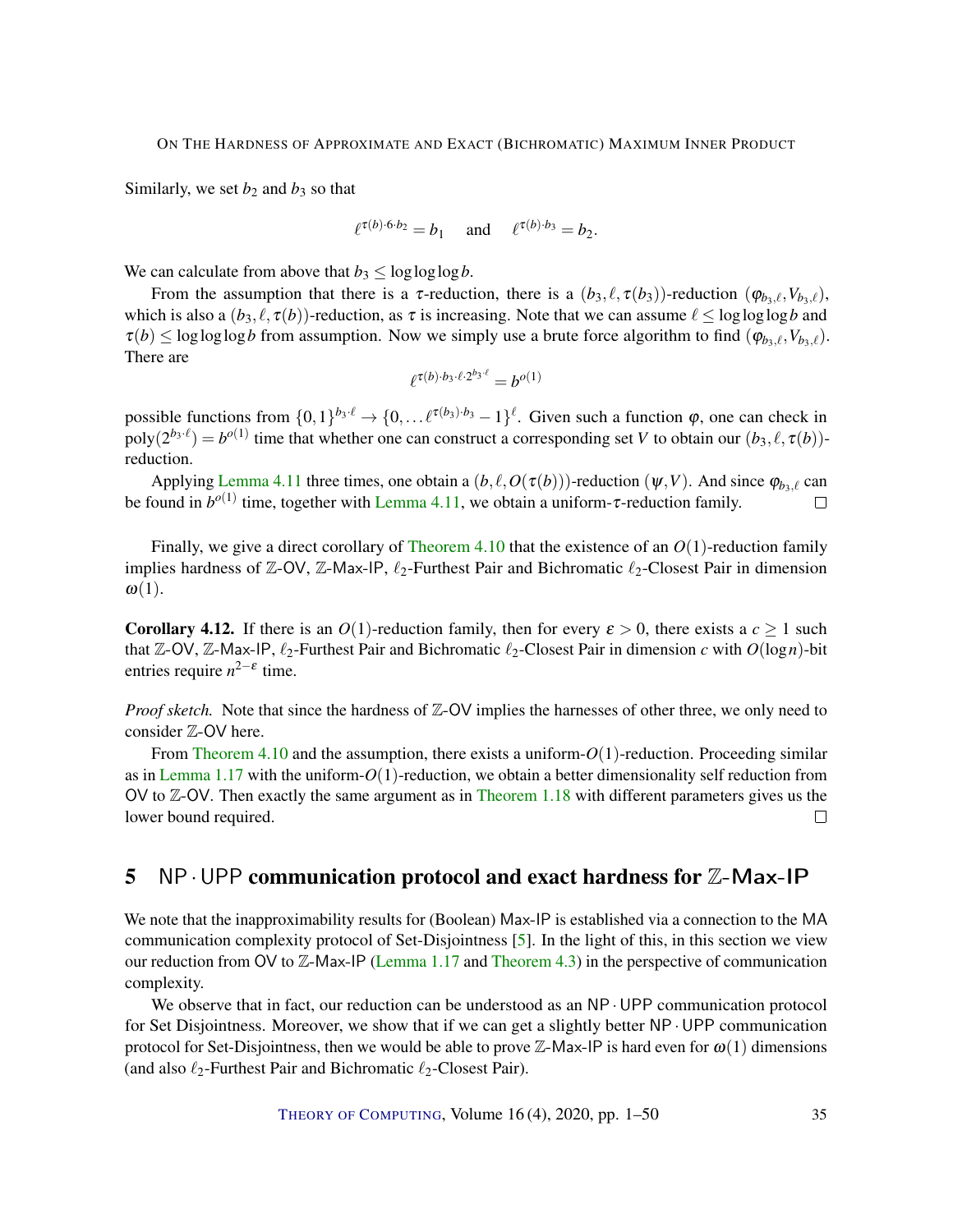# <span id="page-35-2"></span>5.1 NP·UPP communication protocol for Set-Disjointness

First, we rephrase the results of [Lemma](#page-8-0) [1.17](#page-8-0) and [Theorem](#page-30-1) [4.3](#page-30-1) in a more convenient way for our use here.

<span id="page-35-0"></span>**[Lemma](#page-8-0) 5.1** (Rephrasing of Lemma [1.17](#page-8-0) and [Theorem](#page-30-1) [4.3\)](#page-30-1). Let  $1 \leq \ell \leq d$ , and  $m = \ell^{O(6^{\log^* d} \cdot (d/\ell))}$ . There exists a family of functions

$$
\psi^i_\text{Alice}, \psi^i_\text{Bob}: \{0, 1\}^d \to \mathbb{R}^{(\ell+1)^2}
$$

for  $i \in [m]$  such that:

- when  $x \cdot y = 0$ , there is an *i* such that  $\psi^i_{\text{Alice}}(x) \cdot \psi^i_{\text{Bob}}(y) \ge 0$ ;
- when  $x \cdot y > 0$ , for every  $i \psi_{Alice}^i(x) \cdot \psi_{Bob}^i(y) < 0$ ;
- all  $\psi^i_{\text{Alice}}(x)$  and  $\psi^i_{\text{Bob}}(y)$  can be computed in poly(*d*) time.

We also need the standard connection between UPP communication protocols and sign-rank [\[63\]](#page-48-8) (see also Chapter 4.11 of [\[49\]](#page-47-11)).

Recall that for a function  $F: \mathcal{X} \times \mathcal{Y} \to \{0,1\}$ , a UPP protocol for *F* is a private-coin randomized communication protocol such that: Alice and Bob hold  $x \in \mathcal{X}$  and  $y \in \mathcal{Y}$  respectively;  $F(x, y) = 1$  if and only if Alice and Bob accepts with probability  $> 1/2$ . The cost of the protocol is the maximum bits communicated over all pairs  $(x, y) \in \mathcal{X} \times \mathcal{Y}$  and Alice's and Bob's corresponding private random coins.

<span id="page-35-1"></span>Lemma 5.2 (Equivalence of sign-rank and UPP communication protocol (Theorem 3 of [\[63\]](#page-48-8))). The following holds.

• There is a *d*-cost UPP protocol for *F* implies that for  $\ell = d + 1$ , there are mappings  $\psi^{\mathfrak{X}} : \mathfrak{X} \to \mathbb{R}^{2^{\ell}}$ and  $\psi^{\mathcal{Y}} : \mathcal{Y} \to \mathbb{R}^{2^{\ell}}$  such that for every  $(x, y) \in \mathcal{X} \times \mathcal{Y}$ :

$$
- \text{ if } F(x, y) = 1, \ \psi^{\mathfrak{X}}(x) \cdot \psi^{\mathfrak{Y}}(y) \ge 0;
$$

- otherwise, 
$$
\psi^{\mathfrak{X}}(x) \cdot \psi^{\mathfrak{Y}}(y) < 0
$$
.

• There are mappings  $\psi^{\mathfrak{X}} : \mathfrak{X} \to \mathbb{R}^{2^{\ell}}$  and  $\psi^{\mathfrak{Y}} : \mathfrak{Y} \to \mathbb{R}^{2^{\ell}}$  satisfying the above conditions implies that for  $d = \ell + 1$ , there is a *d*-cost UPP protocol for *F*.

From the above lemmas, we immediately get the needed communication protocol and prove [Theo](#page-9-0)rem [1.21](#page-9-0) (restated below for convenience).

**Reminder of [Theorem](#page-9-0) [1.21](#page-9-0)** *For every*  $1 \leq \alpha \leq n$ *, there is an* 

$$
(\alpha \cdot 6^{\log^* n} \cdot (n/2^{\alpha}), O(\alpha))
$$
 *computational-efficient*

NP·UPP *communication protocol for* DISJ*n.*

*Proof sketch.* We set  $\alpha = \log \ell$  here. Given the function families  $\{\psi_{Alice}^i\}, \{\psi_{Bob}^i\}$  from [Lemma](#page-35-0) [5.1,](#page-35-0) Merlin just sends the index  $i \in [m]$  and the rest follows from [Lemma](#page-35-1) [5.2.](#page-35-1)  $\Box$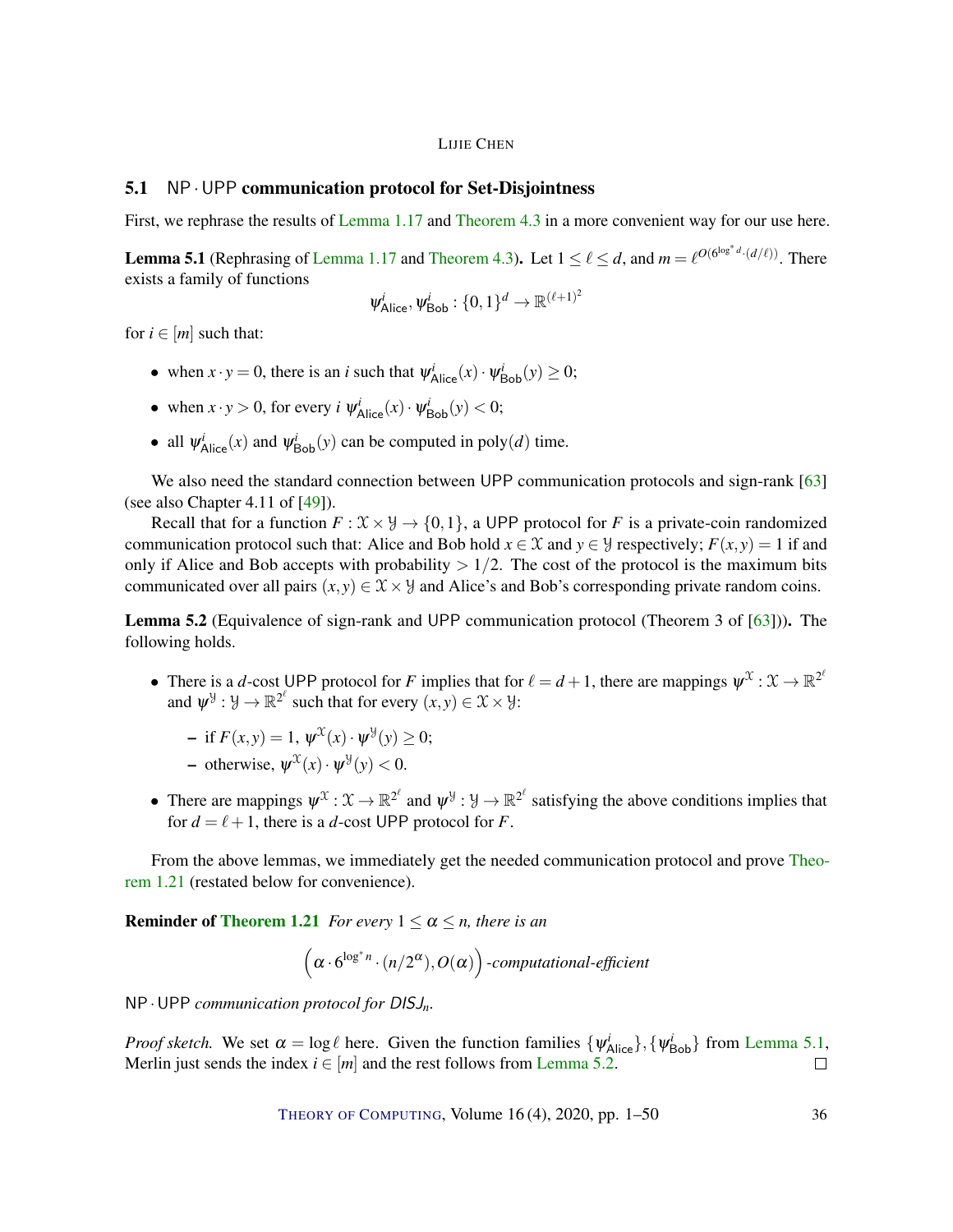#### 5.2 Slightly better protocols imply hardness in dimension  $\omega(1)$

Finally, we show that if we have a slightly better NP  $\cdot$  UPP protocol for Set-Disjointness, then we can show Z-Max-IP requires *n* 2−*o*(1) time even for ω(1) dimensions (and so do `2-Furthest Pair and Bichromatic  $\ell_2$ -Closest Pair). We restate [Theorem](#page-9-1) [1.22](#page-9-1) here for convenience.

Reminder of [Theorem](#page-9-1) [1.22](#page-9-1) *Assuming SETH (or OVC), if there is an increasing and unbounded function f* such that for every  $1 \leq \alpha \leq n$ , there is an

 $(n/f(\alpha), \alpha)$ -computational-efficient

NP·UPP *communication protocol for* DISJ*n, then* <sup>Z</sup>-Max-IP*n*,ω(1) *requires n* 2−*o*(1) *time with vectors of* polylog(*n*)-bit entries. The same holds for  $\ell_2$ -Furthest Pair and Bichromatic  $\ell_2$ -Closest Pair.

*Proof.* Suppose otherwise, there is a constant  $\varepsilon_1 > 0$  and an algorithm A for Z-Max-IP<sub>n,d</sub> running in  $n^{2-\varepsilon_1}$ time for all constants *d*. (Note from [Lemma](#page-32-0) [4.6](#page-31-0) and Lemma [4.7,](#page-32-0) we only need to consider Z-Max-IP here.)

Now, letting *c* be an arbitrary constant, we are going to construct an *n*<sup>2−Ω(1)</sup>-time algorithm for OV*n*,*<sup>c</sup>* log*n*, contradicting OVC.

Let  $\varepsilon = \varepsilon_1/2$ , and  $\alpha$  be the first number such that  $c/f(\alpha) < \varepsilon$ . Note that  $\alpha$  is also a constant. Consider the  $(c \log n / f(\alpha), \alpha)$ -computational-efficient NP · UPP protocol  $\Pi$  for  $DISJ_{c \log n}$ , and let *A*, *B* be the two sets in the  $\text{OV}_{n, c \log n}$  instance. Our algorithm via reduction works as follows:

- There are  $2^{\alpha}$  possible messages in  $\{0,1\}^{\alpha}$ , let  $m_1, m_2, \ldots, m_{2^{\alpha}}$  be an enumeration of them.
- We first enumerate all possible advice strings from Merlin in  $\Pi$ . There are  $2^{c \log n/f(\alpha)} \leq 2^{c \cdot \log n} = n^{\varepsilon}$ such strings, let  $\phi \in \{0,1\}^{\varepsilon \cdot \log n}$  be such an advice string.
	- $\text{–}$  For each *x* ∈ *A*, let  $\psi_{\text{Alice}}(x) \in \mathbb{R}^{2^{\alpha}}$  be the probabilities that Alice accepts each message from Bob. That is,  $\psi_{\text{Alice}}(x)$  is the probability that Alice accepts the message  $m_i$ , given its input x and the advice  $\phi$ .
	- $\blacksquare$  Similarly, for each *y* ∈ *B*, let  $\psi_{\text{Bob}}(y) \in \mathbb{R}^{2^{\alpha}}$  be the probabilities that Bob sends each message. That is,  $\psi_{\text{Bob}}(y)$  is the probability that Bob sends the message  $m_i$ , give its input y and the advice φ.
	- Then, for each  $x \in A$  and  $y \in B$ ,  $\psi_{\text{Alice}}(x) \cdot \psi_{\text{Bob}}(y)$  is precisely the probability that Alice accepts at the end when Alice and Bob hold  $x$  and  $y$  respectively and the advice is  $\phi$ . Now we let  $A_{\phi}$  be the set of all the vectors  $\psi_{\text{Alice}}(x)$ , and  $B_{\phi}$  be the set of all the vectors  $\psi_{\text{Bob}}(y)$ .
- If there is a  $\phi$  such that  $\mathsf{OPT}(A_{\phi}, B_{\phi}) \geq 1/2$ , then we output yes, and otherwise output no.

From the definition of Π, it is straightforward to see that the above algorithm solves OV*n*,*c*·log*n*. Moreover, notice that from the computational-efficient property of Π, the reduction itself works in  $n^{1+\varepsilon}$  · polylog(*n*) time, and all the vectors in  $A_{\phi}$  and  $B_{\phi}$  have at most polylog(*n*) bit precision, which means  $\text{OPT}(A_{\phi}, B_{\phi})$  can be solved by a call to  $\mathbb{Z}$ -Max-IP<sub>n,2</sub><sup> $\alpha$ </sup> with vectors of polylog(*n*)-bit entries.

Hence, the final running time for the above algorithm is bounded by  $n^{\varepsilon} \cdot n^{2-\varepsilon_1} = n^{2-\varepsilon} (2^{\alpha}$  is still a constant), which contradicts the OVC.  $\Box$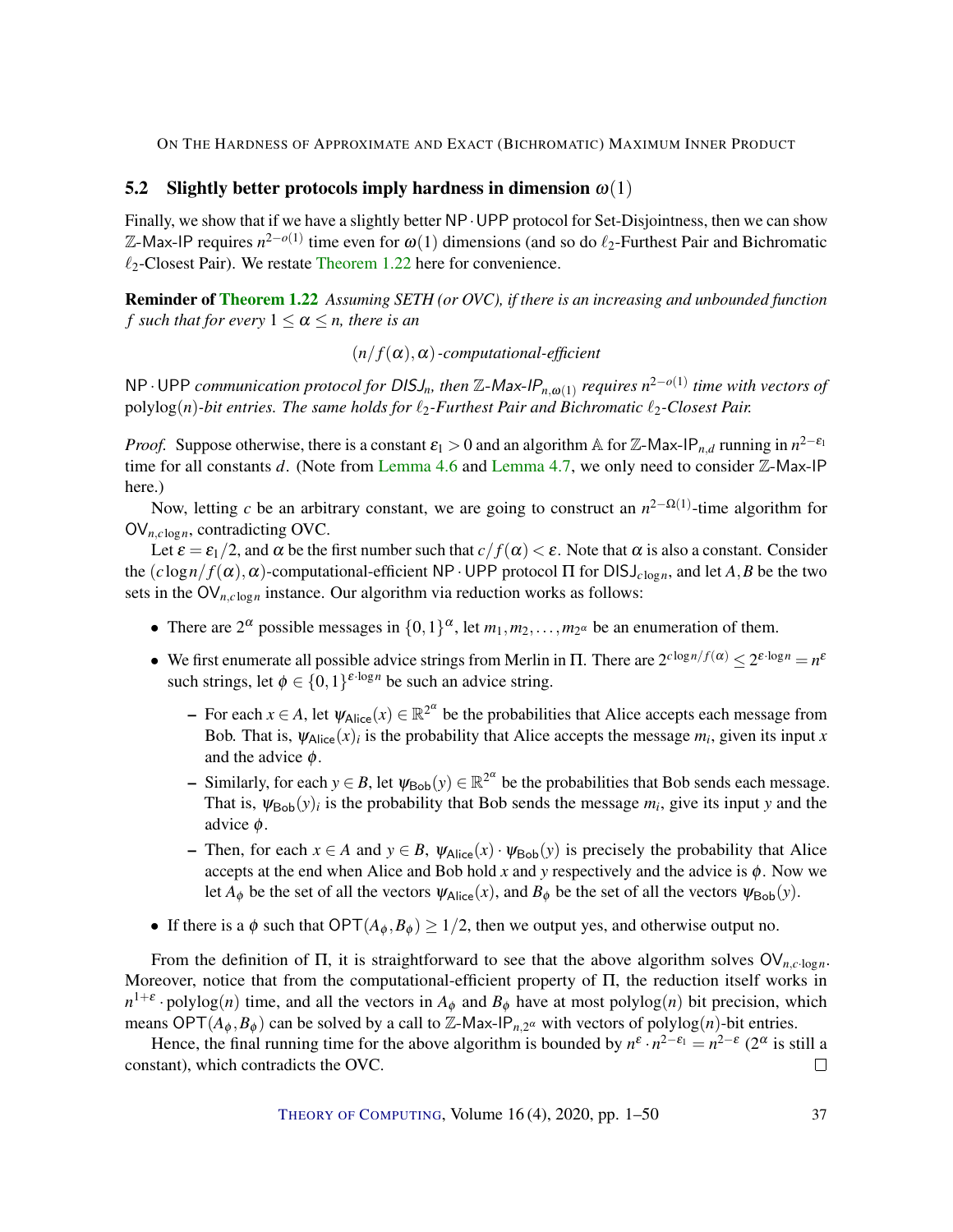# <span id="page-37-1"></span><span id="page-37-0"></span>6 Improved MA protocols

In this section we prove [Theorem](#page-10-0) [1.24](#page-10-0) (restated below for convenience).

Reminder of [Theorem](#page-10-0) [1.24](#page-10-0) *There is an* MA *protocol for* DISJ*<sup>n</sup> and* IP*<sup>n</sup> with communication complexity*

 $O\left(\sqrt{n \log n \log \log n}\right)$ .

To prove [Theorem](#page-10-0) [1.24,](#page-10-0) we need the following intermediate problem.

**Definition 6.1** (The Inner Product Modulo *p* Problem  $(\mathsf{IP}_n^p)$ ). Let *p* and *n* be two positive integers. In  $\mathsf{IP}_n^p$ , Alice and Bob are given vectors *X* and *Y* in  $\{0,1\}^n$  respectively and they want to compute  $X \cdot Y$  (mod *p*).

Note that  $IP_n$  and  $IP_n^p$  are not Boolean functions, so we need to generalize the definition of an MA protocol. In an MA protocol for IP*n*, Merlin sends the answer directly to Alice together with a proof to convince Alice and Bob. The correctness condition becomes that for the right answer  $X \cdot Y$ , Merlin has a proof such that Alice and Bob will accept with high probability (like 2/3). And the soundness condition becomes that for the wrong answers, every proof from Merlin will be rejected with high probability.

We are going to use the following MA protocol for  $IP_n^p$ , which is a slight adaptation of the protocol from [\[67\]](#page-48-7).

**Lemma 6.2** (Implicit in Theorem 3.1 of [\[67\]](#page-48-7)). For a sufficiently large prime q and integers T and n, there is an

$$
(O(n/T \cdot \log q), \log n + O(1), O(T \cdot \log q), 1/2)-\text{efficient}
$$

MA protocol for  $IP_n^q$ .

Now we ready to prove [Theorem](#page-10-0) [1.24.](#page-10-0)

*Proof of [Theorem](#page-10-0) [1.24.](#page-10-0)* Since an  $IP_n$  protocol trivially implies a DISJ<sub>n</sub> protocol, we only need to consider IP*<sup>n</sup>* in the following.

Now, let *x* be the number such that  $x^x = n$ . For convenience we are going to pretend that *x* is an integer. It is easy to see that  $x = \Theta(\log n / \log \log n)$ . Then we pick  $10x$  distinct primes  $p_1, p_2, \ldots, p_{10x}$  in  $[x+1, x^2]$ . (We can assume that *n* is large enough to make *x* satisfy the requirement of [Lemma](#page-14-1) [2.4.](#page-14-1)) Let *T* be a parameter. We use  $\Pi_{p_i}$  to denote the  $\big(O(n/T \cdot \log p_i), \log n + O(1), O(T \cdot \log p_i), 1/2\big)$ -efficient MA protocol for  $IP_n^{p_i}$ .

Our protocol for IP*<sup>n</sup>* works as follows:

- Merlin sends Alice all the advice strings from the protocols  $\Pi_{p_1}, \Pi_{p_2}, \ldots, \Pi_{p_{10x}}$ , together with a presumed inner product  $0 \le z \le n$ .
- Note that  $\Pi_{p_i}$  contains the presumed value of  $X \cdot Y$  (mod  $p_i$ ), Alice first checks whether *z* is consistent with all these  $\Pi_{p_i}$ , and rejects immediately if it does not.
- Alice and Bob jointly toss  $O(log(10x))$  coins, to pick a uniform random number  $i^* \in [10x]$ , and then they simulate  $\Pi_{p_i}$ . That is, they pretend they are the Alice and Bob in the protocol  $\Pi_{p_i}$  with the advice from Merlin in  $\Pi_{p_i^*}$  (which Alice does have).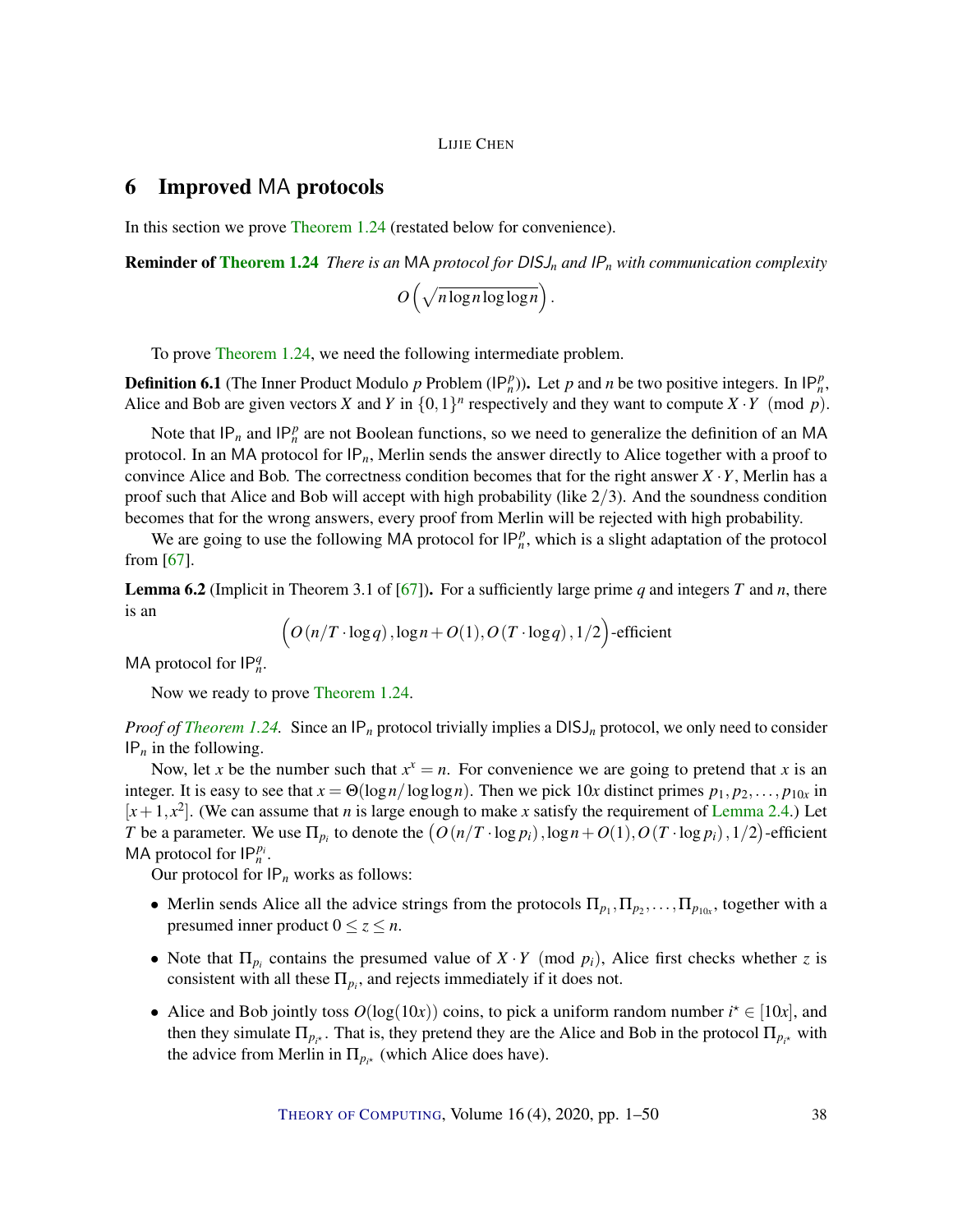<span id="page-38-1"></span>**Correctness.** Let  $X, Y \in \{0, 1\}^n$  be the vectors of Alice and Bob. If  $X \cdot Y = z$ , then by the definition of these protocols  $\Pi_{p_i}$ , Alice always accepts with the correct advice from Merlin. Otherwise, let  $d = X \cdot Y \neq z$ . We are going to analyze the probability that we pick a "good"  $p_i$ <sup>\*</sup> such that  $p_i$ <sup>\*</sup> does not divide  $|d - z|$ . Since  $p_i > x$  for all the  $p_i$  and  $x^x > n \ge |d - z|$ ,  $|d - z|$  cannot be a multiplier of more than *x* primes among the  $p_i$ . Therefore, with probability at least 0.9, our pick of  $p_i$ <sup>\*</sup> is good. And in this case, from the definition of the protocols  $\Pi_{p_i}$ , Alice and Bob would reject afterward with probability at least  $1/2$ , as *d* (mod  $p_{i^*}$ ) differs from *z* (mod  $p_{i^*}$ ). In summary, when  $X \cdot Y \neq z$ , Alice rejects with probability at least  $0.9/2 = 0.45$ , which finishes the proof for the correctness.

Complexity. Now, note that the total advice length is

$$
O\left(n/T \cdot \sum_{i=1}^{10x} \log p_i\right) = O\left(n/T \cdot \log \prod_{i=1}^{10x} x^2\right) = O\left(n/T \cdot \log x^{20x}\right) = O\left(n/T \cdot \log n\right).
$$

And the communication complexity between Alice and Bob is bounded by

 $O(T \cdot \log x^2) = O(T \cdot \log \log n)$ .

Setting  $T = \sqrt{n \log n / \log \log n}$  balances the above two quantities, and we obtain the needed MAprotocol for IP*n*.  $\Box$ 

# 7 Hardness of Approximate  $\{-1,1\}$ -Max-IP via approximate polynomial for OR

In this section we apply the  $O(\sqrt{n})$ -degree approximate polynomial for OR [\[27,](#page-45-3) [77\]](#page-49-6) to show hardness of approximate  $\{-1,1\}$ -Max-IP. We first give a reduction from OV to approximate  $\{-1,1\}$ -Max-IP.

<span id="page-38-0"></span>**Theorem 7.1.** Letting  $\varepsilon \in (0,1)$ , an  $\mathsf{OV}_{n,d}$  instance with sets *A,B* reduces to a  $\{-1,1\}$ -Max-IP<sub>*n,d*1</sub> instance with sets  $\widetilde{A}$  and  $\widetilde{B}$ , such that:

• 
$$
d_1 = \left(\frac{d}{\leq O\left(\sqrt{d \log 1/\epsilon}}\right)\right)^3 \cdot 2^{O\left(\sqrt{d \log 1/\epsilon}\right)} \cdot \epsilon^{-1}
$$
, in which the notation  $\begin{pmatrix} n \\ \leq m \end{pmatrix}$  denotes  $\sum_{i=0}^m {n \choose i}$ .

- There is an integer  $T > \varepsilon^{-1}$  such that if there is an  $(a,b) \in A \times B$  such that  $a \cdot b = 0$ , then  $OPT(\widetilde{A}, \widetilde{B}) > T$ .
- Otherwise,  $|OPT(\widetilde{A}, \widetilde{B})| < T \cdot \varepsilon$ .
- Moreover, the reduction takes  $n \cdot \text{poly}(d_1)$  time.

We remark here that the above reduction fails to achieve a characterization: setting  $\varepsilon = 1/2$  and *d* = *c* log*n* for an arbitrary constant *c*, we have  $d_1 = 2^{\tilde{O}(\sqrt{\log n}})$ , much larger than log*n*. Another interesting difference between the above theorem and [Lemma](#page-19-1) [3.3](#page-19-1) (the reduction from OV to approximate Max-IP) is that [Lemma](#page-19-1) [3.3](#page-19-1) reduces one OV instance to many Max-IP instances, while the above reduction only reduces it to one  $\{-1,1\}$ -Max-IP instance.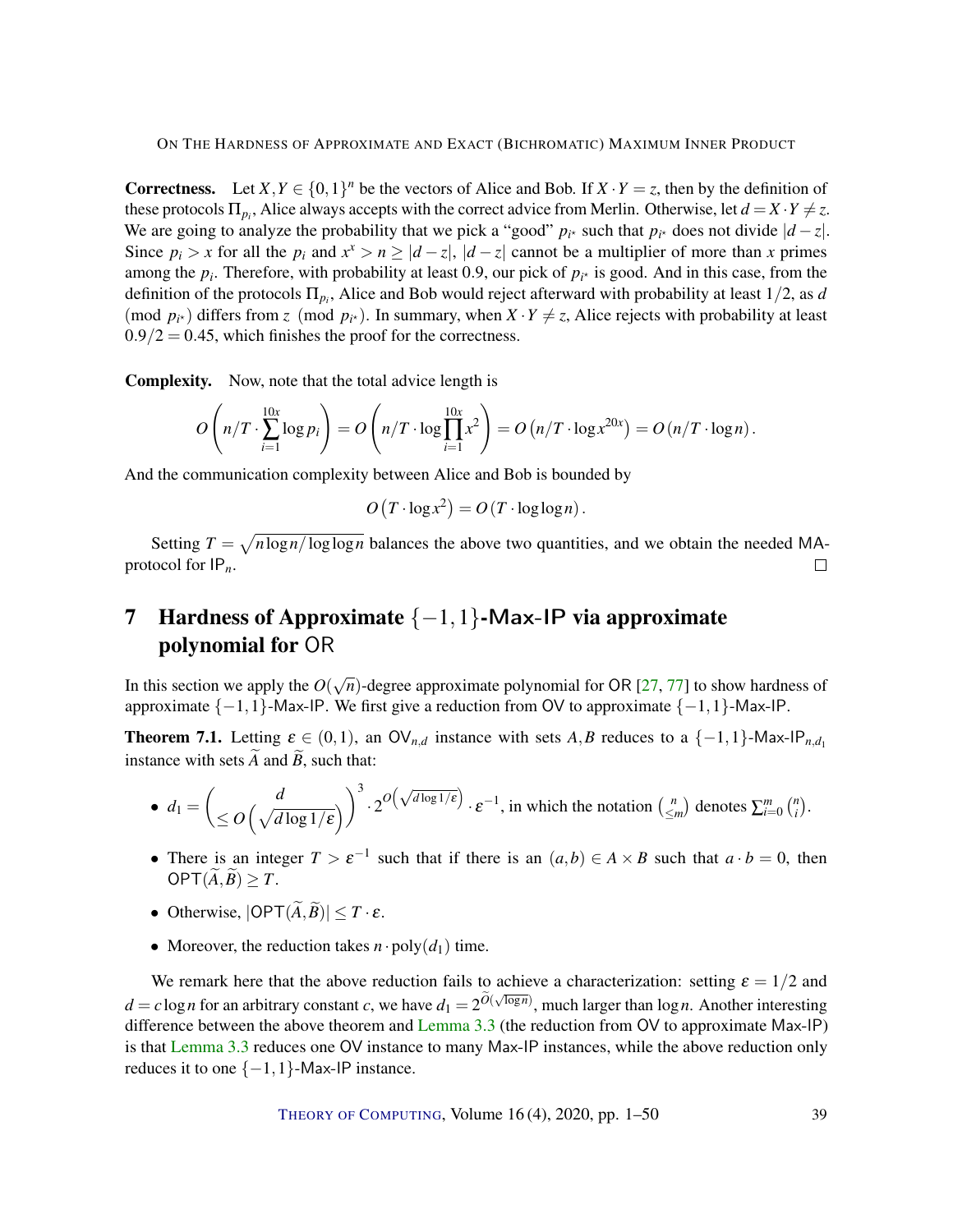#### <span id="page-39-0"></span>*Proof of [Theorem](#page-38-0) [7.1.](#page-38-0)*

**Construction and analysis of the polynomial**  $P_{\varepsilon}(z)$ **.** By [\[27,](#page-45-3) [77\]](#page-49-6), there is a polynomial  $P_{\varepsilon}: \{0,1\}^d \to \mathbb{R}$ such that:

- $P_{\varepsilon}$  is of degree  $D = O\left(\sqrt{d \log 1/\varepsilon}\right)$ .
- For every  $z \in \{0, 1\}^d$ ,  $P_{\varepsilon}(z) \in [0, 1]$ .
- Given  $z \in \{0,1\}^d$ , if  $OR(z) = 0$ , then  $P_{\varepsilon}(z) \ge 1 \varepsilon$ , otherwise  $P_{\varepsilon}(z) \le \varepsilon$ .
- *P*<sup>ε</sup> can be constructed in time polynomial in its description size.

Now, let us analyze  $P_{\varepsilon}$  further. For a set  $S \subseteq [d]$ , let  $\chi_S : \{0,1\}^d \to \mathbb{R}$  be  $\chi_S(z) := \prod_{i \in S} (-1)^{z_i}$ . Then we can write  $P_{\varepsilon}$  as

$$
P_{\varepsilon} := \sum_{S \subseteq [d], |S| \leq D} \chi_S \cdot \langle \chi_S, P_{\varepsilon} \rangle,
$$

where  $\langle \chi_S, P_\varepsilon \rangle$  is the inner product of  $\chi_S$  and  $P_\varepsilon$ , defined as  $\langle \chi_S, P_\varepsilon \rangle := \mathbb{E}_{x \in \{0,1\}^d} \chi_S(x) \cdot P_\varepsilon(x)$ . Let  $c_S = \langle \chi_S, P_\varepsilon \rangle$ . From the definition it is easy to see that  $c_S \in [-1,1]$ .

**Discretization of polynomial**  $P_{\varepsilon}$ **.** Note that  $P_{\varepsilon}(z)$  has real coefficients, we need to turn it into another polynomial with integer coefficients first.

Let  $M := \begin{pmatrix} d \\ d \end{pmatrix}$  $\binom{d}{\leq D}$ . Consider the following polynomial  $\widehat{P}_{\epsilon}$ :

$$
\widehat{P}_{\boldsymbol{\varepsilon}} := \sum_{S \subseteq [d], |S| \leq D} \lfloor c_S \cdot 2M/\boldsymbol{\varepsilon} \rfloor \cdot \chi_S.
$$

We can see that  $|\widehat{P}_{\varepsilon}(z)/(2M/\varepsilon) - P_{\varepsilon}(z)| \leq \varepsilon$  for every  $z \in \{0,1\}^d$ , and we let  $\widehat{c}_S := \lfloor c_S \cdot M \cdot 2/\varepsilon \rfloor$  for convenience.

**Simplification of the polynomial**  $\hat{P}_{\epsilon}$ ,  $\hat{P}_{\epsilon}(z)$  is expressed over the basis consisting of the  $\chi_S$ . We need to turn it into a polynomial over the standard basis.

For each  $S \subseteq [d]$ , consider  $\chi_S$ , it can also be written as

$$
\chi_S(z) = \prod_{i \in S} (-1)^{z_i} := \prod_{i \in S} (1 - 2z_i) = \sum_{T \subseteq S} (-2)^{|T|} z_T,
$$

where  $z_T := \prod_{i \in T} z_i$ . Plugging it into the expression of  $P_{\varepsilon}$ , we have

$$
\widehat{P}_{\varepsilon}(z) := \sum_{T \subseteq [d], |T| \le D} \left( \sum_{S \subseteq [d], |S| \le D, T \subseteq S} \widehat{c}_S \right) \cdot (-2)^{|T|} z_T.
$$

Set

$$
\tilde{c}_T := \left(\sum_{S \subseteq [d], |S| \leq D, T \subseteq S} \hat{c}_S\right) \cdot (-2)^{|T|},
$$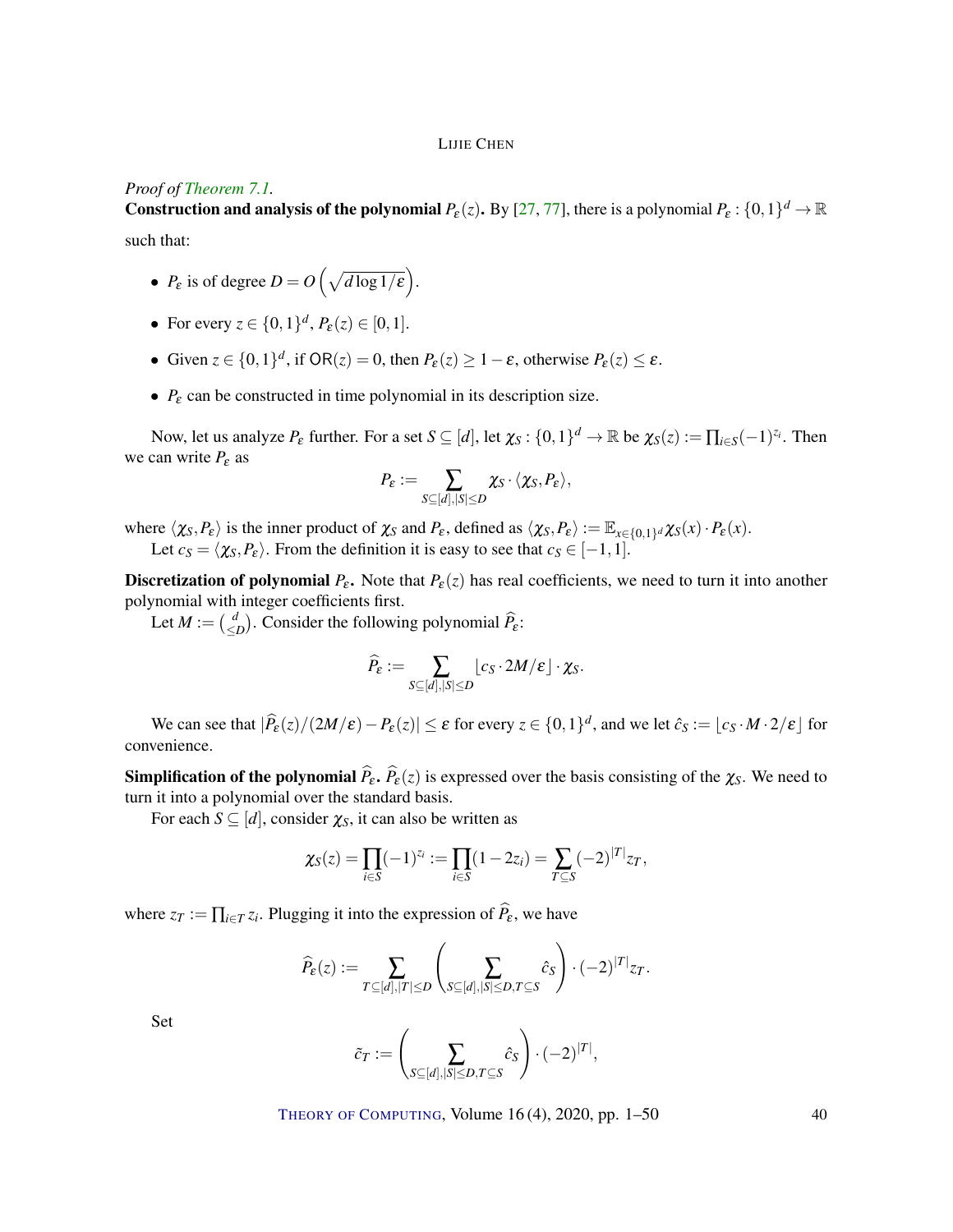the above simplifies to

$$
\widehat{P}_{\varepsilon}(z) := \sum_{T \subseteq [d], |T| \le D} \tilde{c}_T \cdot z_T.
$$

**Properties of the polynomial**  $\hat{P}_{\epsilon}$ **.** Let us summarize some properties of  $\hat{P}_{\epsilon}$  for now. First we need a bound on  $|\tilde{c}_T|$ . We can see  $|\hat{c}_S| \leq M \cdot 2/\varepsilon$ , and by a simple calculation we have

$$
|\tilde{c}_T| \le M^2 \cdot 2^D \cdot 2/\varepsilon.
$$

Let  $B = M^2 \cdot 2^D \cdot 2/\varepsilon$  for convenience. For  $x, y \in \{0, 1\}^d$ , consider  $\widehat{P}_{\varepsilon}(x, y) := \widehat{P}_{\varepsilon}(x_1y_1, x_2y_2, \dots, x_dy_d)$ (that is, plugging in  $z_i = x_i y_i$ ), we have

$$
\widehat{P}_{\varepsilon}(x,y) := \sum_{T \subseteq [d], |T| \le D} \tilde{c}_T \cdot x_T \cdot y_T,
$$

where  $x_T := \prod_{i \in T} x_i$  and  $y_T$  is defined similarly. Moreover, we have

- If  $x \cdot y = 0$ , then  $\widehat{P}_{\varepsilon}(x, y) > (2M/\varepsilon) \cdot (1-2\varepsilon)$ .
- If  $x \cdot y \neq 0$ , then  $|\widehat{P}_{\varepsilon}(x, y)| \leq (2M/\varepsilon) \cdot 2\varepsilon$ .

The reduction. Now, let us construct the reduction, we begin with some notation. For two vectors *a*,*b*, we use  $a \circ b$  to denote their concatenation. For a vector *a* and a real  $\tau$ , we use  $a \cdot \tau$  to denote the vector resulting from multiplying each coordinate of *a* by  $\tau$ . Let sgn( $\tau$ ) be the sign function that outputs 1 when  $\tau > 0$ ,  $-1$  when  $\tau < 0$ , and 0 when  $\tau = 0$ . For  $\tau \in \{-B, -B + 1, \ldots, B\}$ , we use  $e_{\tau} \in \{-1, 0, 1\}^B$ to denote the vector whose first  $|\tau|$  elements are sgn( $\tau$ ) and the rest are zeros. We also use 1 to denote the all-1 vector with length *B*.

Let  $T_1, T_2, \ldots, T_M$  be an enumeration of all subsets  $T \subseteq [d]$  such that  $|T| \le D$ . We define

$$
\varphi_x(x) := \circ_{i=1}^M (e_{\tilde{c}_{T_i}} \cdot x_{T_i})
$$
 and  $\varphi_y(y) := \circ_{i=1}^M (\mathbf{1} \cdot y_{T_i}).$ 

And we have

$$
\varphi_x(x)\cdot \varphi_y(y)=\sum_{i=1}^M(e_{\tilde{c}_{T_i}}\cdot \mathbf{1})\cdot (x_{T_i}\cdot y_{T_i})=\sum_{i=1}^M \tilde{c}_{T_i}\cdot x_{T_i}\cdot y_{T_i}=\widehat{P}_{\varepsilon}(x,y).
$$

To move from  $\{-1,0,1\}$  to  $\{-1,1\}$ , we use the following carefully designed reductions  $\psi_x, \psi_y$ :  $\{-1,0,1\} \rightarrow \{-1,1\}^2$ , such that

$$
\psi_x(-1) = \psi_y(-1) = (-1, -1, -1, -1), \quad \psi_x(0) = (-1, -1, 1, 1),
$$
  
\n $\psi_y(0) := (1, -1, 1, -1), \quad \text{and} \quad \psi_x(1) = \psi_y(1) = (1, 1, 1, 1).$ 

It is easy to check that for  $a, b \in \{-1, 0, 1\}$ , we have  $\psi_x(a) \cdot \psi_y(b) = 4 \cdot (a \cdot b)$ .

Hence, composing the above two reductions, we get our desired reductions  $\phi_x = \psi_x^{\otimes (B \cdot M)} \circ \phi_x$  and  $\phi_y = \psi_y^{\otimes (B \cdot M)} \circ \phi_y$  such that for  $x, y \in \{0, 1\}^d$ ,  $\phi_x(x), \phi_y(y) \in \{-1, 1\}^{4B \cdot M}$  and  $\phi_x(x) \cdot \phi_y(y) = 4 \cdot \widehat{P}_\varepsilon(x, y)$ .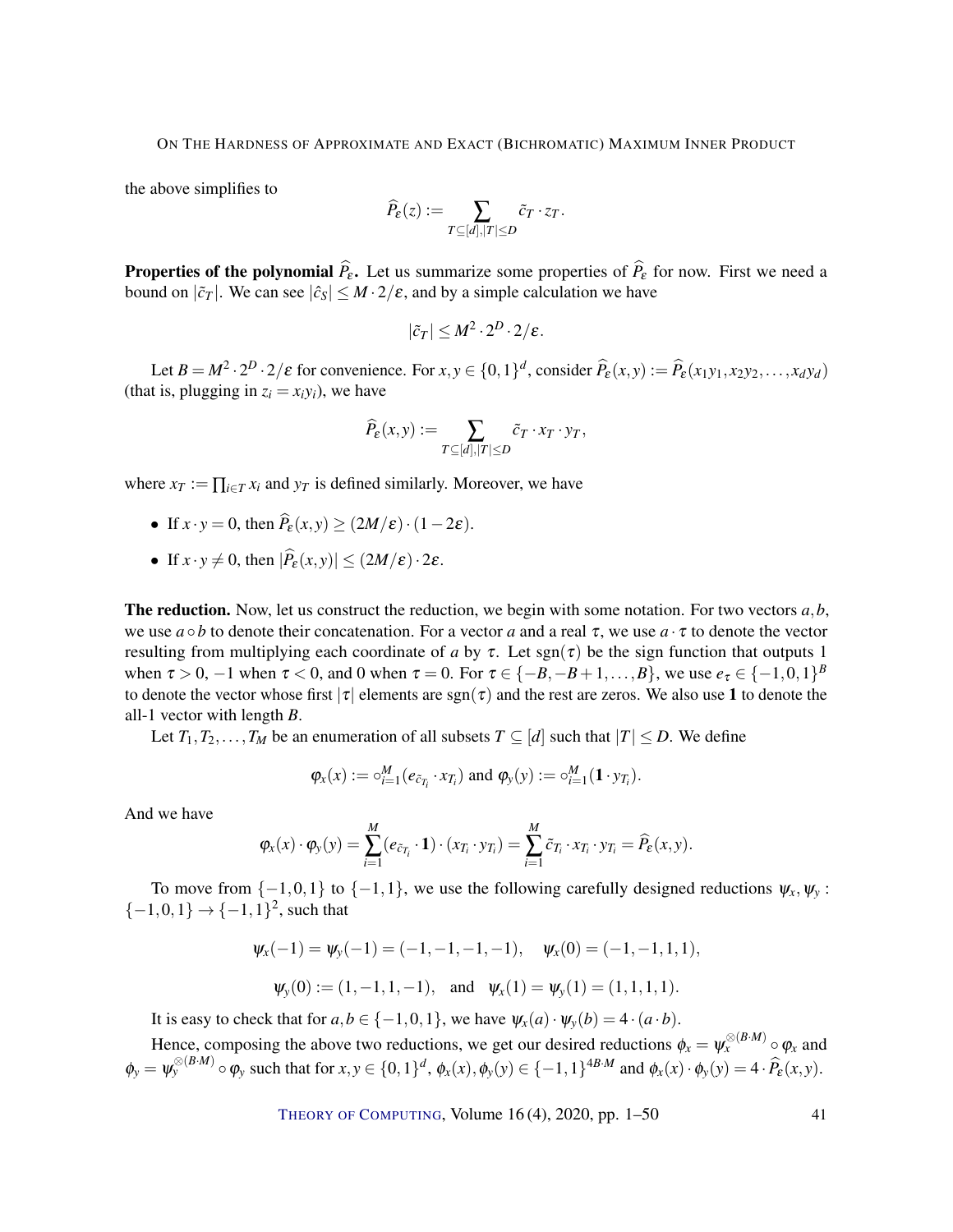Finally, given an  $\mathsf{OV}_{n,d}$  instance with two sets *A* and *B*, we construct two sets  $\widetilde{A}$  and  $\widetilde{B}$ , such that  $\widetilde{A}$ consists of all the vectors  $\phi_x(x)$  for  $x \in A$ , and  $\overline{B}$  consists of all the vectors  $\phi_y(y)$  for  $y \in B$ .

Then we can see  $\widetilde{A}$  and  $\widetilde{B}$  consist of *n* vectors from  $\{-1,1\}^{d_1}$ , where

$$
d_1 = 4B \cdot M = M^3 \cdot 2^D \cdot 8/\varepsilon = \left(\frac{d}{\leq O\left(\sqrt{d \log 1/\varepsilon}\right)}\right)^3 \cdot 2^{O\left(\sqrt{d \log 1/\varepsilon}\right)} \cdot \varepsilon^{-1}
$$

as stated.

It is not hard to see the above reduction takes *n* · poly( $d_1$ ) time. Moreover, if there is an  $(x, y) \in A \times B$ such that  $x \cdot y = 0$ , then  $\text{OPT}(A, \overline{B}) \ge (8M/\varepsilon) \cdot (1-2\varepsilon)$ , otherwise,  $\text{OPT}(A, \overline{B}) \le (8M/\varepsilon) \cdot 2\varepsilon$ . Setting  $\varepsilon$  above to be 1/3 times the  $\varepsilon$  in the statement finishes the proof. above to be  $1/3$  times the  $\varepsilon$  in the statement finishes the proof.

With [Theorem](#page-38-0) [7.1,](#page-38-0) we are ready to prove our hardness results on  $\{-1,1\}$ -Max-IP.

<span id="page-41-0"></span>**Theorem 7.2.** Assume SETH (or OVC). Letting  $\alpha : \mathbb{N} \to \mathbb{R}$  be any function of *n* such that  $\alpha(n) = n^{o(1)}$ , there is another function  $\beta$  satisfying  $\beta(n) = n^{o(1)}$  and an integer  $T > \alpha$  ( $\beta$  and  $T$  depend on  $\alpha$ ), such that there is no  $n^{2-\Omega(1)}$ -time algorithm for  $\{-1,1\}$ -Max-IP<sub>*n*, $\beta(n)$ </sub> distinguishing the following two cases:

- OPT $(A, B) \geq T$  (*A* and *B* are the sets in the  $\{-1, 1\}$ -Max-IP instance).
- $|OPT(A, B)| \leq T/\alpha(n)$ .

*Proof.* Letting  $\alpha = n^{o(1)}$  and  $k = \log \alpha / \log n$ , we have  $k = o(1)$ . Setting  $d = c \log n$  where *c* is an arbitrary constant and  $\varepsilon = \alpha^{-1}$  in [Theorem](#page-38-0) [7.1,](#page-38-0) we have that an  $\mathsf{OV}_{c \log n}$  reduces to a certain  $\alpha(n)$ -approximation to a  $\{-1, 1\}$ -Max-IP<sub>*n*, $d_1$ </sub> instance with sets *A* and *B*, where

$$
d_1 = \left(\frac{c \log n}{\leq O(\sqrt{ck} \log n)}\right)^3 \cdot 2^{O(\sqrt{ck} \log n)} \leq \left(\frac{\sqrt{c}}{\sqrt{k}}\right)^{O(\sqrt{ck} \log n)} \cdot 2^{O(\sqrt{ck} \log n)} = n^{O(\log(c/k) \cdot \sqrt{ck})}.
$$

Now let  $\beta = n^{k^{1/3}}$  and *T* be the integer specified by [Theorem](#page-38-0) [7.1.](#page-38-0) Since  $k = o(1)$ ,  $\beta = n^{o(1)}$ . Suppose otherwise there is an  $n^{2-\Omega(1)}$ -time algorithm for distinguishing whether  $\mathsf{OPT}(A,B) \geq T$  or  $|\mathsf{OPT}(A,B)| \leq$ *T*/ $\alpha$ (*n*). Then for any constant *c*,  $O(\log(c/k)\sqrt{ck}) \le k^{1/3}$  for sufficiently large *n*, which means  $d_1 \le \beta(n)$ for a sufficiently large *n*, and there is an  $n^{2-\Omega(1)}$ -time algorithm for  $\text{OV}_{c \log n}$  by [Theorem](#page-38-0) [7.1,](#page-38-0) contradiction to OVC.  $\Box$ 

# 8 Future work

We end our paper by discussing a few interesting research directions.

1. The most important future direction from this work is to further improve the dimensionality reduction for OV. It is certainly weird to consider  $2^{O(\log^* n)}$  to be the right answer for the limit of the dimensionality reduction. This term seems to follow from the limitation of our recursive number-theoretical construction, and not from the nature of the problem itself. We conjecture that there should be an  $\omega(1)$  dimensional reduction with a more direct construction.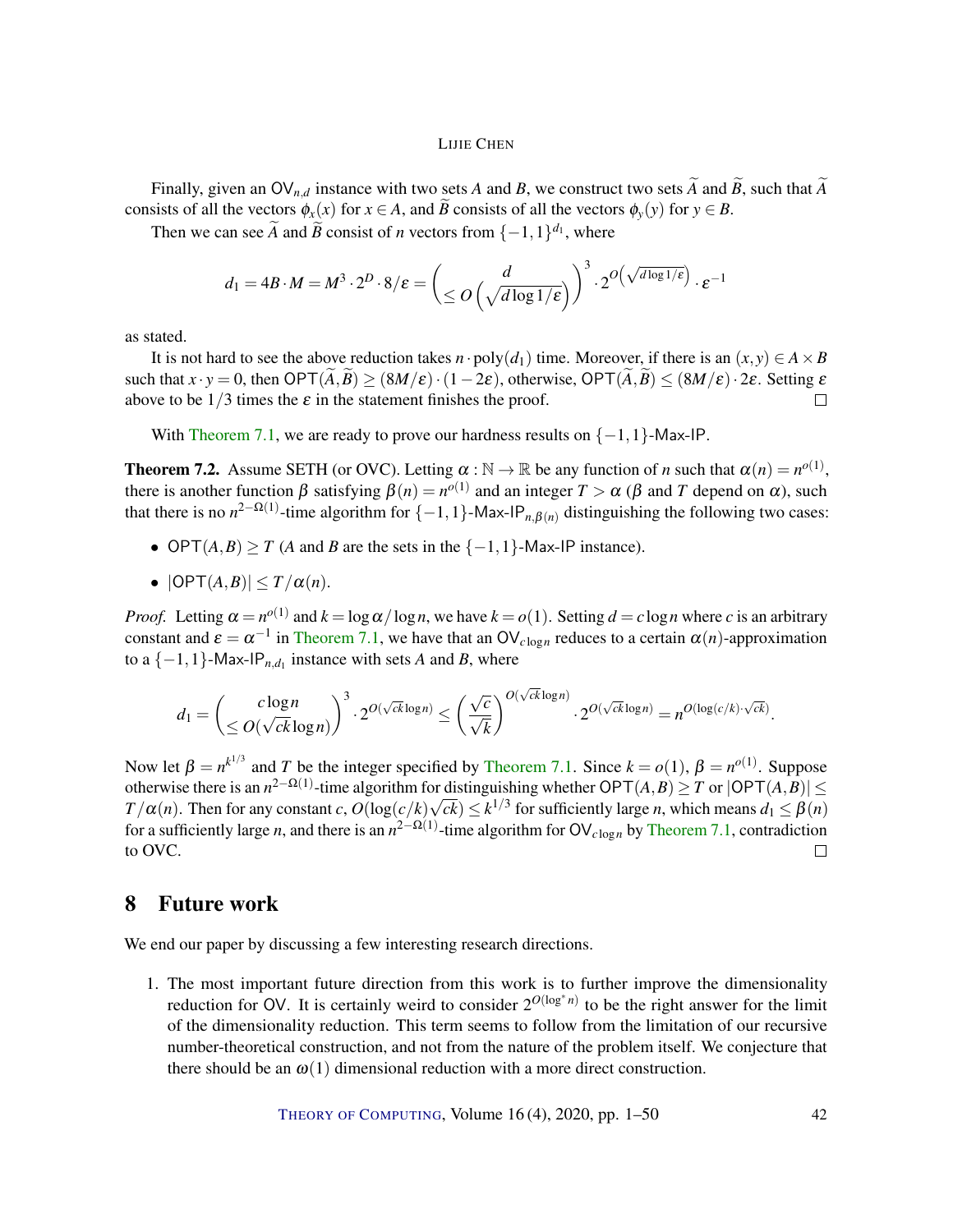<span id="page-42-0"></span>One possible direction is to combine the original polynomial-based construction from [\[75\]](#page-49-2) together with our new number-theoretical one. These two approaches seem completely different, hence a clever combination of them may prove our conjecture.

- 2. In order to prove  $\omega(1)$  dimensional hardness for  $\ell_2$ -Furthest Pair and Bichromatic  $\ell_2$ -Closest Pair, we can also bypass the OV dimensionality reduction approach by proving  $\omega(1)$  dimensional hardness for Z-Max-IP directly. One possible way to approach this question is to start from the  $NP \cdot UPP$  communication protocol connection as in [Section](#page-34-0) [5](#page-34-0) (apply [Theorem](#page-9-1) [1.22\)](#page-9-1), and (potentially) draw some connections from some known UPP communication protocols.
- 3. We have seen an efficient reduction from  $\mathbb{Z}-\text{OV}$  to  $\mathbb{Z}-\text{Max-IP}$  which only blows up the dimension quadratically, is there a similar reduction from  $\mathbb{Z}-Max-IP$  back to  $\mathbb{Z}-OV$ ? Are  $\mathbb{Z}-Max-IP$  and  $\mathbb{Z}-OV$ equivalent?
- 4. By making use of the new AG-code based MA protocols, we can shave a  $O(\sqrt{2})$ √ locols, we can shave a  $O(\sqrt{\log n})$  factor from the communication complexity, can we obtain an  $O(\sqrt{n})$  MA communication protocol matching the lower bound for  $DISJ_n$ ? It seems new ideas are required.

Since our MA protocol works for both DISJ and IP, and IP does seem to be a harder problem. It may be better to find an MA protocol only works for DISJ. It is worth noting that an  $O(\sqrt{n})$  AMA communication protocol for DISJ is given by [\[67\]](#page-48-7), which doesn't work for IP.

- 5. Can the dependence on  $\varepsilon$  in the algorithms from [Theorem](#page-4-0) [1.5](#page-4-0) be further improved? Is it possible to apply ideas in the  $n^{2-1/\tilde{\Omega}(\sqrt{c})}$  algorithm for Max-IP<sub>*n*,*c*log<sub>n</sub></sub> from [\[13\]](#page-44-5)?
- 6. For the complexity of computing 2-multiplicative-approximation to Max-IP*n*,*<sup>c</sup>* log*n*, [Theorem](#page-4-0) [1.5](#page-4-0) implies that there is an algorithm running in  $n^{2-1/O(\log c)}$  time, the same as the best algorithm for  $\mathsf{OV}_{n, c \log n}$  [\[6\]](#page-43-5). Is this just a coincidence? Or are there some connections between these two problems?
- 7. We obtain a connection between hardness of  $\mathbb{Z}$ -Max-IP and NP · UPP communication protocols for Set-Disjointness. Can we get similar connections from other  $NP \cdot C$  type communication protocols for Set-Disjointness? Some candidates include NP· SBP and NP· promiseBQP (QCMA).

# Acknowledgment

I would like to thank Ryan Williams for introducing the problem to me, countless encouragement and helpful discussions during this work, and also many comments on a draft of this paper. In particular, the idea of improving OV dimensionality self-reduction using CRT (the direct CRT based approach) is introduced to me by Ryan Williams.

I am grateful to Virginia Vassilevska Williams, Kaifeng Lyu and Peilin Zhong for helpful discussions and suggestions. I would like to thank Aviad Rubinstein for sharing a manuscript of his paper, and pointing out that the  $O(\sqrt{n \log n \log \log n})$  MA protocol also works for Inner Product.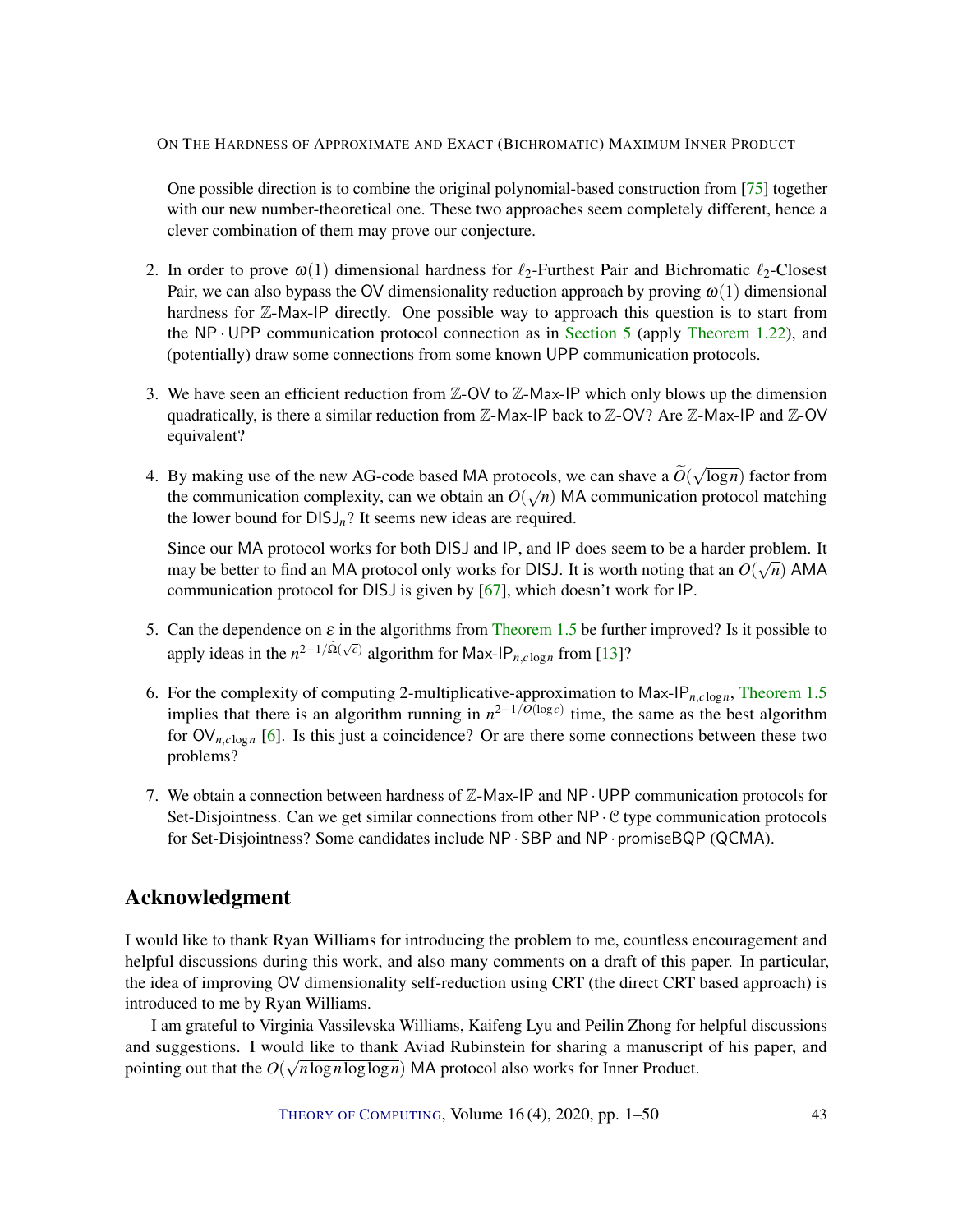# References

- <span id="page-43-3"></span>[1] SCOTT AARONSON AND AVI WIGDERSON: Algebrization: A new barrier in complexity theory. *ACM Trans. Comput. Theory*, 1(1):2:1–2:54, 2009. Preliminary version in [STOC'08.](http://doi.org/10.1145/1374376.1374481) [\[doi:10.1145/1490270.1490272\]](http://dx.doi.org/10.1145/1490270.1490272) [4,](#page-3-0) [11,](#page-10-1) [13](#page-12-0)
- <span id="page-43-10"></span>[2] AMIR ABBOUD AND ARTURS BACKURS: Towards hardness of approximation for polynomial time problems. In *Proc. 8th Symp. Innovations in Theoretical Computer Science (ITCS'17)*, pp. 11:1–11:26. Schloss Dagstuhl–Leibniz-Zentrum fuer Informatik, 2017. [\[doi:10.4230/LIPIcs.ITCS.2017.11\]](http://dx.doi.org/10.4230/LIPIcs.ITCS.2017.11) [14](#page-13-3)
- <span id="page-43-7"></span>[3] AMIR ABBOUD AND SØREN DAHLGAARD: Popular conjectures as a barrier for dynamic planar graph algorithms. In *Proc. 57th FOCS*, pp. 477–486. IEEE Comp. Soc., 2016. [\[doi:10.1109/FOCS.2016.58,](http://dx.doi.org/10.1109/FOCS.2016.58) [arXiv:1605.03797\]](http://arxiv.org/abs/1605.03797) [13](#page-12-0)
- <span id="page-43-9"></span>[4] AMIR ABBOUD AND AVIAD RUBINSTEIN: Fast and deterministic constant factor approximation algorithms for LCS imply new circuit lower bounds. In *Proc. 9th Symp. Innovations in Theoretical Computer Science (ITCS'18)*, pp. 35:1–35:14. Schloss Dagstuhl–Leibniz-Zentrum fuer Informatik, 2018. [\[doi:10.4230/LIPIcs.ITCS.2018.35\]](http://dx.doi.org/10.4230/LIPIcs.ITCS.2018.35) [13,](#page-12-0) [14](#page-13-3)
- <span id="page-43-1"></span>[5] AMIR ABBOUD, AVIAD RUBINSTEIN, AND R. RYAN WILLIAMS: Distributed PCP theorems for hardness of approximation in P. In *Proc. 58th FOCS*, pp. 25–36. IEEE Comp. Soc., 2017. [\[doi:10.1109/FOCS.2017.12,](http://dx.doi.org/10.1109/FOCS.2017.12) [arXiv:1706.06407\]](http://arxiv.org/abs/1706.06407) [3,](#page-2-3) [4,](#page-3-0) [6,](#page-5-0) [8,](#page-7-2) [9,](#page-8-4) [13,](#page-12-0) [14,](#page-13-3) [23,](#page-22-4) [24,](#page-23-0) [35](#page-34-1)
- <span id="page-43-5"></span>[6] AMIR ABBOUD, RICHARD R. RYAN WILLIAMS, AND HUACHENG YU: More applications of the polynomial method to algorithm design. In *Proc. 26th Ann. ACM-SIAM Symp. on Discrete Algorithms (SODA'15)*, pp. 218–230. ACM Press, 2015. [\[doi:10.1137/1.9781611973730.17\]](http://dx.doi.org/10.1137/1.9781611973730.17) [6,](#page-5-0) [43](#page-42-0)
- <span id="page-43-6"></span>[7] AMIR ABBOUD AND VIRGINIA VASSILEVSKA WILLIAMS: Popular conjectures imply strong lower bounds for dynamic problems. In *Proc. 55th FOCS*, pp. 434–443. IEEE Comp. Soc., 2014. [\[doi:10.1109/FOCS.2014.53,](http://dx.doi.org/10.1109/FOCS.2014.53) [arXiv:1402.0054\]](http://arxiv.org/abs/1402.0054) [13](#page-12-0)
- <span id="page-43-4"></span>[8] AMIR ABBOUD, VIRGINIA VASSILEVSKA WILLIAMS, AND OREN WEIMANN: Consequences of faster alignment of sequences. In *Proc. 41st Internat. Colloq. on Automata, Languages and Programming (ICALP'14)*, pp. 39–51. Springer, 2014. [\[doi:10.1007/978-3-662-43948-7\\_4\]](http://dx.doi.org/10.1007/978-3-662-43948-7_4) [5,](#page-4-1) [13](#page-12-0)
- <span id="page-43-8"></span>[9] AMIR ABBOUD, VIRGINIA VASSILEVSKA WILLIAMS, AND HUACHENG YU: Matching triangles and basing hardness on an extremely popular conjecture. *SIAM J. Comput.*, 47(3):1098–1122, 2018. Preliminary version in [STOC'15.](https://doi.org/10.1145/2746539.2746594) [\[doi:10.1137/15M1050987\]](http://dx.doi.org/10.1137/15M1050987) [13](#page-12-0)
- <span id="page-43-2"></span>[10] PANKAJ K. AGARWAL, HERBERT EDELSBRUNNER, OTFRIED SCHWARZKOPF, AND EMO WELZL: Euclidean minimum spanning trees and bichromatic closest pairs. *Discrete Comput. Geom.*, 6(3):407–422, 1991. Preliminary version in [SoCG'90.](https://doi.org/10.1145/98524.98567) [\[doi:10.1007/BF02574698\]](http://dx.doi.org/10.1007/BF02574698) [4](#page-3-0)
- <span id="page-43-0"></span>[11] THOMAS DYBDAHL AHLE, RASMUS PAGH, ILYA P. RAZENSHTEYN, AND FRANCESCO SIL-VESTRI: On the complexity of inner product similarity join. In *Proc. 35th ACM Symp. Principles*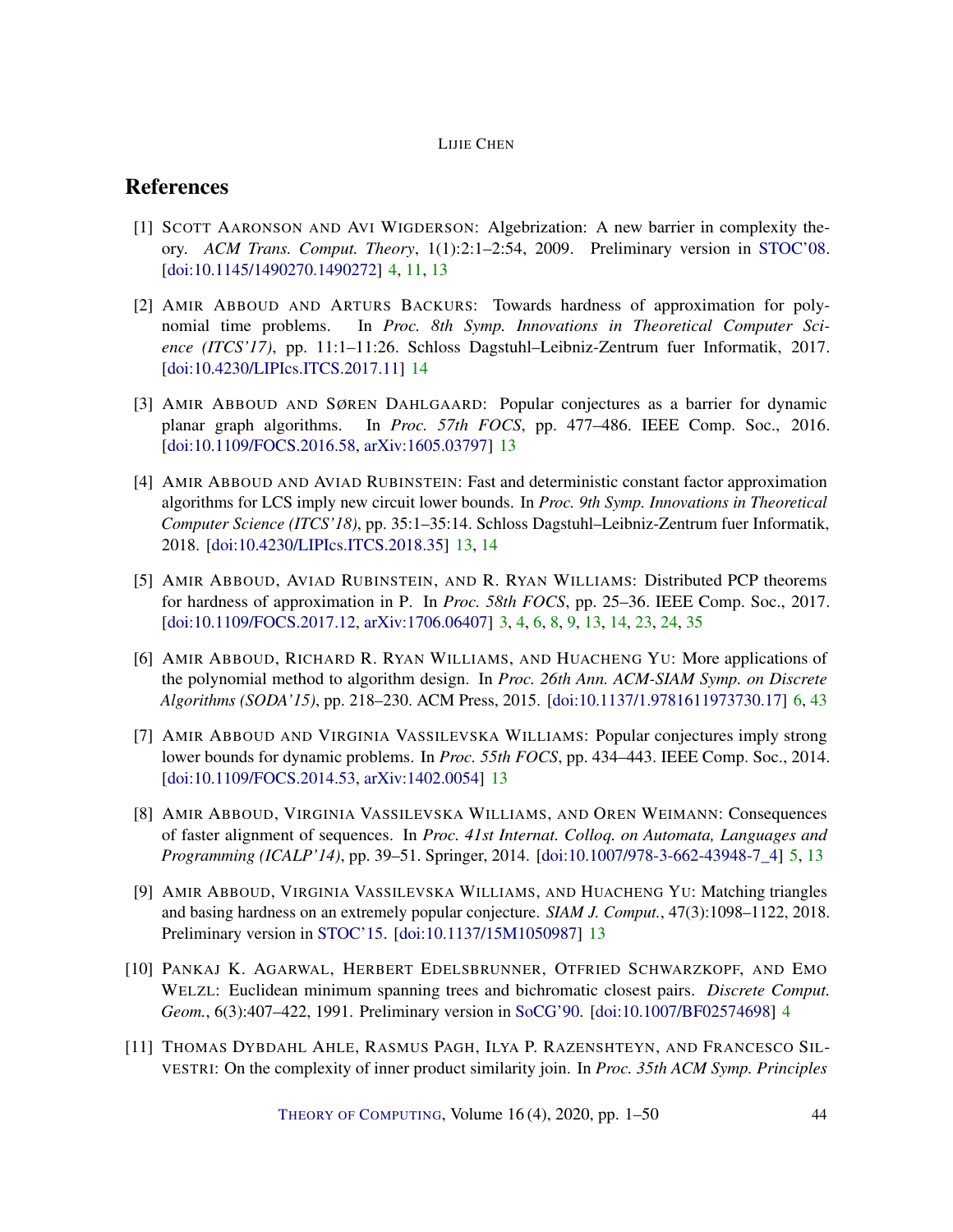*of Database Sys. (PODS'16)*, pp. 151–164. ACM Press, 2016. [\[doi:10.1145/2902251.2902285,](http://dx.doi.org/10.1145/2902251.2902285) [arXiv:1510.02824\]](http://arxiv.org/abs/1510.02824) [3,](#page-2-3) [6,](#page-5-0) [8,](#page-7-2) [14](#page-13-3)

- <span id="page-44-11"></span>[12] JOSH ALMAN: An illuminating algorithm for the light bulb problem. In *2nd Symp. on Simplicity in Algorithms (SOSA'19)*, pp. 2:1–2:11, 2019. [\[doi:10.4230/OASIcs.SOSA.2019.2,](http://dx.doi.org/10.4230/OASIcs.SOSA.2019.2) [arXiv:1810.06740\]](http://arxiv.org/abs/1810.06740) [17](#page-16-1)
- <span id="page-44-5"></span>[13] JOSH ALMAN, TIMOTHY M. CHAN, AND R. RYAN WILLIAMS: Polynomial representations of threshold functions and algorithmic applications. In *Proc. 57th FOCS*, pp. 467–476. IEEE Comp. Soc., 2016. [\[doi:10.1109/FOCS.2016.57,](http://dx.doi.org/10.1109/FOCS.2016.57) [arXiv:1608.04355\]](http://arxiv.org/abs/1608.04355) [5,](#page-4-1) [7,](#page-6-2) [20,](#page-19-3) [22,](#page-21-1) [43](#page-42-0)
- <span id="page-44-4"></span>[14] JOSH ALMAN AND R. RYAN WILLIAMS: Probabilistic polynomials and Hamming nearest neighbors. In *Proc. 56th FOCS*, pp. 136–150. IEEE Comp. Soc., 2015. [\[doi:10.1109/FOCS.2015.18,](http://dx.doi.org/10.1109/FOCS.2015.18) [arXiv:1507.05106\]](http://arxiv.org/abs/1507.05106) [3,](#page-2-3) [5,](#page-4-1) [7](#page-6-2)
- <span id="page-44-0"></span>[15] ALEXANDR ANDONI AND PIOTR INDYK: Near-optimal hashing algorithms for approximate nearest neighbor in high dimensions. *Comm. ACM*, 51(1):117–122, 2008. Conference version in [FOCS'06.](https://doi.org/10.1109/FOCS.2006.49) [\[doi:10.1145/1327452.1327494\]](http://dx.doi.org/10.1145/1327452.1327494) [3](#page-2-3)
- <span id="page-44-2"></span>[16] ALEXANDR ANDONI, PIOTR INDYK, THIJS LAARHOVEN, ILYA P. RAZENSHTEYN, AND LUDWIG SCHMIDT: Practical and optimal LSH for angular distance. In *Adv. in Neural Inform. Proc. Systems (NIPS'15)*, pp. 1225–1233. MIT Press, 2015. [NIPS.](http://papers.nips.cc/paper/5893-practical-and-optimal-lsh-for-angular-distance) [\[arXiv:1509.02897\]](http://arxiv.org/abs/1509.02897) [3](#page-2-3)
- <span id="page-44-1"></span>[17] ALEXANDR ANDONI, PIOTR INDYK, HUY LÊ NGUYỄN, AND ILYA P. RAZENSHTEYN: Beyond locality-sensitive hashing. In *Proc. 25th Ann. ACM-SIAM Symp. on Discrete Algorithms (SODA'14)*, pp. 1018–1028. ACM Press, 2014. [\[doi:10.1137/1.9781611973402.76,](http://dx.doi.org/10.1137/1.9781611973402.76) [arXiv:1306.1547\]](http://arxiv.org/abs/1306.1547) [3](#page-2-3)
- <span id="page-44-3"></span>[18] ALEXANDR ANDONI AND ILYA P. RAZENSHTEYN: Optimal data-dependent hashing for approximate near neighbors. In *Proc. 47th STOC*, pp. 793–801. ACM Press, 2015. [\[doi:10.1145/2746539.2746553,](http://dx.doi.org/10.1145/2746539.2746553) [arXiv:1501.01062\]](http://arxiv.org/abs/1501.01062) [3](#page-2-3)
- <span id="page-44-9"></span>[19] TOM M. APOSTOL: *Introduction to Analytic Number Theory*. Springer, 2013. [\[doi:10.1007/978-1-](http://dx.doi.org/10.1007/978-1-4757-5579-4) [4757-5579-4\]](http://dx.doi.org/10.1007/978-1-4757-5579-4) [15](#page-14-2)
- <span id="page-44-10"></span>[20] SANJEEV ARORA AND BOAZ BARAK: *Computational Complexity – A Modern Approach*. Cambridge Univ. Press, 2009. [16](#page-15-3)
- <span id="page-44-8"></span>[21] ARTURS BACKURS AND PIOTR INDYK: Which regular expression patterns are hard to match? In *Proc. 57th FOCS*, pp. 457–466. IEEE Comp. Soc., 2016. [\[doi:10.1109/FOCS.2016.56,](http://dx.doi.org/10.1109/FOCS.2016.56) [arXiv:1511.07070\]](http://arxiv.org/abs/1511.07070) [13](#page-12-0)
- <span id="page-44-7"></span>[22] ARTURS BACKURS AND PIOTR INDYK: Edit distance cannot be computed in strongly subquadratic time (unless SETH is false). *SIAM J. Comput.*, 47(3):1087–1097, 2018. Preliminary version in [STOC'15.](https://doi.org/10.1145/2746539.2746612) [\[doi:10.1137/15M1053128,](http://dx.doi.org/10.1137/15M1053128) [arXiv:1412.0348\]](http://arxiv.org/abs/1412.0348) [13](#page-12-0)
- <span id="page-44-6"></span>[23] JON LOUIS BENTLEY AND MICHAEL IAN SHAMOS: Divide-and-conquer in multidimensional space. In *Proc. 8th STOC*, pp. 220–230. ACM Press, 1976. [\[doi:10.1145/800113.803652\]](http://dx.doi.org/10.1145/800113.803652) [9](#page-8-4)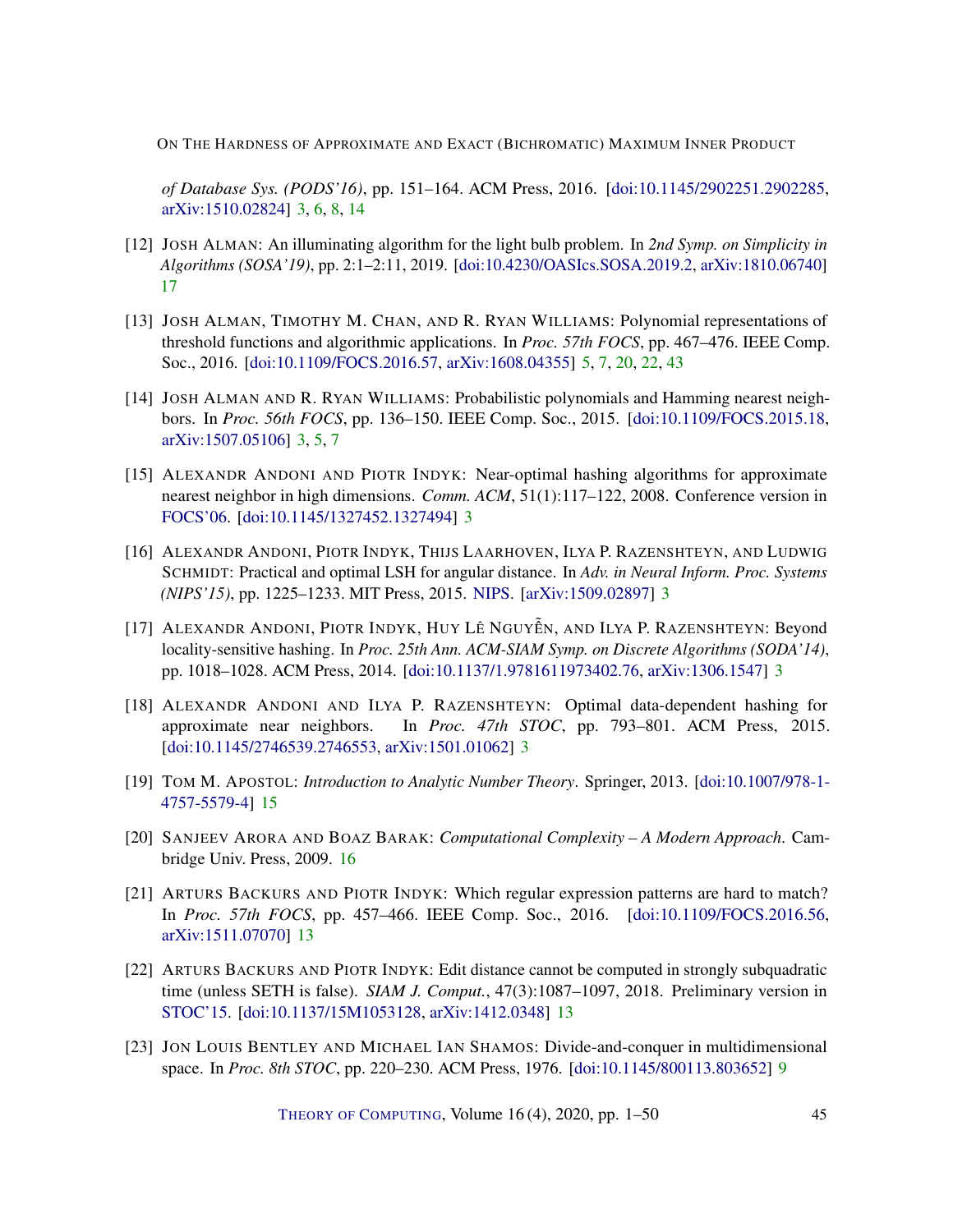- <span id="page-45-6"></span>[24] KARL BRINGMANN: Why walking the dog takes time: Fréchet distance has no strongly subquadratic algorithms unless SETH fails. In *Proc. 55th FOCS*, pp. 661–670. IEEE Comp. Soc., 2014. [\[doi:10.1109/FOCS.2014.76,](http://dx.doi.org/10.1109/FOCS.2014.76) [arXiv:1404.1448\]](http://arxiv.org/abs/1404.1448) [13](#page-12-0)
- <span id="page-45-7"></span>[25] KARL BRINGMANN, ALLAN GRØNLUND, AND KASPER GREEN LARSEN: A dichotomy for regular expression membership testing. In *Proc. 58th FOCS*, pp. 307–318. IEEE Comp. Soc., 2017. [\[doi:10.1109/FOCS.2017.36,](http://dx.doi.org/10.1109/FOCS.2017.36) [arXiv:1611.00918\]](http://arxiv.org/abs/1611.00918) [13](#page-12-0)
- <span id="page-45-8"></span>[26] KARL BRINGMANN AND MARVIN KÜNNEMANN: Multivariate fine-grained complexity of longest common subsequence. In *Proc. 29th Ann. ACM-SIAM Symp. on Discrete Algorithms (SODA'18)*, pp. 1216–1235. ACM Press, 2018. [\[doi:10.1137/1.9781611975031.79,](http://dx.doi.org/10.1137/1.9781611975031.79) [arXiv:1803.00938\]](http://arxiv.org/abs/1803.00938) [13](#page-12-0)
- <span id="page-45-3"></span>[27] HARRY BUHRMAN, RICHARD CLEVE, RONALD DE WOLF, AND CHRISTOF ZALKA: Bounds for small-error and zero-error quantum algorithms. In *Proc. 40th FOCS*, pp. 358–368. IEEE Comp. Soc., 1999. [\[doi:10.1109/SFFCS.1999.814607,](http://dx.doi.org/10.1109/SFFCS.1999.814607) [arXiv:cs/9904019\]](http://arxiv.org/abs/cs/9904019) [8,](#page-7-2) [39,](#page-38-1) [40](#page-39-0)
- <span id="page-45-4"></span>[28] HARRY BUHRMAN, RICHARD CLEVE, AND AVI WIGDERSON: Quantum vs. classical communication and computation. In *Proc. 30th STOC*, pp. 63–68. ACM Press, 1998. [\[doi:10.1145/276698.276713,](http://dx.doi.org/10.1145/276698.276713) [arXiv:quant-ph/9802040\]](http://arxiv.org/abs/quant-ph/9802040) [8](#page-7-2)
- <span id="page-45-2"></span>[29] CHRIS CALABRO, RUSSELL IMPAGLIAZZO, AND RAMAMOHAN PATURI: The complexity of satisfiability of small depth circuits. In *4th Internat. Workshop on Parameterized and Exact Computation (IWPEC'09)*, pp. 75–85. Springer, 2009. [\[doi:10.1007/978-3-642-11269-0\\_6\]](http://dx.doi.org/10.1007/978-3-642-11269-0_6) [5](#page-4-1)
- <span id="page-45-5"></span>[30] TIMOTHY M. CHAN: A (slightly) faster algorithm for Klee's measure problem. *Comput. Geom.*, 43(3):243–250, 2010. Preliminary version in [SoCG'08.](https://doi.org/10.1145/1377676.1377693) [\[doi:10.1016/j.comgeo.2009.01.007\]](http://dx.doi.org/10.1016/j.comgeo.2009.01.007) [11](#page-10-1)
- <span id="page-45-9"></span>[31] LIJIE CHEN, SHAFI GOLDWASSER, KAIFENG LYU, GUY N. ROTHBLUM, AND AVIAD RUBIN-STEIN: Fine-grained complexity meets IP = PSPACE. In *Proc. 30th Ann. ACM-SIAM Symp. on Discrete Algorithms (SODA'19)*, pp. 1–20. ACM Press, 2019. [\[doi:10.1137/1.9781611975482.1,](http://dx.doi.org/10.1137/1.9781611975482.1) [arXiv:1805.02351\]](http://arxiv.org/abs/1805.02351) [13](#page-12-0)
- <span id="page-45-10"></span>[32] LIJIE CHEN AND R. RYAN WILLIAMS: An equivalence class for orthogonal vectors. In *Proc. 30th Ann. ACM-SIAM Symp. on Discrete Algorithms (SODA'19)*, pp. 21–40. ACM Press, 2019. [\[doi:10.1137/1.9781611975482.2,](http://dx.doi.org/10.1137/1.9781611975482.2) [arXiv:1811.12017\]](http://arxiv.org/abs/1811.12017) [13](#page-12-0)
- <span id="page-45-1"></span>[33] TOBIAS CHRISTIANI: A framework for similarity search with space-time tradeoffs using localitysensitive filtering. In *Proc. 28th Ann. ACM-SIAM Symp. on Discrete Algorithms (SODA'17)*, pp. 31–46. ACM Press, 2017. [\[doi:10.1137/1.9781611974782.3,](http://dx.doi.org/10.1137/1.9781611974782.3) [arXiv:1605.02687\]](http://arxiv.org/abs/1605.02687) [3](#page-2-3)
- <span id="page-45-0"></span>[34] TOBIAS CHRISTIANI AND RASMUS PAGH: Set similarity search beyond minhash. In *Proc. 49th STOC*, pp. 1094–1107. ACM Press, 2017. [\[doi:10.1145/3055399.3055443,](http://dx.doi.org/10.1145/3055399.3055443) [arXiv:1612.07710\]](http://arxiv.org/abs/1612.07710) [3](#page-2-3)
- <span id="page-45-11"></span>[35] DON COPPERSMITH: Rapid multiplication of rectangular matrices. *SIAM J. Comput.*, 11(3):467– 471, 1982. [\[doi:10.1137/0211037\]](http://dx.doi.org/10.1137/0211037) [14](#page-13-3)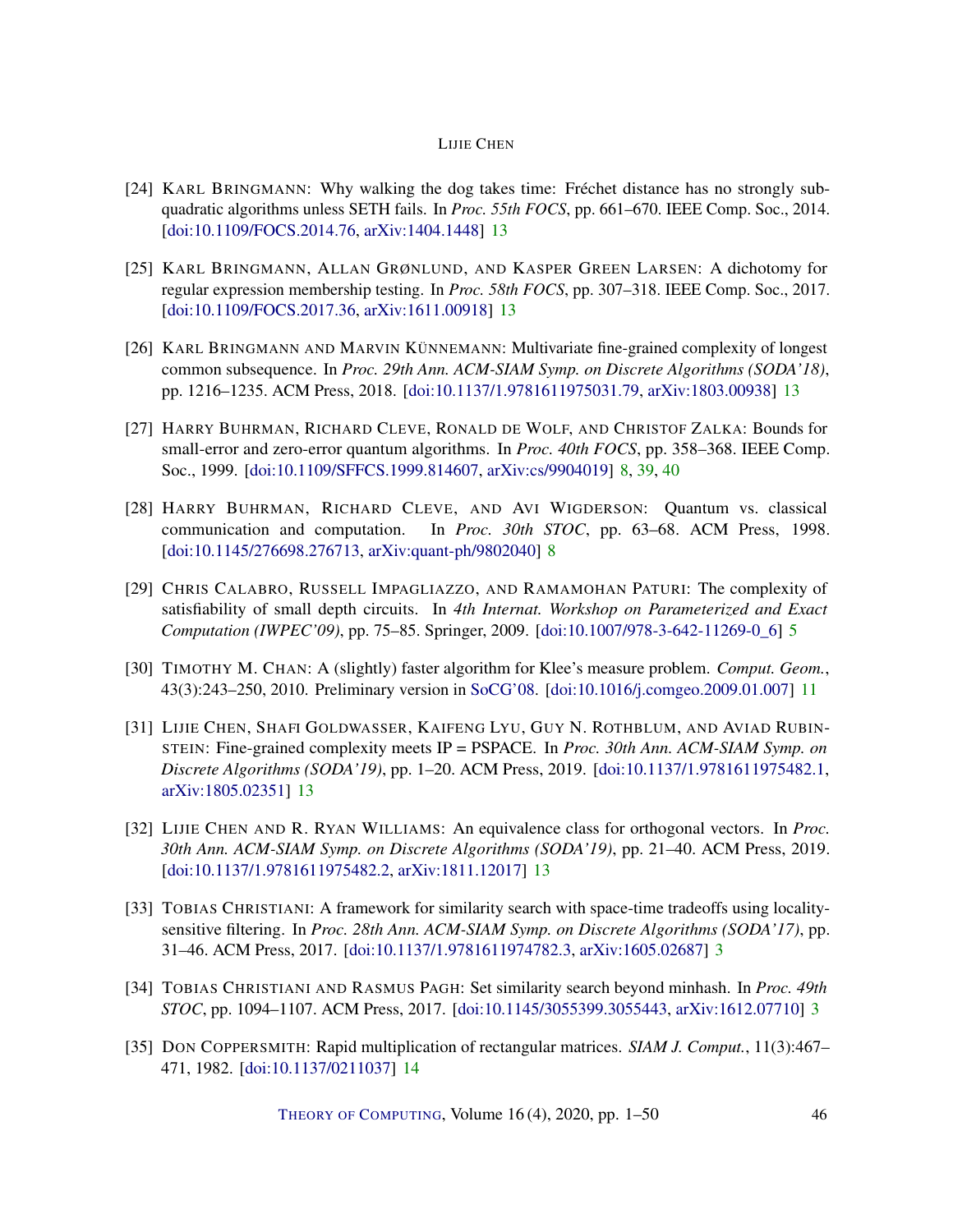- <span id="page-46-4"></span>[36] SVYATOSLAV COVANOV AND EMMANUEL THOMÉ: Fast integer multiplication using generalized Fermat primes. *Math. Comput.*, 88(317):1449–1477, 2019. [\[doi:10.1090/mcom/3367\]](http://dx.doi.org/10.1090/mcom/3367) [11](#page-10-1)
- <span id="page-46-9"></span>[37] ROEE DAVID, KARTHIK C. S., AND BUNDIT LAEKHANUKIT: On the complexity of closest pair via polar-pair of point-sets. *SIAM J. Discrete Math.*, 33(1):509–527, 2019. Preliminary version in [SoCG'18.](https://doi.org/10.4230/LIPIcs.SCG.2018.28) [\[doi:10.1137/17M1128733,](http://dx.doi.org/10.1137/17M1128733) [arXiv:1608.03245\]](http://arxiv.org/abs/1608.03245) [13](#page-12-0)
- <span id="page-46-2"></span>[38] MARTIN DIETZFELBINGER, TORBEN HAGERUP, JYRKI KATAJAINEN, AND MARTTI PENTTO-NEN: A reliable randomized algorithm for the closest-pair problem. *J. Algorithms*, 25(1):19–51, 1997. [\[doi:10.1006/jagm.1997.0873\]](http://dx.doi.org/10.1006/jagm.1997.0873) [9](#page-8-4)
- <span id="page-46-3"></span>[39] MARTIN FÜRER: Faster integer multiplication. *SIAM J. Comput.*, 39(3):979–1005, 2009. Preliminary version in [STOC'07.](https://doi.org/10.1145/1250790.1250800) [\[doi:10.1137/070711761\]](http://dx.doi.org/10.1137/070711761) [11](#page-10-1)
- <span id="page-46-10"></span>[40] JIAWEI GAO, RUSSELL IMPAGLIAZZO, ANTONINA KOLOKOLOVA, AND R. RYAN WILLIAMS: Completeness for first-order properties on sparse structures with algorithmic applications. *ACM Trans. Algorithms*, 15(3):23:1–23:35, 2018. Preliminary version in [SODA'17.](https://doi.org/10.1137/1.9781611974782.141) [\[doi:10.1145/3196275\]](http://dx.doi.org/10.1145/3196275) [13](#page-12-0)
- <span id="page-46-8"></span>[41] ISAAC GOLDSTEIN, TSVI KOPELOWITZ, MOSHE LEWENSTEIN, AND ELY PORAT: Conditional lower bounds for space/time tradeoffs. In *Proc. 15th Internat. Workshop on Algorithms and Data Structures (WADS'17)*, pp. 421–436. Springer, 2017. [\[doi:10.1007/978-3-319-62127-2\\_36,](http://dx.doi.org/10.1007/978-3-319-62127-2_36) [arXiv:1706.05847\]](http://arxiv.org/abs/1706.05847) [13](#page-12-0)
- <span id="page-46-1"></span>[42] LOV K. GROVER: A fast quantum mechanical algorithm for database search. In *Proc. 28th STOC*, pp. 212–219. ACM Press, 1996. [\[doi:10.1145/237814.237866,](http://dx.doi.org/10.1145/237814.237866) [arXiv:quant-ph/9605043\]](http://arxiv.org/abs/quant-ph/9605043) [8](#page-7-2)
- <span id="page-46-0"></span>[43] SARIEL HAR-PELED, PIOTR INDYK, AND RAJEEV MOTWANI: Approximate nearest neighbors: Towards removing the curse of dimensionality. *Theory of Computing*, 8(14):321–350, 2012. Preliminary versions in [STOC'98](http://doi.org/10.1145/276698.276876) and [FOCS'01.](http://doi.org/10.1109/SFCS.2001.959884) [\[doi:10.4086/toc.2012.v008a014\]](http://dx.doi.org/10.4086/toc.2012.v008a014) [3](#page-2-3)
- <span id="page-46-5"></span>[44] DAVID HARVEY, JORIS VAN DER HOEVEN, AND GRÉGOIRE LECERF: Even faster integer multiplication. *J. Complexity*, 36(C):1–30, 2016. [\[doi:10.1016/j.jco.2016.03.001,](http://dx.doi.org/10.1016/j.jco.2016.03.001) [arXiv:1407.3360\]](http://arxiv.org/abs/1407.3360) [11](#page-10-1)
- <span id="page-46-6"></span>[45] MONIKA HENZINGER, SEBASTIAN KRINNINGER, DANUPON NANONGKAI, AND THATCHAPHOL SARANURAK: Unifying and strengthening hardness for dynamic problems via the online matrix-vector multiplication conjecture. In *Proc. 47th STOC*, pp. 21–30. ACM Press, 2015. [\[doi:10.1145/2746539.2746609,](http://dx.doi.org/10.1145/2746539.2746609) [arXiv:1511.06773\]](http://arxiv.org/abs/1511.06773) [13](#page-12-0)
- <span id="page-46-7"></span>[46] MONIKA HENZINGER, ANDREA LINCOLN, STEFAN NEUMANN, AND VIRGINIA VASSILEVSKA WILLIAMS: Conditional hardness for sensitivity problems. In *Proc. 8th Symp. Innovations in Theoretical Computer Science (ITCS'17)*, pp. 26:1–26:31. Schloss Dagstuhl–Leibniz-Zentrum fuer Informatik, 2017. [\[doi:10.4230/LIPIcs.ITCS.2017.26,](http://dx.doi.org/10.4230/LIPIcs.ITCS.2017.26) [arXiv:1703.01638\]](http://arxiv.org/abs/1703.01638) [13](#page-12-0)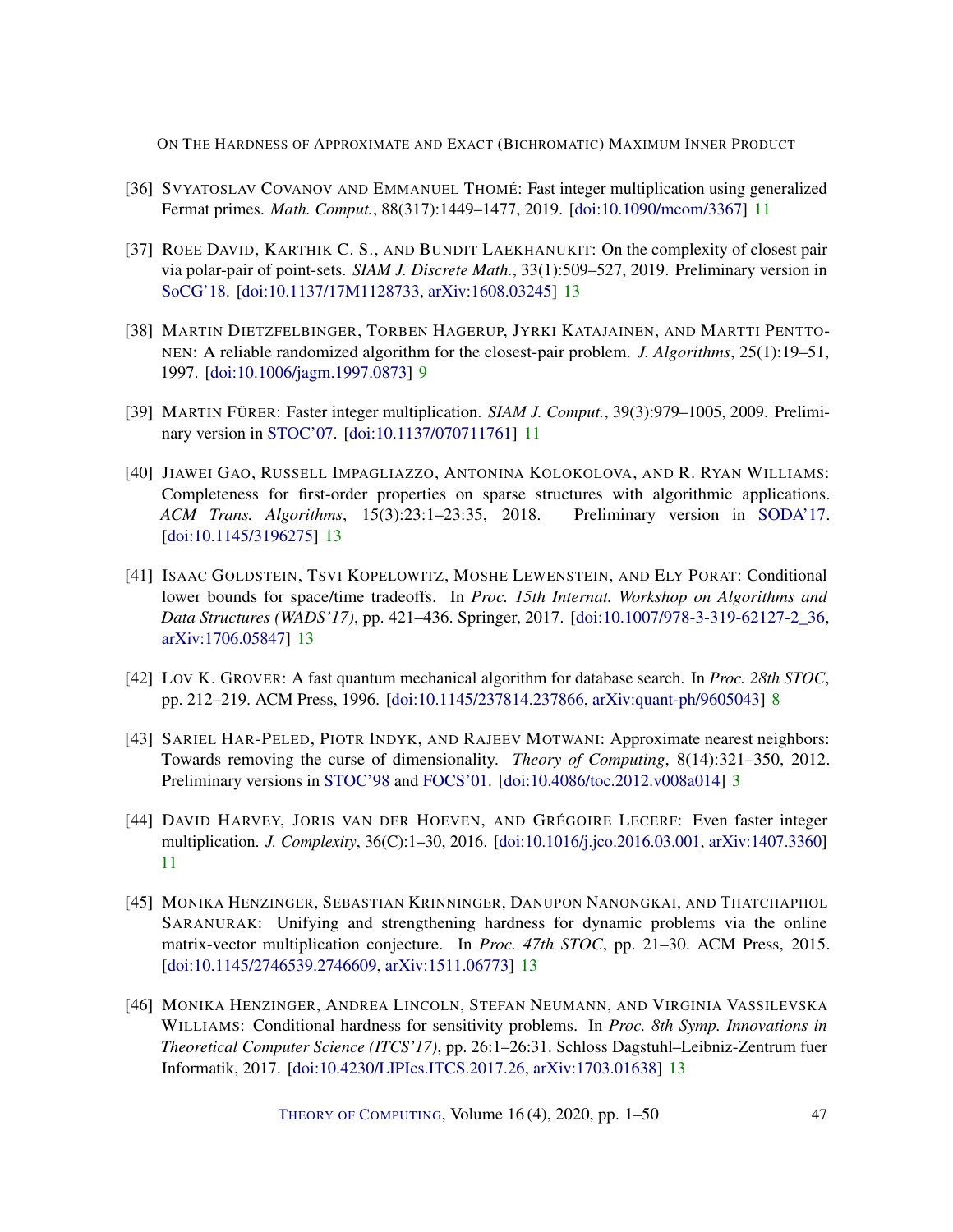- <span id="page-47-2"></span>[47] RUSSELL IMPAGLIAZZO AND RAMAMOHAN PATURI: On the complexity of *k*-SAT. *J. Comput. System Sci.*, 62(2):367–375, 2001. Preliminary version in [CCC'99.](https://doi.org/10.1109/CCC.1999.766282) [\[doi:10.1006/jcss.2000.1727\]](http://dx.doi.org/10.1006/jcss.2000.1727) [3,](#page-2-3) [5](#page-4-1)
- <span id="page-47-0"></span>[48] PIOTR INDYK AND RAJEEV MOTWANI: Approximate nearest neighbors: Towards removing the curse of dimensionality. In *Proc. 30th STOC*, pp. 604–613. ACM Press, 1998. [\[doi:10.1145/276698.276876\]](http://dx.doi.org/10.1145/276698.276876) [3](#page-2-3)
- <span id="page-47-11"></span>[49] STASYS JUKNA: *Boolean Function Complexity: Advances and Frontiers*. Volume 27. Springer, 2012. [\[doi:10.1007/978-3-642-24508-4\]](http://dx.doi.org/10.1007/978-3-642-24508-4) [36](#page-35-2)
- <span id="page-47-1"></span>[50] MATTI KARPPA, PETTERI KASKI, AND JUKKA KOHONEN: A faster subquadratic algorithm for finding outlier correlations. *ACM Trans. Algorithms*, 14(3):31:1–31:26, 2018. Preliminary version in [SODA'16.](https://doi.org/10.1137/1.9781611974331.ch90) [\[doi:10.1145/3174804,](http://dx.doi.org/10.1145/3174804) [arXiv:1510.03895\]](http://arxiv.org/abs/1510.03895) [3](#page-2-3)
- <span id="page-47-4"></span>[51] KARTHIK C. S., BUNDIT LAEKHANUKIT, AND PASIN MANURANGSI: On the parameterized complexity of approximating dominating set. *J. ACM*, 66(5):33:1–33:38, 2019. Preliminary version in [STOC'18.](https://doi.org/10.1145/3188745.3188896) [\[doi:10.1145/3325116,](http://dx.doi.org/10.1145/3325116) [arXiv:1711.11029\]](http://arxiv.org/abs/1711.11029) [4,](#page-3-0) [13,](#page-12-0) [15,](#page-14-2) [23](#page-22-4)
- <span id="page-47-9"></span>[52] KARTHIK C. S. AND PASIN MANURANGSI: On closest pair in Euclidean metric: Monochromatic is as hard as bichromatic. *Combinatorica*, 2020. Preliminary version in [ITCS'19.](https://doi.org/10.4230/LIPIcs.ITCS.2019.17) [\[doi:10.1007/s00493-](http://dx.doi.org/10.1007/s00493-019-4113-1) [019-4113-1,](http://dx.doi.org/10.1007/s00493-019-4113-1) [arXiv:1812.00901\]](http://arxiv.org/abs/1812.00901) [14](#page-13-3)
- <span id="page-47-5"></span>[53] SAMIR KHULLER AND YOSSI MATIAS: A simple randomized sieve algorithm for the closest-pair problem. *Inform. and Comput.*, 118(1):34–37, 1995. [\[doi:10.1006/inco.1995.1049\]](http://dx.doi.org/10.1006/inco.1995.1049) [9](#page-8-4)
- <span id="page-47-6"></span>[54] HARTMUT KLAUCK: Rectangle size bounds and threshold covers in communication complexity. In *Proc. 18th Conf. Computational Complexity (CCC'03)*, pp. 118–134. IEEE Comp. Soc., 2003. [\[doi:10.1109/CCC.2003.1214415,](http://dx.doi.org/10.1109/CCC.2003.1214415) [arXiv:cs/0208006\]](http://arxiv.org/abs/cs/0208006) [11](#page-10-1)
- <span id="page-47-7"></span>[55] TSVI KOPELOWITZ, SETH PETTIE, AND ELY PORAT: Higher lower bounds from the 3SUM conjecture. In *Proc. 27th Ann. ACM-SIAM Symp. on Discrete Algorithms (SODA'16)*, pp. 1272– 1287. ACM Press, 2016. [\[doi:10.1137/1.9781611974331.ch89,](http://dx.doi.org/10.1137/1.9781611974331.ch89) [arXiv:1407.6756\]](http://arxiv.org/abs/1407.6756) [13](#page-12-0)
- <span id="page-47-8"></span>[56] ROBERT KRAUTHGAMER AND OHAD TRABELSI: Conditional lower bounds for all-pairs maxflow. *ACM Trans. Algorithms*, 14(4):42:1–42:15, 2018. Preliminary version in [ICALP'17.](http://doi.org/10.4230/LIPIcs.ICALP.2017.20) [\[doi:10.1145/3212510,](http://dx.doi.org/10.1145/3212510) [arXiv:1702.05805\]](http://arxiv.org/abs/1702.05805) [13](#page-12-0)
- <span id="page-47-10"></span>[57] FRANÇOIS LE GALL AND FLORENT URRUTIA: Improved rectangular matrix multiplication using powers of the Coppersmith-Winograd tensor. In *Proc. 29th Ann. ACM-SIAM Symp. on Discrete Algorithms (SODA'18)*, pp. 1029–1046. ACM Press, 2018. [\[doi:10.1137/1.9781611975031.67,](http://dx.doi.org/10.1137/1.9781611975031.67) [arXiv:1708.05622\]](http://arxiv.org/abs/1708.05622) [14](#page-13-3)
- <span id="page-47-3"></span>[58] JIŘÍ MATOUŠEK: Efficient partition trees. *Discrete Comput. Geom.*, 8(3):315–334, 1992. Preliminary version in [SoCG'91.](https://doi.org/10.1145/109648.109649) [\[doi:10.1007/BF02293051\]](http://dx.doi.org/10.1007/BF02293051) [4](#page-3-0)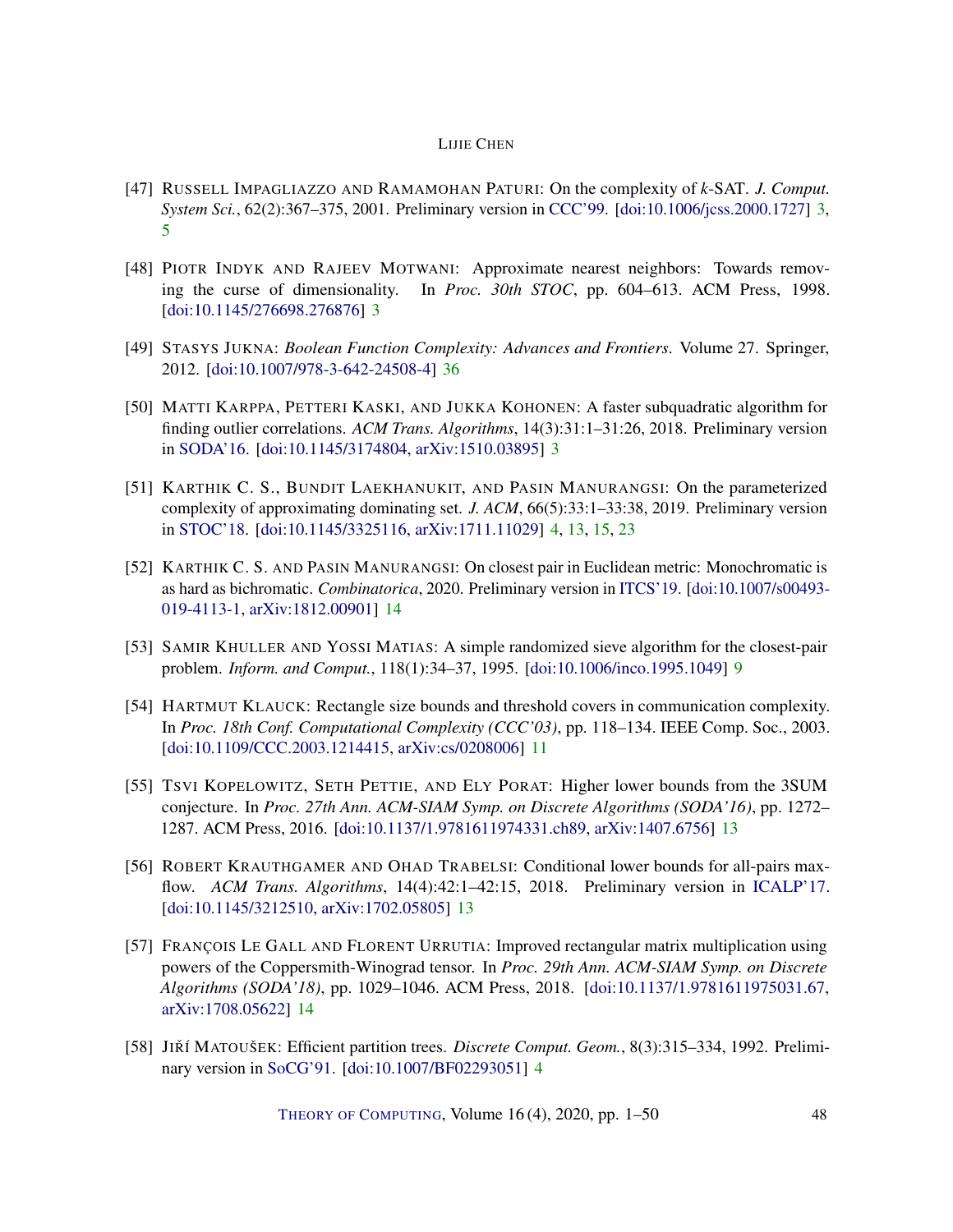- <span id="page-48-9"></span>[59] JIŘÍ MATOUŠEK: Range searching with efficient hierarchical cuttings. *Discrete Comput. Geom.*, 10(2):157–182, 1993. Preliminary version in [SoCG'92.](https://doi.org/10.1145/142675.142732) [\[doi:10.1007/BF02573972\]](http://dx.doi.org/10.1007/BF02573972) [11](#page-10-1)
- <span id="page-48-3"></span>[60] BEHNAM NEYSHABUR AND NATHAN SREBRO: On symmetric and asymmetric LSHs for inner product search. In *Proc. 32nd Int. Conf. on Machine Learning (ICML'15)*, pp. 1926–1934, 2015. [MLR Press.](http://proceedings.mlr.press/v37/neyshabur15.pdf) [\[arXiv:1410.5518\]](http://arxiv.org/abs/1410.5518) [3](#page-2-3)
- <span id="page-48-10"></span>[61] MIHAI PĂTRAȘCU: Towards polynomial lower bounds for dynamic problems. In *Proc. 42nd STOC*, pp. 603–610. ACM Press, 2010. [\[doi:10.1145/1806689.1806772\]](http://dx.doi.org/10.1145/1806689.1806772) [13](#page-12-0)
- <span id="page-48-12"></span>[62] MIHAI PĂTRAȘCU AND R. RYAN WILLIAMS: On the possibility of faster SAT algorithms. In *Proc. 21st Ann. ACM-SIAM Symp. on Discrete Algorithms (SODA'10)*, pp. 1065–1075. ACM Press, 2010. [\[doi:10.1137/1.9781611973075.86\]](http://dx.doi.org/10.1137/1.9781611973075.86) [13](#page-12-0)
- <span id="page-48-8"></span>[63] RAMAMOHAN PATURI AND JANOS SIMON: Probabilistic communication complexity. *J. Comput. System Sci.*, 33(1):106–123, 1986. Preliminary version in [FOCS'84.](https://doi.org/10.1109/SFCS.1984.715908) [\[doi:10.1016/0022-](http://dx.doi.org/10.1016/0022-0000(86)90046-2) [0000\(86\)90046-2\]](http://dx.doi.org/10.1016/0022-0000(86)90046-2) [10,](#page-9-2) [36](#page-35-2)
- <span id="page-48-0"></span>[64] ALI RAHIMI AND BENJAMIN RECHT: Random features for large-scale kernel machines. In *Adv. in Neural Inform. Proc. Systems (NIPS'07)*, pp. 1177–1184. MIT Press, 2007. [NIPS.](http://papers.nips.cc/paper/3182-random-features-for-large-scale-kernel-machines) [3](#page-2-3)
- <span id="page-48-1"></span>[65] PARIKSHIT RAM AND ALEXANDER G. GRAY: Maximum inner-product search using cone trees. In *Proc. 18th Internat. Conf. on Knowledge Discovery and Data Mining (KDD'12)*, pp. 931–939. ACM Press, 2012. [\[doi:10.1145/2339530.2339677\]](http://dx.doi.org/10.1145/2339530.2339677) [3](#page-2-3)
- <span id="page-48-11"></span>[66] LIAM RODITTY AND VIRGINIA VASSILEVSKA WILLIAMS: Fast approximation algorithms for the diameter and radius of sparse graphs. In *Proc. 45th STOC*, pp. 515–524. ACM Press, 2013. [\[doi:10.1145/2488608.2488673\]](http://dx.doi.org/10.1145/2488608.2488673) [13](#page-12-0)
- <span id="page-48-7"></span>[67] AVIAD RUBINSTEIN: Hardness of approximate nearest neighbor search. In *Proc. 50th STOC*, pp. 1260–1268. ACM Press, 2018. [\[doi:10.1145/3188745.3188916,](http://dx.doi.org/10.1145/3188745.3188916) [arXiv:1803.00904\]](http://arxiv.org/abs/1803.00904) [4,](#page-3-0) [6,](#page-5-0) [7,](#page-6-2) [11,](#page-10-1) [13,](#page-12-0) [19,](#page-18-0) [20,](#page-19-3) [21,](#page-20-1) [22,](#page-21-1) [23,](#page-22-4) [38,](#page-37-1) [43](#page-42-0)
- <span id="page-48-2"></span>[68] ANSHUMALI SHRIVASTAVA AND PING LI: Asymmetric LSH (ALSH) for sublinear time maximum inner product search (MIPS). In *Adv. in Neural Inform. Proc. Systems (NIPS'14)*, pp. 2321–2329. MIT Press, 2014. [NIPS.](http://papers.nips.cc/paper/5329-asymmetric-lsh-alsh-for-sublinear-time-maximum-inner-product-search-mips) [\[arXiv:1405.5869\]](http://arxiv.org/abs/1405.5869) [3](#page-2-3)
- <span id="page-48-4"></span>[69] ANSHUMALI SHRIVASTAVA AND PING LI: Asymmetric minwise hashing for indexing binary inner products and set containment. In *Proc. 24th Int. World Wide Web Conf. (WWW'15)*, pp. 981–991, 2015. [\[doi:10.1145/2736277.2741285\]](http://dx.doi.org/10.1145/2736277.2741285) [3](#page-2-3)
- <span id="page-48-6"></span>[70] CHRISTINA TEFLIOUDI AND RAINER GEMULLA: Exact and approximate maximum inner product search with LEMP. *ACM Trans. Database Syst.*, 42(1):5:1–5:49, 2016. [\[doi:10.1145/2996452\]](http://dx.doi.org/10.1145/2996452) [3](#page-2-3)
- <span id="page-48-5"></span>[71] GREGORY VALIANT: Finding correlations in subquadratic time, with applications to learning parities and the closest pair problem. *J. ACM*, 62(2):13:1–13:45, 2015. Preliminary version in [FOCS'12.](https://doi.org/10.1109/FOCS.2012.27) [\[doi:10.1145/2728167\]](http://dx.doi.org/10.1145/2728167) [3](#page-2-3)